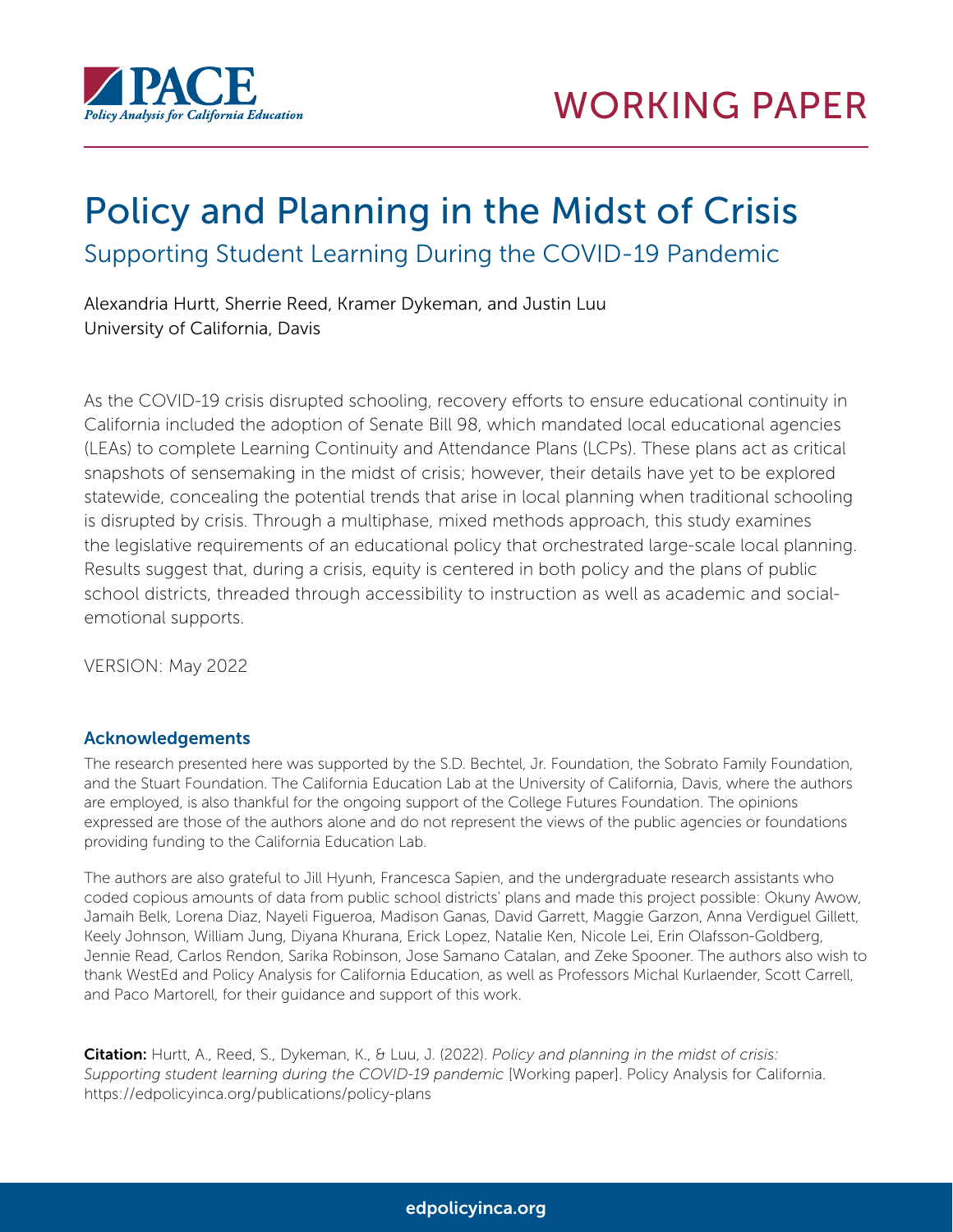

## **Introduction**

The onset of the COVID-19 pandemic in March 2020 introduced major disruptions to schooling across the United States. In California, K-12 school districts rapidly adapted operations, suspending in-class instruction and potentially making a shift to online learning with limited time, structure, or guidance. This resulted in a concentration of efforts to support students' basic needs, such as food security and internet connectivity, while less is known about how instruction was modified or academic progress was measured that spring (Hurtt et al., 2021). In California, Senate Bill 98 (SB-98) in part aimed to address these unknowns by mandating that school districts, county offices of education, and charter schools memorialize their plans for the 2020–21 academic year. These plans, formally known as Learning Continuity and Attendance Plans (LCPs), serve as both evidence of the intensive preparation undertaken by local educational agencies (LEAs) as well as mechanisms of public accountability. While prior research draws on LCPs, illuminating best practices in a single county (Romero, 2021) or identifying treatment of special populations (Gao et al., 2021; Williams & Buenrostro, 2021), the specialized nature of these studies tends to focus on a limited number of LCPs during analysis; therefore, the details of these plans have yet to be explored statewide, concealing the potential trends that arise in local planning when traditional schooling is disrupted by crisis.

This work thus proffers the first comprehensive review of public school districts' plans in California during the pandemic, highlighting the guidance that state-level policy presented to districts, the extent that districts drew on this guidance in decision-making, and the potential implications of these plans. Analysis is guided by the following questions:

- What were the intended goals of the state's crisis recovery legislation as it relates to student learning and progress?
- In responding to these goals, what intended actions and services did district LCPs describe to support student outcomes?
- Of these planned actions and services, were there differences across key district-level characteristics, including urbanicity and the proportion of English learners (ELs) and students eligible for free or reduced-price meals (FRPM)?

Drawing on a multiphase, mixed methods approach, this study examines the legislative requirements of an educational policy that orchestrated large-scale local planning and identifies both who and what was centered in decision-making. As such, it represents an important effort to extend our broader understanding of how the state, districts, and schools respond in an environment altered by crisis (Grissom & Condon, 2021).

First, we situate this research within a theoretical framework that considers the impact of crisis on decision-making in an educational context. We then review prior literature on schooling interruptions, highlighting the principal factors that emerge in support of educational continuity.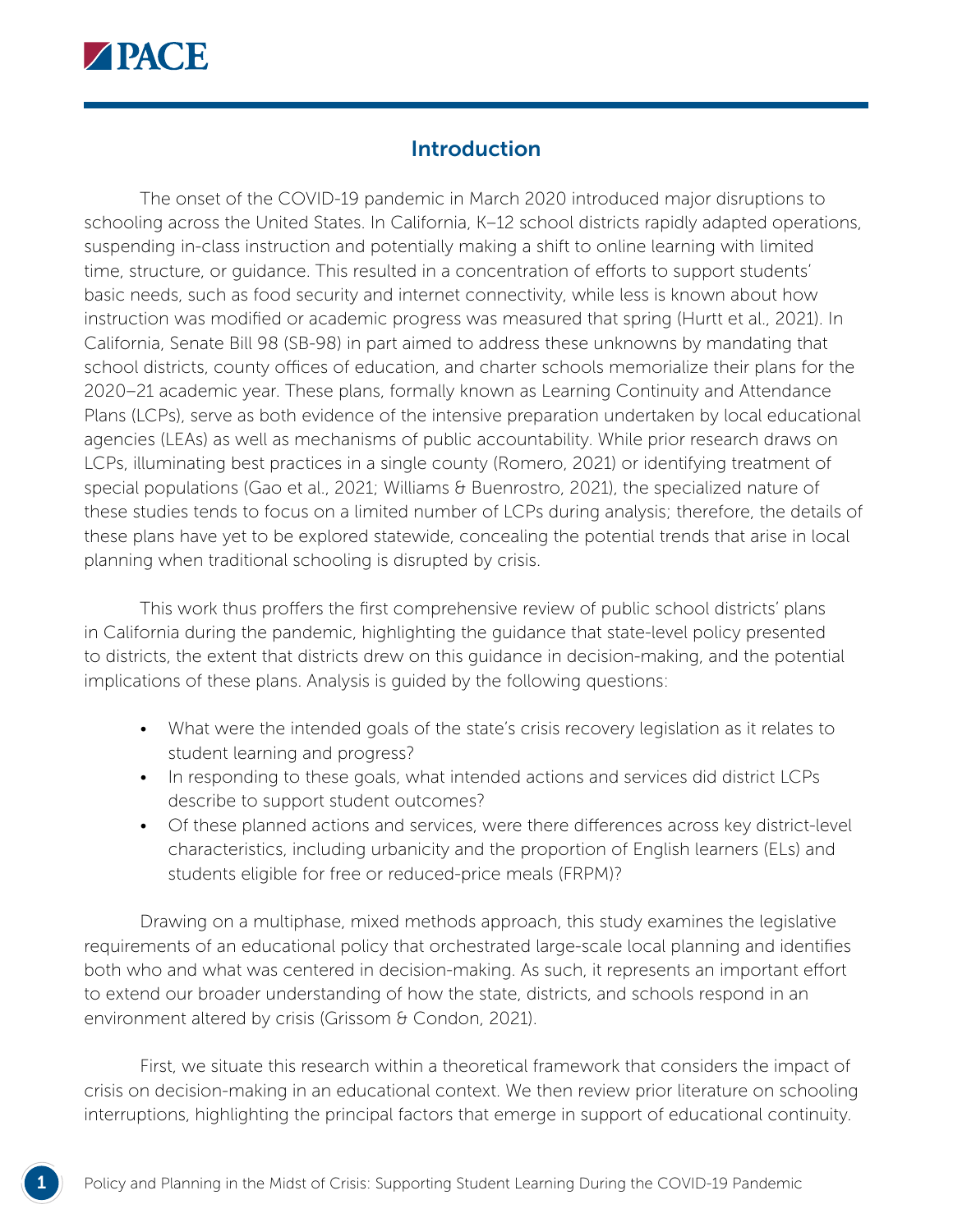

Next, we outline the data sources, which include LCPs, and the methodological approach, followed by the findings of this analysis. Finally, we discuss the implications of these results in the context of crisis and its impact on local planning.

#### Theoretical Framework

Distinct from a *problem*, which highlights gaps between observed and desired conditions (Rittel & Webber, 1973), a *crisis* is a gap characterized by a collective sense of uncertainty, urgency, and threat (Brinks & Ibert, 2020). In these aspects, the COVID-19 pandemic was undoubtedly a crisis, as early uncertainties around the transmission of the virus, an urgency to act despite these unknowns, and the threat to physical, economic, and social health were underlying factors across sectors. A distinct aspect of crises, however, is that they require critical decisions to be made within a narrow band of time given limited, and possibly conflicting, information (Darling, 1994; Grissom & Condon, 2021). Therefore, despite the fact that policy prioritizes crisis (Brinks & Ibert, 2020), given its pervasive reach and the immediate attention it demands, these limitations affect how policy and plans can be crafted, as leaders must now make sense of situations as they occur (Spillane et al., 2002; Weick, 1995) and continuously assess the efficacy of their actions and planning. Action and decision-making are thus seceded from their habitual frame of meaning and instead imparted within one bounded by interpretative sensemaking (Brinks & Ibert, 2020; SchWeber, 2008), with action being a prerequisite to produce understanding. This then requires actors to be concurrently critical, reflective, and intentional (Grissom & Condon, 2021) with their decisions, plans, and actions. How policymakers and leaders responded to the COVID-19 pandemic is therefore a product of continual sensemaking that is foundational to restoring the functionality of a system, such as education (Grooms  $\theta$ Childs, 2021). This may emerge across several recursive phases in the wake of a crisis, including *emergency*, *recovery*, and *reconstruction* (Charland et al., 2021; Grissom & Condon, 2021), thus proffering valuable mechanisms through which to understand how policy and decision-making may evolve.

First, when a crisis initially occurs, actions are immediate, often divested from a comprehensive plan, and endorsed with the goal of minimizing harm (Charland et al., 2021; Grissom & Condon, 2021). For example, during the early period of the pandemic in California, this included the sudden closure of schools (Cano & Wiener, 2020) and rush to meet students' basic needs (Buzalka, 2020). When the safety of the community is secure, plans are adjusted and continually assessed (Bishop et al., 2015), guiding sensemaking out of a state of emergency and towards one of recovery. This is characterized by efforts to reorganize and restore the educational system through temporary and, in time, sustained measures (Charland et al., 2021; Grissom & Condon, 2021). Temporary measures are intended to be provisional, reflecting a desire to return to routine, such as the swift transition to remote instruction in the spring to preserve educational continuity or the changes made to district grading policies (Blume & Agrawal, 2020).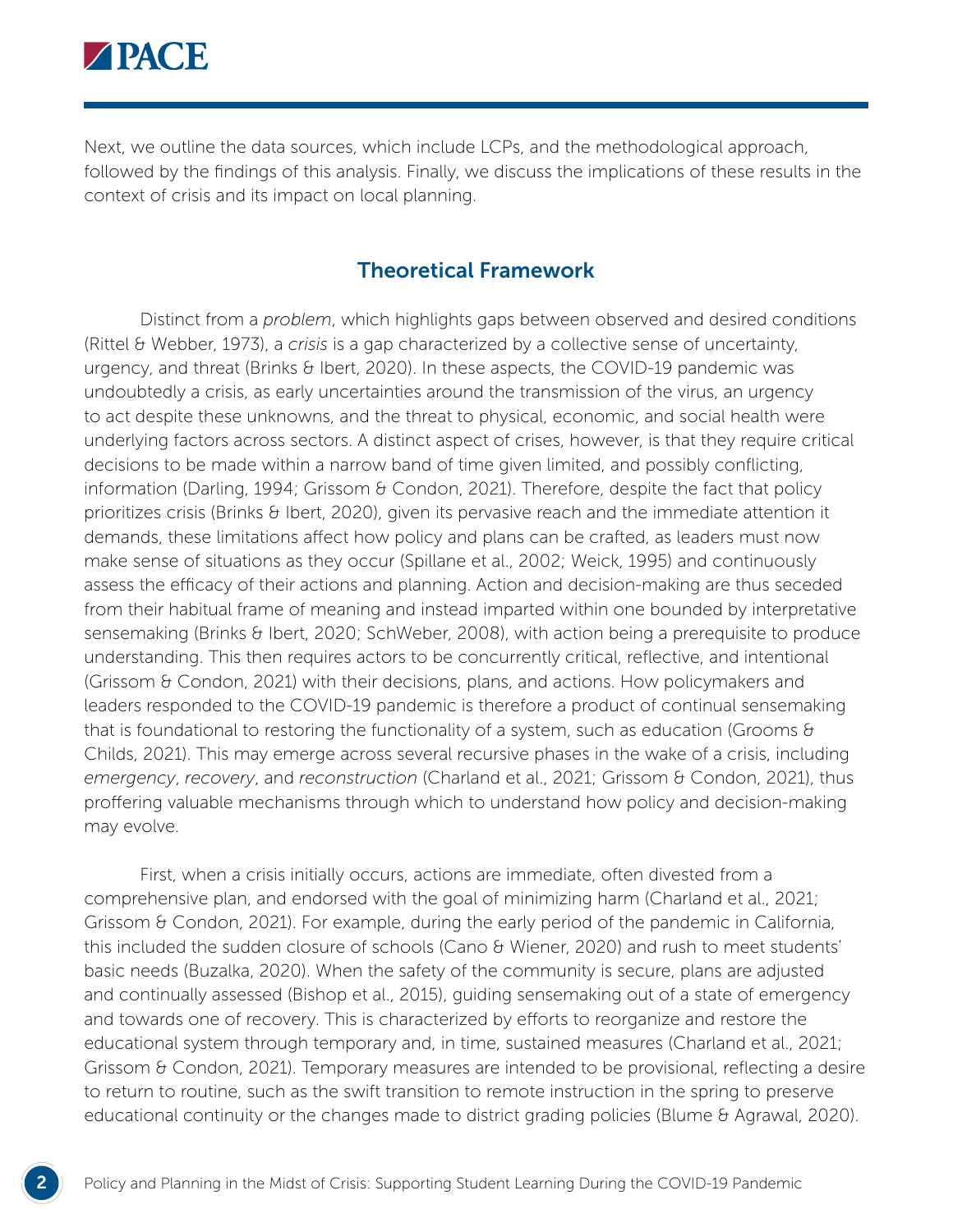

Conversely, sustained measures address the longer-term issues that may affect education. One example of this is SB-98, passed by the California state legislature during the COVID-19 crisis, whose legislative requirements introduced measures to respond to the environment generated by the pandemic. The bill outlined, in part, what LEAs across the state were accountable for in 2020–21. This included the development of Learning Continuity and Attendance Plans (LCPs), which outline the strategies LEAs intended to take to ensure learning continuity (in both remote and traditional classroom environments) and provide students with access to academic and wellbeing supports.

As LCPs offer a record of how districts intended to support student learning, their development suggests a turning point in sensemaking given that efforts now centered on more formally reinstating the educational components disrupted by the pandemic. LCPs thus serve as critical snapshots of educational planning across California in the midst of crisis, representing the intended changes to school operations as well as what these changes suggest in terms of what and who is valued when an umbrella of uncertainty still overhangs decision-making.

### Prior Research

#### Educational Continuity

One of the primary ways crises affect education is through the disruption of schooling. In the case of the COVID-19 pandemic, this included closing schools in an effort to curb the spread of the virus (Donohue & Miller, 2020), an intervention used in prior emergencies (Cauchemez et al., 2009; Stuart et al., 2013). As lost periods of schooling can have a significant impact on students (Balfanz & Byrnes, 2012; Yeşil Dağlı, 2019), educational continuity has remained a core policy focus in response to schooling interruptions, centering on access, quality, and students' well-being (Burde et al., 2015).

Access to Education. Distance learning—where students and teachers are geographically separate and learning occurs through an artificial medium (Schlosser & Simonson, 2009)—is one instructional method that may be employed during a crisis to ensure educational continuity, as instruction can be delivered synchronously (class occurs in real time), asynchronously (classes are prerecorded or work is completed offline), or in combination. However, scholars have argued that in an emergency, distance education is demonstrably different, as it is not an optional pedagogical concept but instead an obligation (Bozkurt et al., 2020). In this case, the term *emergency remote education* is ascribed (Bozkurt et al., 2020; Hodges et al., 2020), as it is both compulsory and unplanned.

The literature on distance education has thus largely centered on programs that have been purposely administered, often focusing on the effectiveness of online learning in contrast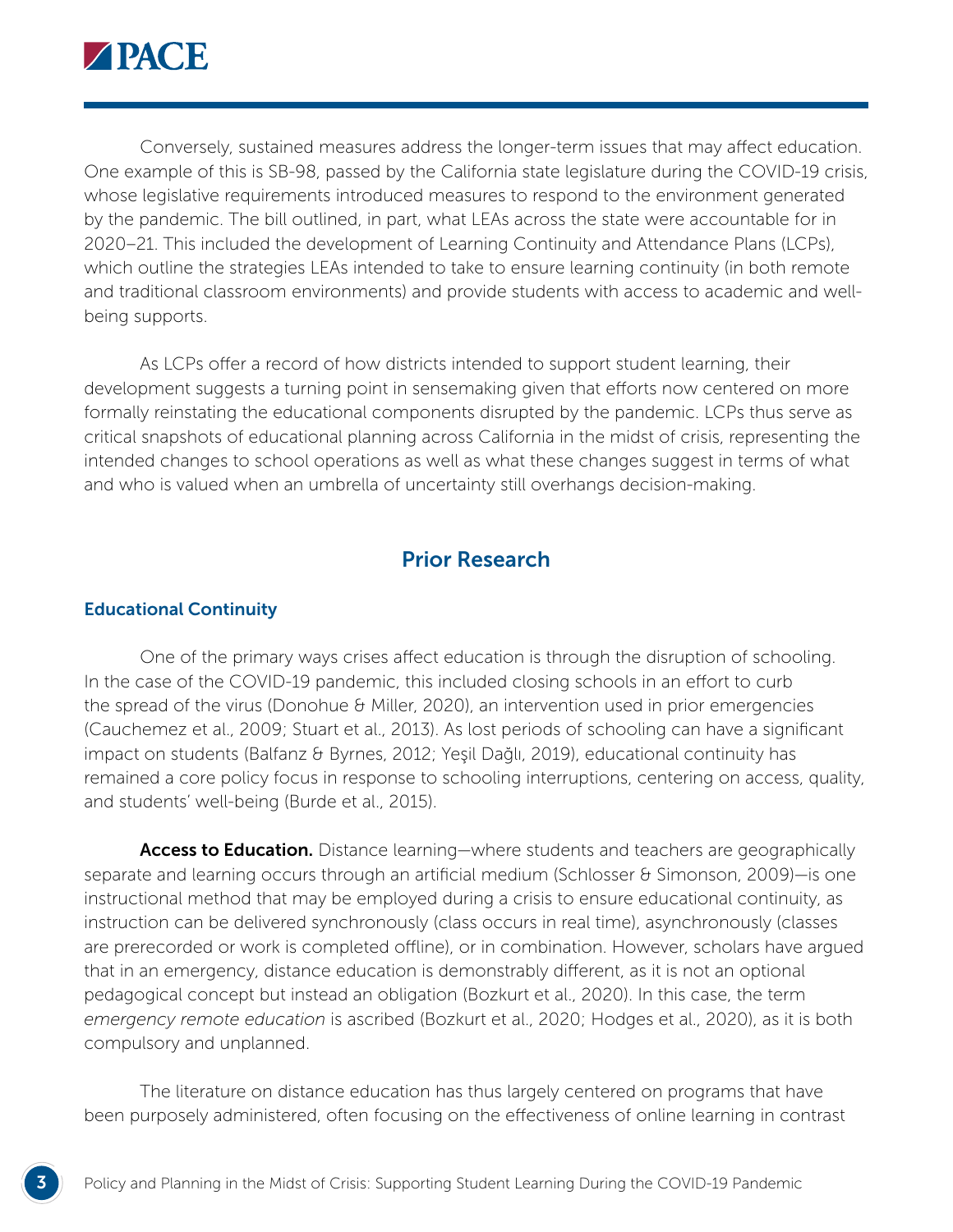

with in-person instruction (Cavanaugh et al., 2004; Means et al., 2013; Rice, 2006) and drawing on higher education contexts (Bowen et al., 2014; Xu & Jaggers, 2011). Moreover, several barriers to implementation have been identified, including course development and pedagogical strategies (Bergdahl & Nouri, 2021; Pulham & Graham, 2018; Zhu et al., 2020); the availability of and access to technological infrastructure (Bozkurt et al., 2020; Fujita, 2020); and the quality of instructors and course material (Cavanaugh et al., 2009; Pham et al., 2018). During emergency remote education, these challenges may be compounded; for example, while scholars (Bozkurt et al., 2020; Rapanta et al., 2020) suggest technology may be the most efficient method to ensure educational continuity during a crisis, students may not have adequate access to devices or internet (Cullinan et al., 2021; Thompson & Copeland, 2020).

Although distance learning is therefore one of the primary ways that access to education can be ensured in a crisis, little is known about its emergency use in a U.S. context, with studies centering on its role in developing countries (for example, Burde et al., 2015; Gulati, 2008; Komba, 2009). This may be due to the fact that during emergencies, such as natural disasters, students in the U.S. often enroll in schools in neighboring communities or states and subsequently participate in education in person (Freeman, 2007; Picou & Marshall, 2007; Tobin, 2019). One exception is the *Sloan Semester* project, which allowed students at Louisiana and Mississippi colleges to continue their education through an online database of courses in the wake of hurricanes Katrina and Rita (Lorenzo, 2008). As the implementation of widespread emergency remote education during the COVID-19 pandemic is therefore unprecedented, this work seeks to extend the literature by examining its evolution through policy and local planning efforts.

**Instructional Quality.** In addition to access, the quality of teachers and curricula is critical to academic growth. Research conducted in traditional classroom settings confirms that teacher quality matters for student success (Gordon et al., 2006; Hairrell et al., 2011; Seebruck, 2015), and the association between curriculum quality and student development has also been welldocumented (Boser et al., 2015; Partelow & Shapiro, 2018; Steiner et al., 2018). However, less is known about the relationship between instructional quality in distance education and student learning, as studies have often centered on identifying (Crawford-Ferre & Wiest, 2012; Esfijani, 2018; Simonson et al., 2011) or evaluating (Kay, 2018; Lowenthal & Hodges, 2015) characteristics of quality distance learning programs, such as the use of active learning techniques and reliable tools, among others (Chaney et al., 2009).

Despite this, the quality of instruction might still play a significant role in distance learning outcomes (Cavanaugh et al., 2004) given that teacher quality may be more important than instructional delivery (Means et al., 2013). In this case, scholars argue that distance education involves a different skillset than traditional teaching requires (Davis et al., 2007; Pulham & Graham, 2018), including, in part, expertise in instructional design and online systems (Bawane  $\theta$  Spector, 2009; Shaikh & Khoja, 2012); the ability to recognize a range of student needs (Rice  $\theta$ Carter, 2015); and instructional skills that blend these technical, pedagogical, and interpersonal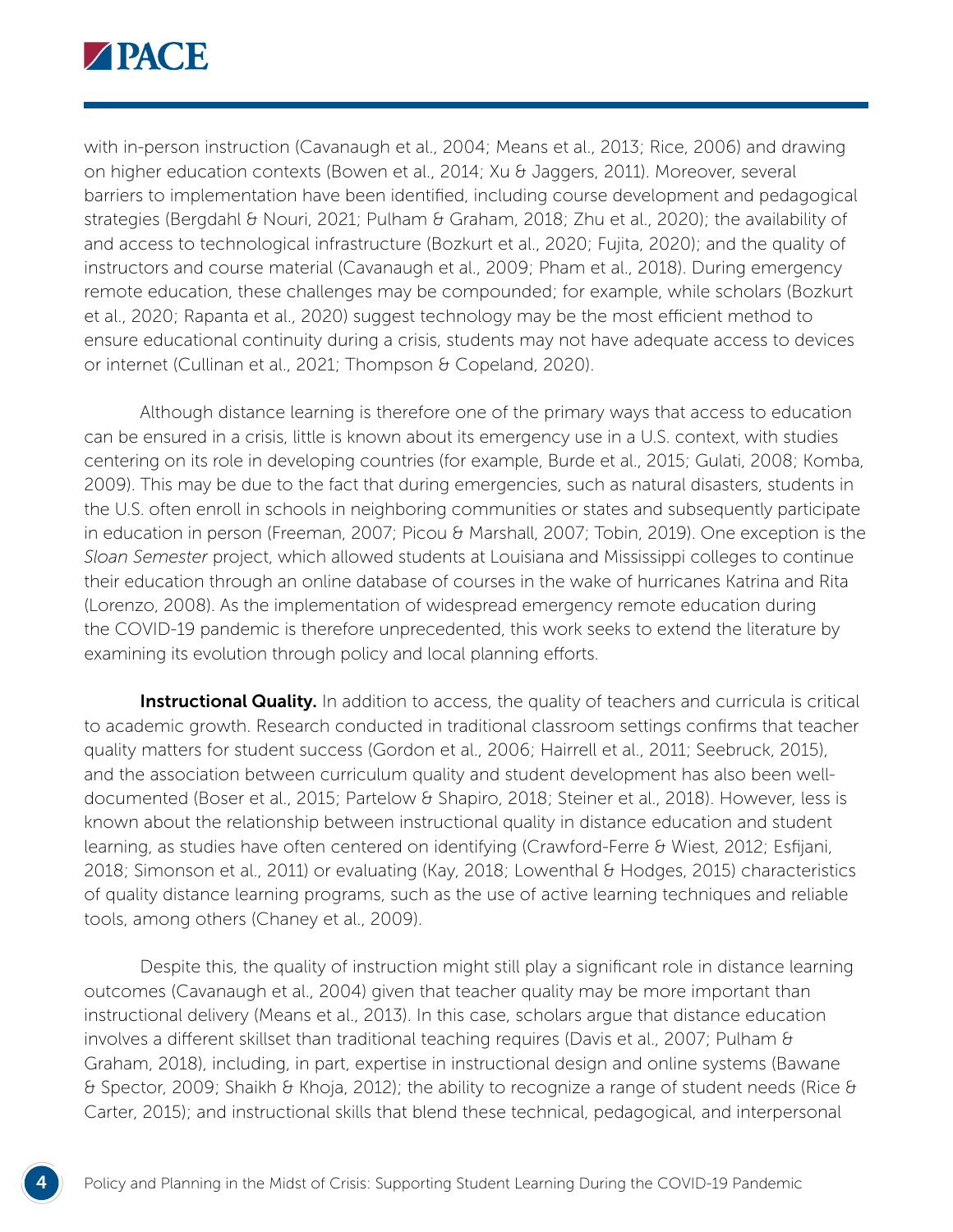

proficiencies (Rehn et al., 2018). As distance learning thus requires different skills, teachers need training in altering practice (Beaudoin, 1990; Muilenburg & Berge, 2015); however, these opportunities are not always available (Archambault et al., 2016) or may only focus on a subset of skills (Moore-Adams et al., 2016), particularly in an emergency (Christensen & Alexander, 2020; Gudmundsdottir & Hathaway, 2020).

A teacher's knowledge will therefore affect how reforms, such as an unprecedented shift to distance learning, are interpreted (Stillman, 2009), often manifesting in adaptations to curriculum and instructional practice (Boling et al., 2012; Koehler & Mishra, 2009), such as prioritizing the standards or content taught (Stillman 2009; Burde et al., 2015)—a hallmark of recent frameworks to support educational continuity during the pandemic (Myung et al., 2021; Reimers & Schleicher, 2020). While the quality of instruction thus remains critical during a crisis, ensuring this may be more of a challenge given its dependence on how teachers make sense of the rapid transition to distance education.

**Student Well-Being.** Beyond access and quality, a student's well-being is also paramount to success (Suldo et al., 2011; Upadyaya & Salmela-Aro, 2013). This includes mental and ocial-emotional health, both of which are associated with academic performance (Davis et al., 2014; Kiuru et al., 2020; McKown et al., 2016; Murphy et al., 2015) and supported by students' relationships with school staff, including counselors, as well as peers (Graham et al., 2016; Littlecott et al., 2018; Suldo et al., 2009). In fact, these relationships are critical to school connectedness (Rowe et al., 2007), which longitudinal evidence indicates is a strong predictor of well-being in adulthood (Olsson et al., 2013). Therefore, while a student's well-being is important to their overall trajectory, this can be negatively influenced by disruptions to schooling, particularly in a crisis (Campbell, 2020; Gibbs et al., 2019; Le Brocque et al., 2017). Teachers and schools more generally, then, are critical, as they can help to mitigate the influence crisis can have on students' well-being by cultivating routines (van Poortvliet et al., 2019) and reestablishing social relationships that may have been disrupted (Kataoka et al., 2012). Moreover, social-emotional learning programs—which enable students to develop the emotional and relational skills (such as self-awareness and responsible decision-making) intrinsic to later success (Allensworth et al., 2018; Denham & Brown, 2010)—can also support students' well-being, with research noting their significance beyond initial implementation (Durlak et al., 2011). These supports, though, can be more challenging to provide during distance education; for example, when instruction is mediated through a screen, fostering relationships with students may be difficult for teachers with limited knowledge on technology-mediated caring practices (Borup et al., 2020; Miller et al., 2021) or for whom remote teaching is new (Rehn et al., 2018). Therefore, while well-being is central to students' development and educational continuity, ensuring that adequate supports are in place during a crisis can be a particular challenge for districts given the frequent prioritization of educational access and instruction.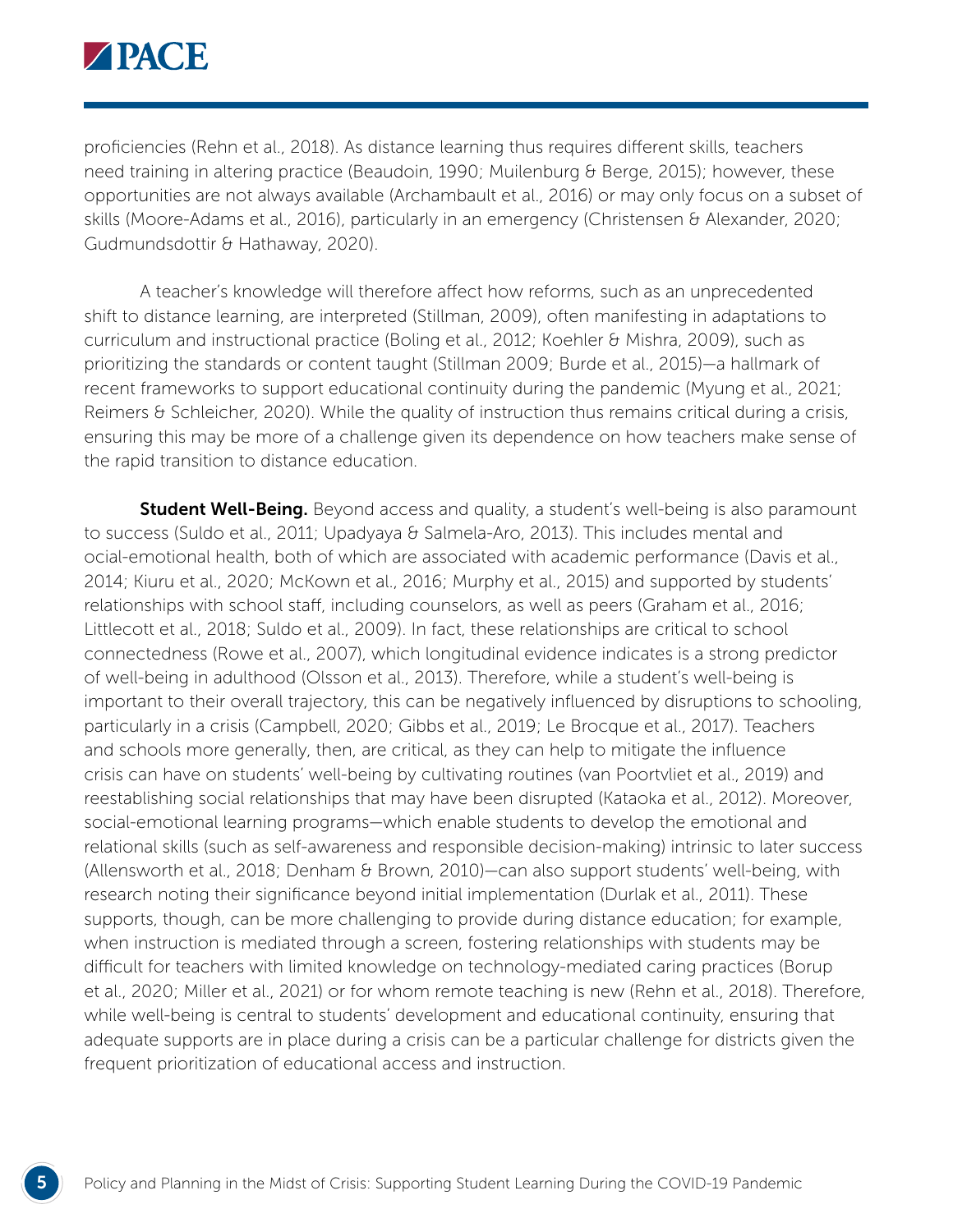

## Methodology

The aim of this study is twofold: (a) to investigate state policy objectives and requirements in a time of crisis and (b) to interrogate the details that arise in local implementation. To examine how state legislation supported student learning and progress during the COVID-19 pandemic, we begin with a close examination of SB-98, guided by document analysis, to establish the primary goals outlined by state education policy. Specifically, we rely on document analysis given its phenomenological approach to reviewing and evaluating documents (Bowen, 2009), enabling analysis to consider the text as well as the context within which the policy was drafted.

As a core requirement of SB-98 was the completion of LCPs, this analysis leverages data from LCPs to determine the extent to which local plans aligned with policy goals and the actions and services districts intended to implement to support students. Given that all public school districts, county offices of education, and charter schools in California were required to author, submit,<sup>1</sup> and upload LCPs to district or county websites prior to the start of the academic year, LCPs were available to download for data collection in October 2020.<sup>2</sup> This work specifically investigates the LCPs from public K–12 school districts, which include elementary school, high school, and unified school districts. In total, out of 1,025 LEAs operating in California in 2020–21, 969 were public school districts. Of these, LCPs from 958 districts were located during data collection,<sup>3</sup> 889 of which were computer readable.

To understand the approaches outlined in districts' LCPs to support student learning, this study leverages a multiphase, mixed methods design. Guided by the tenets of content analysis, as it assumes objective meaning (Lacity  $\theta$  Janson, 1994) and allows for factual evidence to be directly collected from LCPs, initial coding was conducted to identify the information included in LCPs and how detailed this information was. Preliminary analysis shaped these codes into seven categories, including instruction, assessment, attendance, special populations, meals, technology, and professional development. Given that nearly 6 million students attend schools across California, it was critical that this work capture the scope and range of detail in district planning; therefore, we conducted analysis across three phases to extend understanding through data triangulation (O'Cathain et al., 2010).

The first phase of analysis captured the breadth of districts' plans by implementing automated word counts across all computer-readable LCPs on key words and phrases (for example, "distance learning" and "hotspot").<sup>4</sup> We used these counts to ascertain the frequency of strategies that districts outlined in their plans, including the number of occurrences of specific words and their synonyms to avoid potentially underestimating a concept or its importance (Stemler, 2001). We then compared the frequency of these words to determine the extent to which strategies addressed by a single district also appeared in other districts' plans across the state. Table 1 presents summary statistics for the multiple populations reflected across all phases of analysis. In Phase 1, LCPs from 889 districts capture the plans intended to affect nearly 95 percent of all students in California, mirroring statewide student and district characteristics.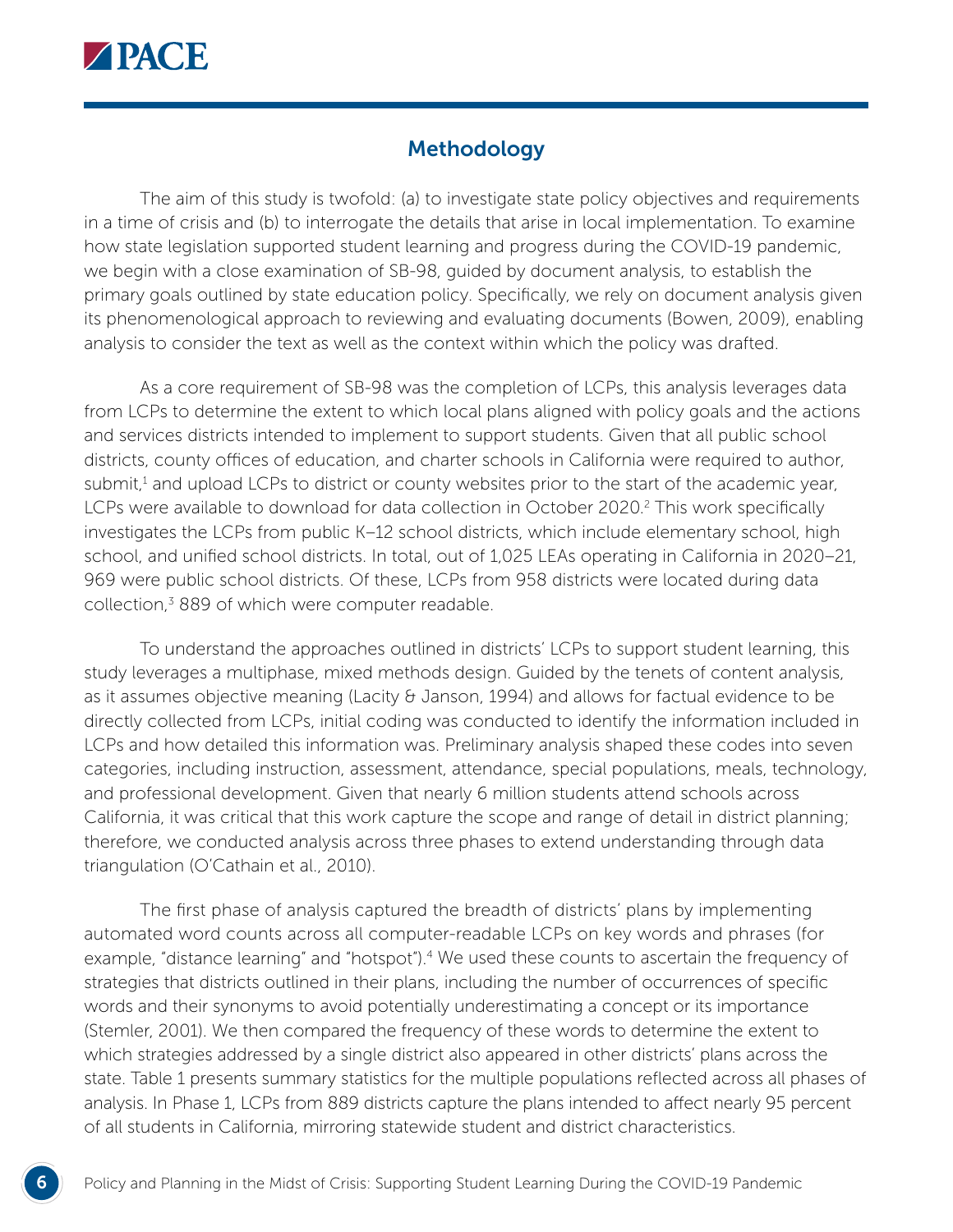#### **Table 1.** Demographic and District Characteristics Across Phases of Analysis

|                                                    | <b>Statewide</b> | <b>Full LCP sample</b><br>(Phase 1) | <b>Unified districts</b><br>(Phase 2) | <b>Qualitative sample</b><br>(Phase 3) |
|----------------------------------------------------|------------------|-------------------------------------|---------------------------------------|----------------------------------------|
| <b>Total enrollment</b>                            | 5,992,567        | 5,683,086                           | 4,118,819                             | 287,810                                |
| Percentage of total students enrolled              | 100              | 94.8                                | 68.7                                  | 4.8                                    |
| Number of school districts                         | 1,025            | 889                                 | 346                                   | 23                                     |
| Characteristics of student population (percentage) |                  |                                     |                                       |                                        |
| English learners                                   | 17.7             | 17.8                                | 17.4                                  | 17.5                                   |
| Eligible for free/reduced-price meals              | 58.9             | 59.1                                | 60.1                                  | 57.5                                   |
| Asian American/Pacific Islander                    | 12.4             | 12.6                                | 12.9                                  | 16.8                                   |
| Latinx                                             | 55.3             | 55.3                                | 55.5                                  | 52.5                                   |
| <b>Black</b>                                       | 5.2              | 5.1                                 | 5.7                                   | 5.3                                    |
| White                                              | 21.7             | 21.5                                | 20.6                                  | 19.0                                   |
| Other $a$                                          | 4.6              | 4.6                                 | 4.5                                   | 5.9                                    |
| District locale (percentage)                       |                  |                                     |                                       |                                        |
| Urban                                              | 16.0             | 15.4                                | 17.1                                  | 13.0                                   |
| Suburban                                           | 30.0             | 31.4                                | 39.0                                  | 47.8                                   |
| Town                                               | 16.7             | 16.8                                | 21.1                                  | 26.1                                   |
| Rural                                              | 34.3             | 33.6                                | 22.8                                  | 13.0                                   |

*Note.* Data points calculated based on publicly available data sets from the California Department of Education ([cde.ca.gov/ds/ad/](http://cde.ca.gov/ds/ad/downloadabledata.asp) [downloadabledata.asp\)](http://cde.ca.gov/ds/ad/downloadabledata.asp) and the National Center for Education Statistics ([nces.ed.gov/programs/edge/Geographic/SchoolLocations](http://nces.ed.gov/programs/edge/Geographic/SchoolLocations)). <sup>a</sup> Other includes Native American and multiracial students.

The second phase of analysis investigated the depth of local plans through a deductive qualitative approach. Following initial coding, we organized questions that targeted district planning into domains of inquiry (Namey et al., 2008) to develop data collection tools that teams of undergraduate research assistants then used to collaboratively code LCPs from all unified school districts ( $N = 346$ ).<sup>5</sup> As unified districts in California operate both elementary and secondary schools, serving nearly 70 percent of K–12 students, this phase of analysis centered on plans from these districts given their potential to affect a large proportion of the state's students.

Finally, to extract contextual detail and enrich understanding of districts' actions and strategies in planning, the third phase of analysis involved an in-depth reading of LCPs identified through purposive sampling during Phase 2 of analysis. These LCPs were strategically selected to pinpoint unique or diverse variations included in local plans. Additionally, in selecting these plans, we aimed to identify a sample of districts that was representative both demographically and geographically. In all, analysis included LCPs from 23 unified districts serving 287,810 students, drawing on an inductive coding approach to unearth additional themes that may have been masked by prior phases of analysis. Results therefore include tiered analysis of LCPs across a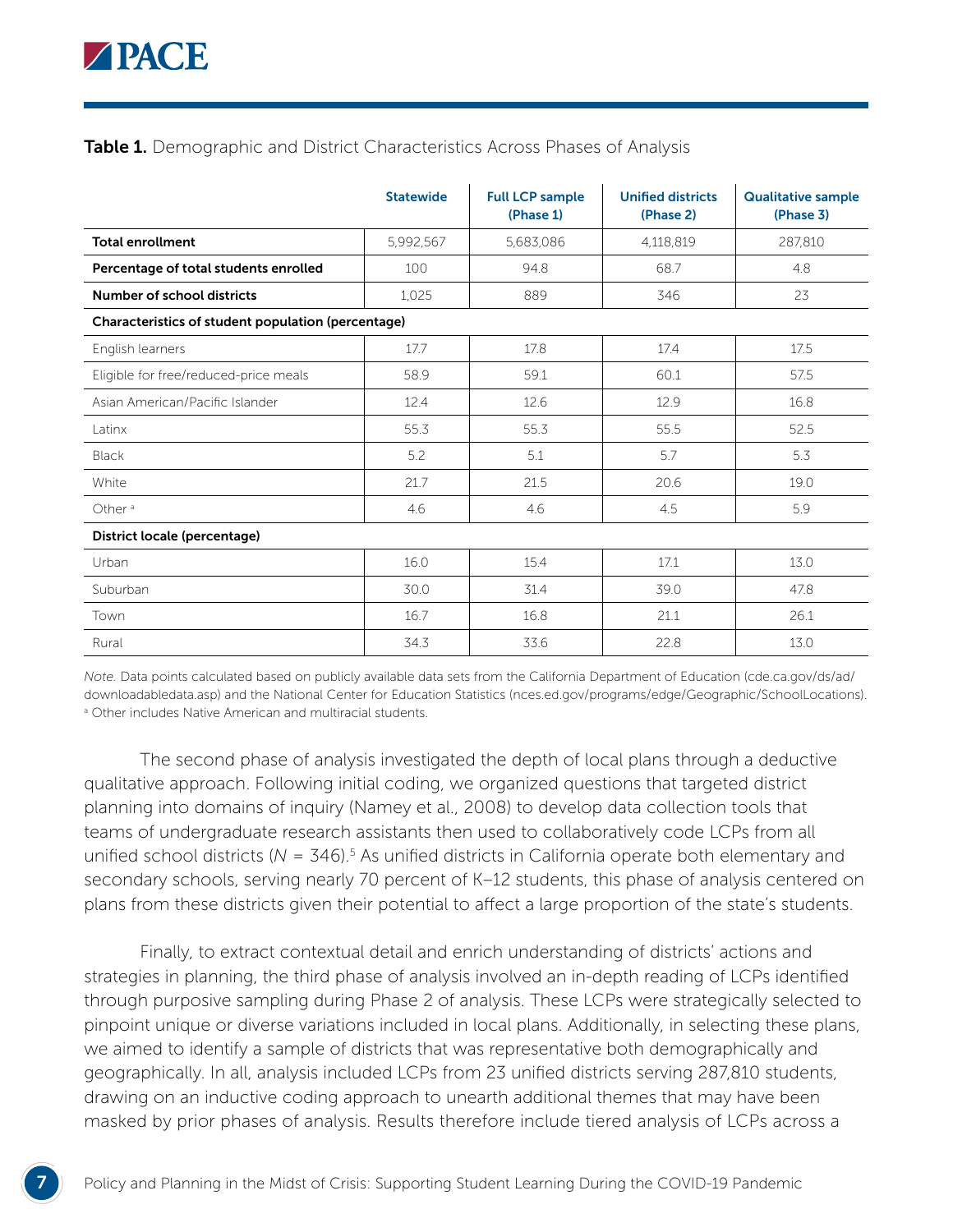

range of factors, drawing on automated word counts from a majority of public school districts in California, deductive coding from all unified districts, and a close qualitative analysis of selected plans to triangulate and further explicate findings.

This study also attends to emergent differences across key district-level demographics, including locale,<sup>6</sup> the percentage of students eligible for FRPMs under the National School Lunch Program (NSLP),<sup>7</sup> and the proportion of students in a district identified as ELs.<sup>8</sup> We focus on these characteristics given historic concerns around equitable access to resources for students in rural (Showalter et al., 2019) and less affluent areas (Reardon et al., 2018). Moreover, we examine district differences across the proportion of FRPM and EL students, as districts serving greater populations of these students receive more funding from the state through the Local Control Funding Formula (LCFF; Bruno, 2018). To identify these differences, we conducted two-tailed *t*-tests that allowed for unequal variances to test whether observed differences were statistically significant.

## Findings

In the following findings we discuss the results of this analysis in two parts. First, we present the goals outlined in SB-98 to determine the foci of educational policy during a crisis. We then turn to analysis of LCPs to illuminate the actions and services included in local plans and the emergent differences across key district-level characteristics.

#### California's Crisis Recovery Legislation

In response to the COVID-19 crisis, SB-98 was a K–12 education finance trailer bill that encompassed a variety of actions and supports related to school funding for the 2020–21 academic year. Here, we focused on the eight sections that specifically addressed learning, characterized by references to either instructional or assessment policy changes for public school districts. Analysis identified four core policy goals: (a) expand the definition of instruction, (b) ensure continuity of learning, (c) evaluate and support student progress, and (d) address the tensions placed on student learning. Broadly, SB-98 addressed students' instructional needs while providing districts with the flexibility to do so as a global pandemic completely altered the context of learning.

Goal 1: Expand the Definition of Instruction. While a fundamental characteristic of education during the pandemic included distance learning, prior to the addition of Education Code (EDC) Part 24.5 in SB-98, no formal description or guidance had been offered by the state. Given the ways in which education changed with the closure of schools, policy changes in SB-98 suggest that one of the primary goals related to student learning was an expansion of what instruction entailed in 2020–21 for the purposes of both standardization and apportionment. In terms of standardization, this included (a) defining distance learning  $[EDC 43500(a)]$ ,<sup>9</sup> acknowledging that instruction and learning may occur outside a physical classroom; (b) specifying the circumstances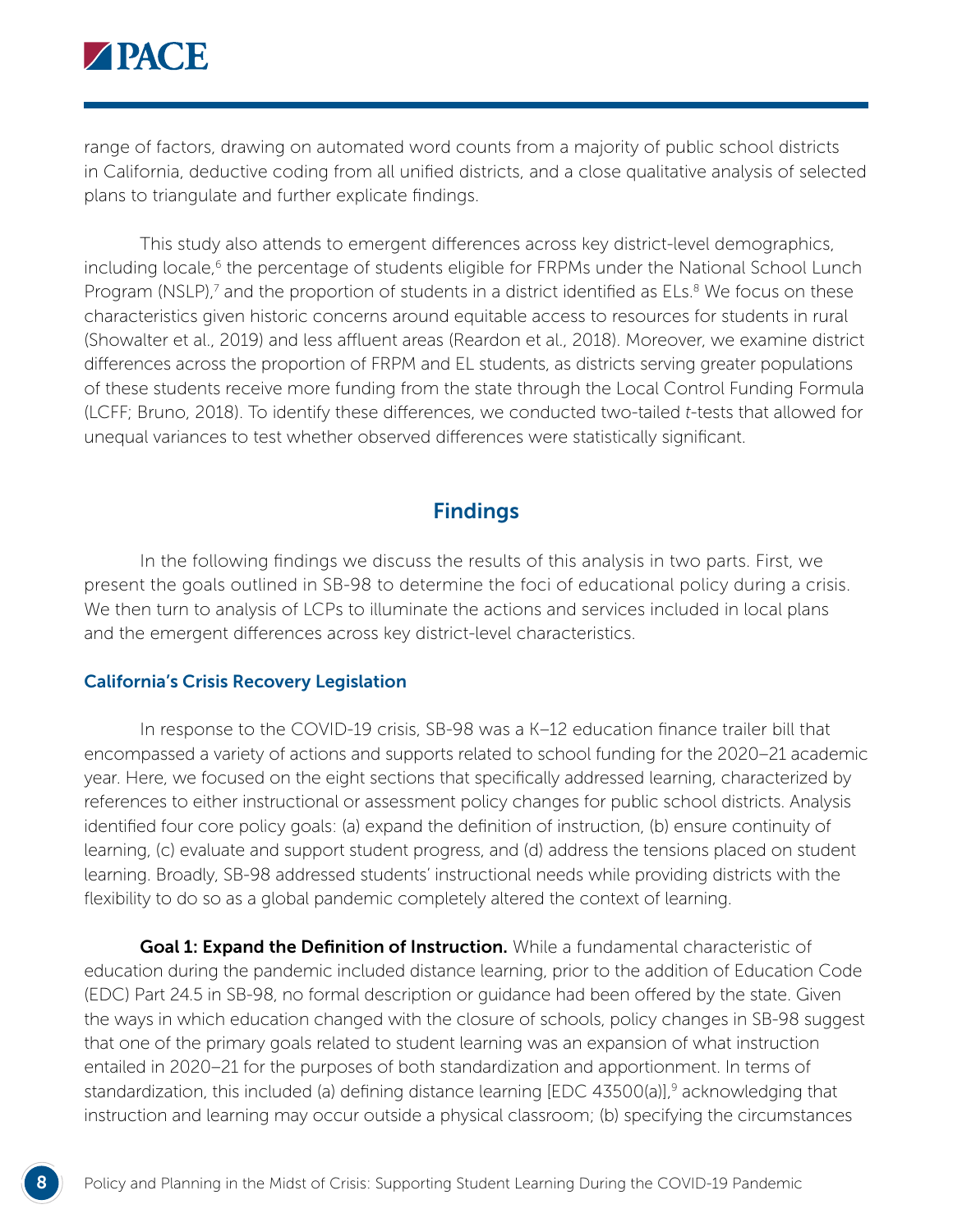

and requirements for districts to offer distance learning programs [EDC 43503], setting minimum standards for its instruction; and (c) supporting future instruction by allocating funds to develop distance learning curricula and instructional quidance<sup>10</sup> for mathematics, English language arts (ELA), and English language development (ELD) [SB-98 § 121].11 The definition of instruction was also expanded for apportionment purposes; in California, as schools must comply with instructional day requirements, EDC 43502(c) extended this to include in-person instruction, distance learning, or a combination of the two.

**Goal 2: Ensure Continuity of Learning.** Given the uncertainties related to student learning and progress during the early period of school closures, a clear goal of SB-98 centered on ensuring "continuity of learning" [EDC 43509(e)] by directing school districts to outline their instructional plans in LCPs [EDC 43509], highlighting students' access to learning opportunities, the quality of these opportunities, and the frequency of their access. For example, access to learning opportunities included "in-person instructional offerings" [EDC 43509(f)(1)(A)] and distance learning [EDC 43509(f)(1)(B)], which districts were required to prepare for jointly as well as note how they intended to support students from special populations. Moreover, with distance learning contingent on the availability of technological resources, districts needed to describe how "adequate" device and connectivity access [EDC 43503(b)(1)] would be provided [EDC 43509(f)(1)(B)(ii)]. In terms of quality, districts were also directed to guarantee distance learning content would be "at a level of quality and intellectual challenge substantially equivalent to inperson instruction" [EDC 43503(b)(2)]. Both instruction and curricula should therefore be of a similar standard, regardless of instructional delivery, potentially easing moves between in-person instruction and distance learning.

While access to and the quality of learning opportunities are paramount, the frequency with which students are able to (or are choosing to) access these opportunities is central to continuity of learning and gauging student progress. In this case, a lower rate of accessing learning opportunities (frequent absences) might suggest a greater gap in students' standardslevel progress, often denoted as "learning loss" in the text of SB-98 [EDC 43509(f)(1)(A)]. Therefore, in the case of student absence, particularly in terms of distance learning, EDC 43509(f) (1)(F) required districts to develop tiered reengagement strategies, including how districts would outreach to students and families. This could include the verification of contact information, daily notification of absence to parents, or outreach to determine additional student needs, such as connecting with health and social services [EDC 43504(f)(2)].

Goal 3: Evaluate and Support Student Progress. While efforts were undoubtedly made across the state to ensure minimal interruption to students' learning, missed instructional time (whether in person or remote) may have negatively affected student's academic progress during spring 2020. Characterized as "learning loss" [EDC 43509(f)(1)(A)], this was a particular policy concern, as districts were directed to (a) assess potential gaps in student learning as a result of COVID-19, specifically in ELA, ELD, and mathematics [EDC 43509(f)(1)(C)(i)]; (b) address these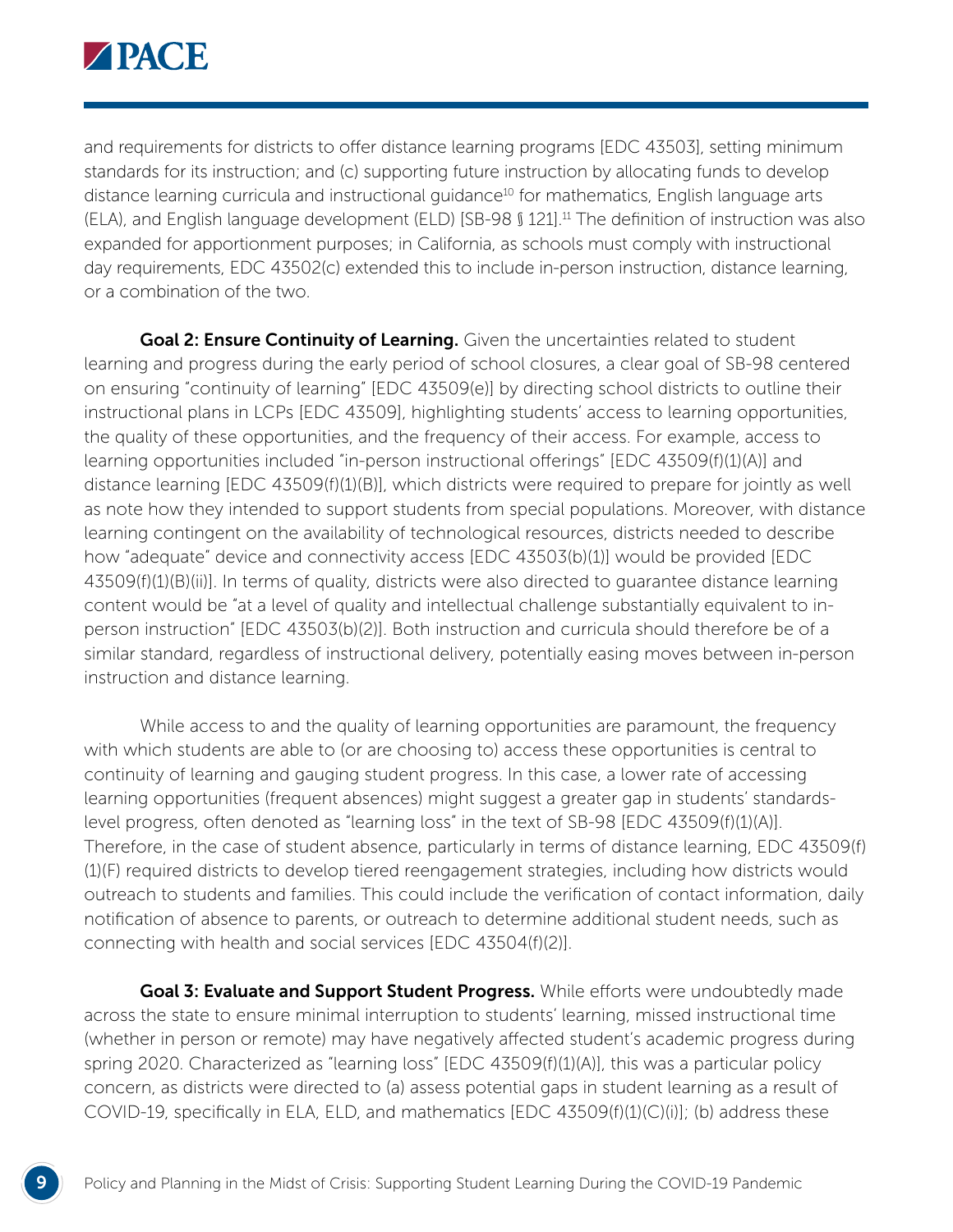

gaps by describing strategies to enact that "accelerate learning progress" [EDC 43509(f)(1)(C) (ii)]; and (c) gauge the effectiveness of these strategies [EDC 43509(f)(1)(C)(iii)]. Additionally, to ensure that resources were available, funds were specifically provided to districts for activities that "directly support pupil academic achievement and mitigate learning loss related to COVID-19 school closures" [SB-98 § 110(d)]. "Activities" in this case included expanding or enhancing learning supports, extending the instructional school year, or offering supplementary support services, reflecting a policy focus on the development and implementation of plans to address potential learning loss.

Goal 4: Address the Tensions Placed on Student Learning. SB-98 also attended to the tensions placed on student learning at this time. Given the health and economic concerns ushered in by the pandemic and the potential trauma experienced by students, learning may have taken a backseat to more pressurizing events. The text of the policy accounted for this, directing districts to support the mental health and social and emotional well-being of students and staff [EDC 43509(f)(1)(D)] and describe the resources districts would offer "to address trauma and other impacts of COVID-19 on the school community" [EDC 43509(f)(1)(E)] in their LCPs. Moreover, as distance learning primarily takes place "through … a computer or communications technology" [EDC 43500(a)(1)], altering social engagement—including how relationships are built between students and staff—SB-98 indicated that distance learning should include live interaction to, in part, "maintain school connectedness" [EDC 43503(b)(6)], ensuring that a sense of belonging is crafted even if the classroom setting looks radically different than it would during in-person instruction.

In all, the goals of SB-98 reflect a holistic view of student learning, including how it should be measured and supported as well as the challenges presented to both by the pandemic. This suggests that, in the midst of crisis, education policy centers on the persistence of academic progress and how that progress is assessed, and it confronts the ever-changing context wrought by crisis in its potential to affect student learning.

#### Learning Continuity and Attendance Plans (LCPs)

A key mandate of SB-98 was the completion of LCPs, but similar state-directed local planning requirements have previously been put in place in California. In fact, since the enactment of the LCFF in 2013, which changed how funding was allocated and the ways the state would support underperforming school districts (Bruno, 2018; Koppich & Humphrey, 2018), districts in California have been required to submit Local Control and Accountability Plans (LCAPs). These plans include short- and long-term district goals, incorporate input from important stakeholders in the community (that is, parents and students), and outline the actions, services, and expenditures that districts plan to take to support students, reflecting a bottom-up approach to accountability in that districts retain primary jurisdiction over decision-making.

However, as health guidelines shifted during the pandemic, so did state requirements. Traditionally, districts are mandated to annually update and submit LCAPs by July 1. However, amid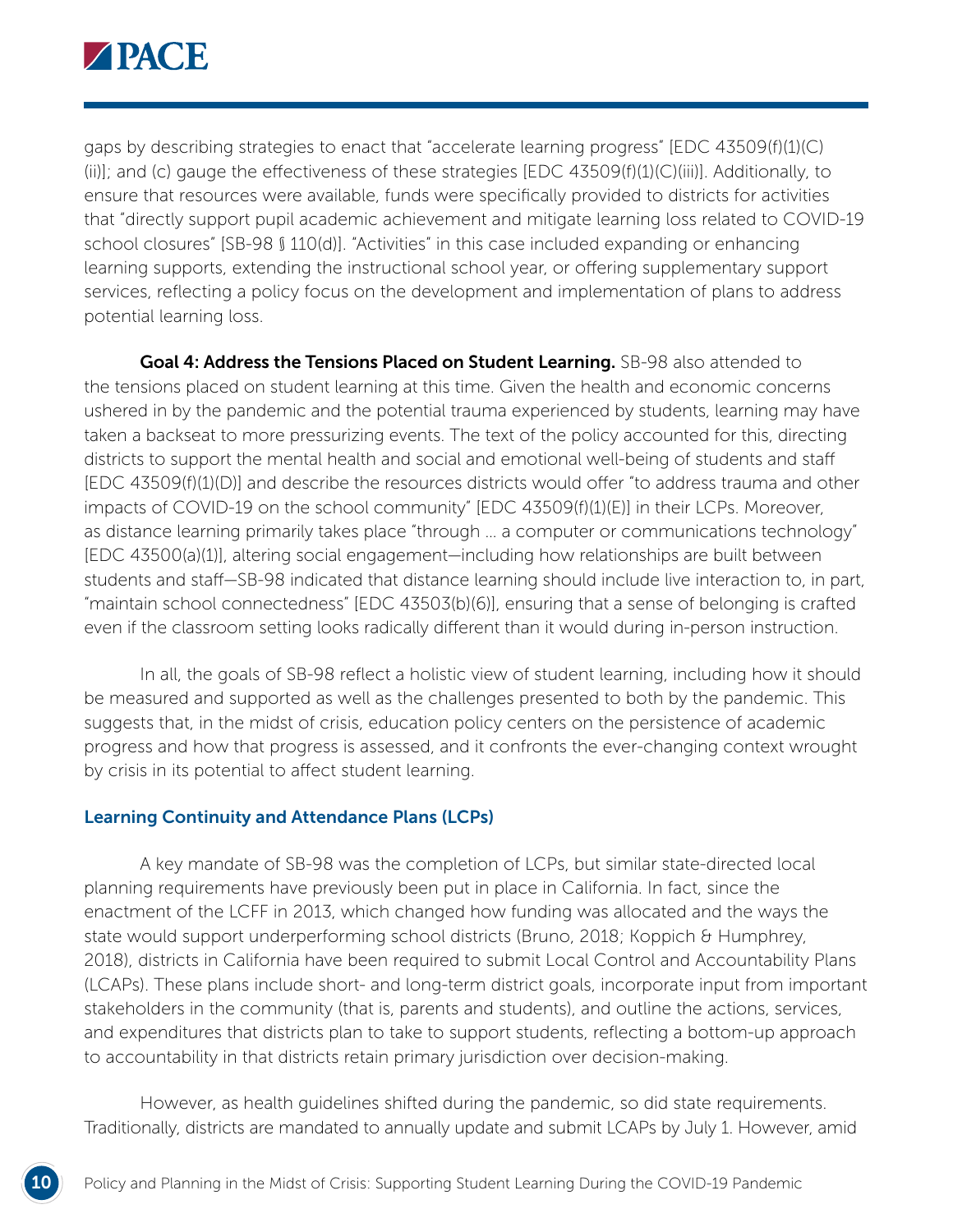

school closures and health safety concerns, Executive Order (EO) N-56-20, signed in April 2020, eased the normal deadline for these updates to December 15, 2020, and directed districts to report any adaptations made to operations. Despite this extension, rising concerns about student progress ushered in the adoption of SB-98 in June 2020, superseding EO N-56-20 and suspending LCAP updates, instead requiring districts to complete and adopt LCPs by September 30, 2020. LCPs, then, formalize the written report mandated by the executive order and closely mirror LCAPs in several key ways, including their requirements to engage with community stakeholders and publicly post plans to district or county websites.

Further, similar to the LCAP, SB-98 also required the State Board of Education (SBE) to adopt an LCP template<sup>12</sup> for LEAs to use to record their plans. Although school districts were not required to use the template, except to include "all of the information [it] specified" [EDC 43509(e)], analysis indicates that out of 958 public school districts, only six did not formally use the provided template, which includes specific headers for key subgroups of students. As nearly all districts utilized this template in their planning, plans directly aligned with the priorities outlined in SB-98; however, the use of a structured document for planning may have also affected the shape and form of the plans themselves, as wide variation was present across LCPs, in terms of both length (7–363 pages,  $M = 21$ ) and detail.

In an effort to capture the fullest picture of local plans developed amid crisis and the unique features presented within these plans, the following leverages an integrative approach, situating results within the goals identified in SB-98 that steered LCP development: (a) ensure continuity of learning, (b) evaluate and support student progress, and (c) address the tensions placed on student learning. First, we note results from statewide automated counts to report the frequency of concepts across LCPs. We then discuss results from unified districts, summarizing strategies that potentially affected a majority of students in California. Additionally, when relevant, we highlight specific actions and services described in LCPs to contextualize analysis and supplement quantitative results.

**Ensure Continuity of Learning.** One of the primary areas of focus within LCPs was instruction, particularly its access, as districts outlined flexible and strategic instructional plans, prioritized technological resources, and intended to monitor student engagement, suggesting access to instruction in 2020–21 encompassed a spectrum of resources and logistical considerations beyond those in a traditional school year.

*Method of Instruction.* At the center of access to instruction is how it will occur, as LCPs described *flexible and strategic instructional plans* to support students' learning. Table 2 presents results from the automated word counts of public school districts and coding of unified districts in terms of instructional method. Findings reveal that distance learning plans were overwhelmingly included in LCPs, cited at similar rates both statewide and within unified school districts. Moreover, negligible differences across district characteristics indicate that all districts, to varying degrees, noted distance education during planning.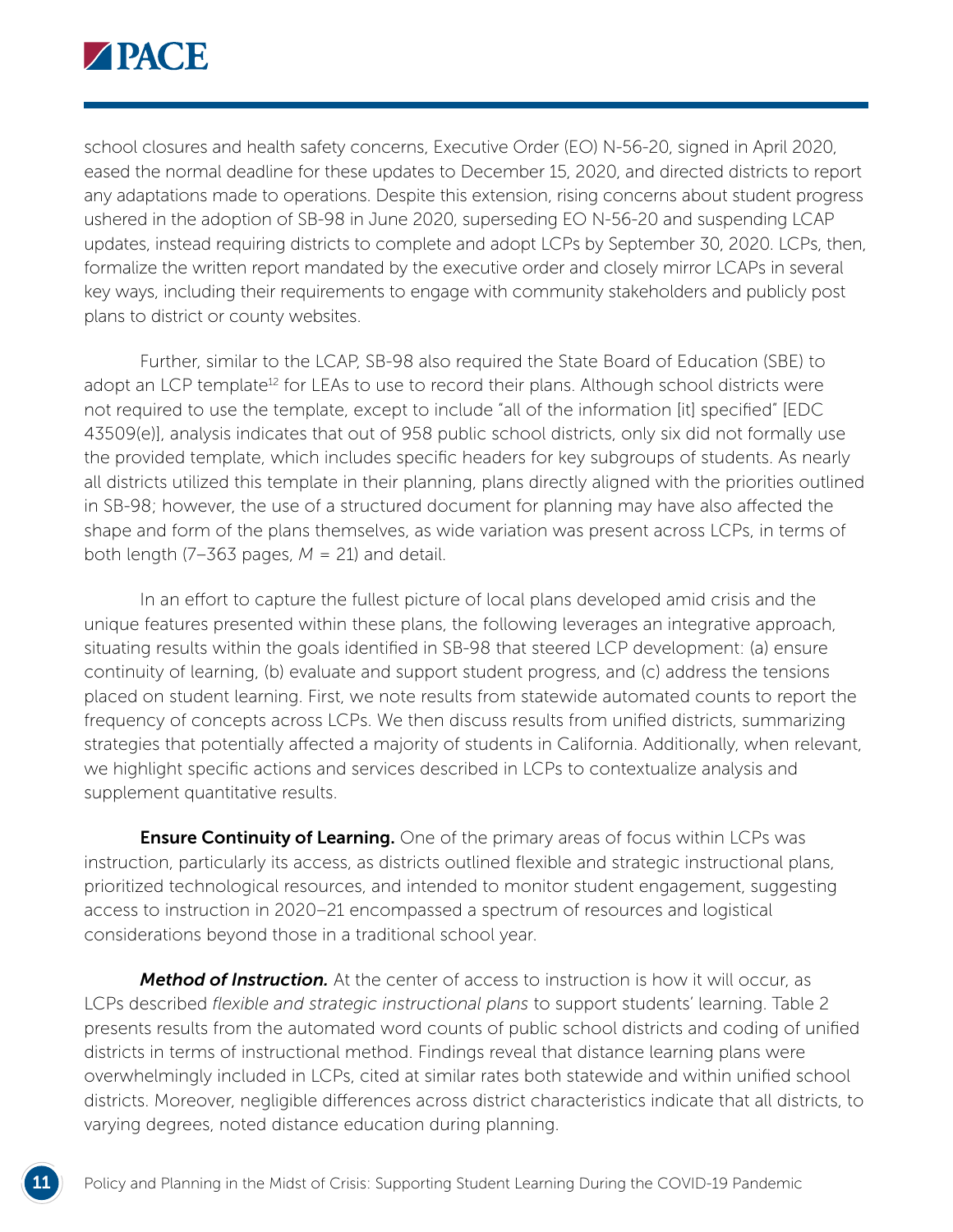Table 2. Specific Strategies from District LCPs Related to Instructional Method (Percentage Reporting)

|                                                 | <b>Statewide</b> <sup>a</sup> |      |       |         |           | <b>Unified districts</b> |                     |         |                  |             |           |
|-------------------------------------------------|-------------------------------|------|-------|---------|-----------|--------------------------|---------------------|---------|------------------|-------------|-----------|
|                                                 |                               | All  | Rural | Urban   | Diff.     | Low<br><b>FRPM</b>       | High<br><b>FRPM</b> | Diff.   | Low<br><b>EL</b> | High<br>EL. | Diff.     |
| <b>Distance learning</b>                        | 98.0                          | 98.8 | 98.0  | 99.0    | 0.7       | 98.0                     | 99.5                | 0.7     | 98.7             | 99.0        | 0.7       |
| Synchronous learning                            |                               | 99.4 | 98.7  | 100.0   | 0.7       | 100.0                    | 99.0                | 0.5     | 100.0            | 99.0        | 0.5       |
| Asynchronous learning                           |                               | 95.4 | 91.4  | 98.5    | $6.4***$  | 95.9                     | 95.0                | 0.5     | 93.3             | 96.9        | $4.1*$    |
| Instructional minutes by<br>day of the week     |                               | 27.5 | 23.7  | 30.4    | 6.2       | 30.6                     | 25.1                | 5.7     | 29.3             | 26.3        | 4.2       |
| Specific plan for at least<br>one student group |                               | 96.2 | 95.4  | 96.9    | 0.9       | 98.6                     | 94.5                | $3.7**$ | 99.3             | 93.8        | $5.0***$  |
| English learners                                |                               | 94.8 | 92.1  | 96.9    | $4.2*$    | 98.0                     | 92.5                | $5.0**$ | 97.3             | 93.8        | 3.0       |
| Youth in foster care                            |                               | 89.6 | 83.6  | 94.3    | $10.2***$ | 90.5                     | 88.9                | $1.1\,$ | 90.0             | 89.7        | 0.2       |
| Youth experiencing<br>homelessness              |                               | 86.4 | 78.9  | 92.3    | $12.3***$ | 87.1                     | 85.9                | 1.3     | 87.3             | 85.6        | 0.9       |
| Migrant youth                                   |                               | 6.4  | 5.9   | 6.7     | 0.8       | 6.1                      | 6.5                 | 0.5     | 0.7              | 10.8        | $10.4***$ |
| Eligible for FRPM                               |                               | 2.0  | 2.6   | 1.5     | 3.1       | 2.0                      | 2.0                 | 1.0     | 2.0              | 2.1         | 0.0       |
| Students with disabilities                      |                               | 90.5 | 86.2  | 93.8    | $7.1***$  | 93.2                     | 88.4                | 4.3     | 91.3             | 89.7        | 1.2       |
| <b>Hybrid learning</b>                          | 79.0                          | 87.0 | 83.6  | 89.7    | 6.0       | 88.4                     | 85.9                | 1.8     | 87.3             | 86.6        | $1.0\,$   |
| Structured schedule                             |                               | 52.3 | 48.7  | 55.2    | 6.4       | 56.5                     | 49.2                | 7.5     | 56.7             | 49.5        | 7.4       |
| Half-day schedule b                             |                               | 6.6  | 3.9   | 8.8     | $6.1***$  | 8.2                      | 5.5                 | 3.8     | 11.3             | 3.1         | $9.6***$  |
| 2-3-day alternating<br>schedule <sup>c</sup>    |                               | 6.6  | 9.2   | 4.6     | 4.5       | 6.8                      | 6.5                 | 0.6     | 7.3              | 6.2         | 1.6       |
| 2-3-day grouped<br>schedule <sup>d</sup>        |                               | 21.1 | 21.7  | 20.6    | 0.4       | 21.1                     | 21.1                | 1.0     | 20.0             | 22.2        | 2.1       |
| Priority for in-person/hybrid<br>instruction    |                               | 52.3 | 48.0  | 55.7    | 7.6       | 54.4                     | 50.8                | 3.2     | 49.3             | 54.1        | 5.4       |
| Grade level                                     |                               | 11.6 | 7.2   | 14.9    | $7.7**$   | 10.2                     | 12.6                | 2.4     | 8.0              | 13.4        | 5.5       |
| Students with low<br>attendance                 |                               | 1.7  | 0.7   | 2.6     | 1.9       | 2.0                      | 1.5                 | 0.5     | 1.3              | 2.1         | 0.7       |
| English learners                                |                               | 34.4 | 29.6  | 38.1    | 8.3       | 38.1                     | 31.7                | 6.8     | 34.7             | 34.5        | 0.0       |
| Youth in foster care                            |                               | 26.9 | 19.7  | 32.5    | $12.5***$ | 27.9                     | 26.1                | 1.8     | 26.7             | 27.3        | 0.9       |
| Youth experiencing<br>homelessness              |                               | 24.9 | 18.4  | 29.9    | $11.2**$  | 24.5                     | 25.1                | 0.6     | 24.0             | 25.8        | 2.0       |
| Migrant youth                                   |                               | 1.2  | 0.7   | $1.5\,$ | 0.9       | 0.7                      | $1.5\,$             | $0.8\,$ | $0.0\,$          | 2.1         | $2.1***$  |
| Eligible for FRPM                               |                               | 13.0 | 9.2   | 16.0    | $6.7*$    | 15.0                     | 11.6                | 3.3     | 14.0             | 12.4        | 1.6       |
| Students with disabilities                      |                               | 38.2 | 32.9  | 42.3    | $9.2*$    | 42.9                     | 34.7                | 8.0     | 37.3             | 39.2        | 2.0       |
| Option to continue distance<br>learning         |                               | 28.6 | 25.0  | 31.4    | 6.8       | 31.3                     | 26.6                | 4.9     | 30.7             | 27.3        | 3.5       |
| ${\cal N}$                                      | 889                           | 346  | 152   | 194     |           | 147                      | 199                 |         | 150              | 194         |           |

*Notes on next page.*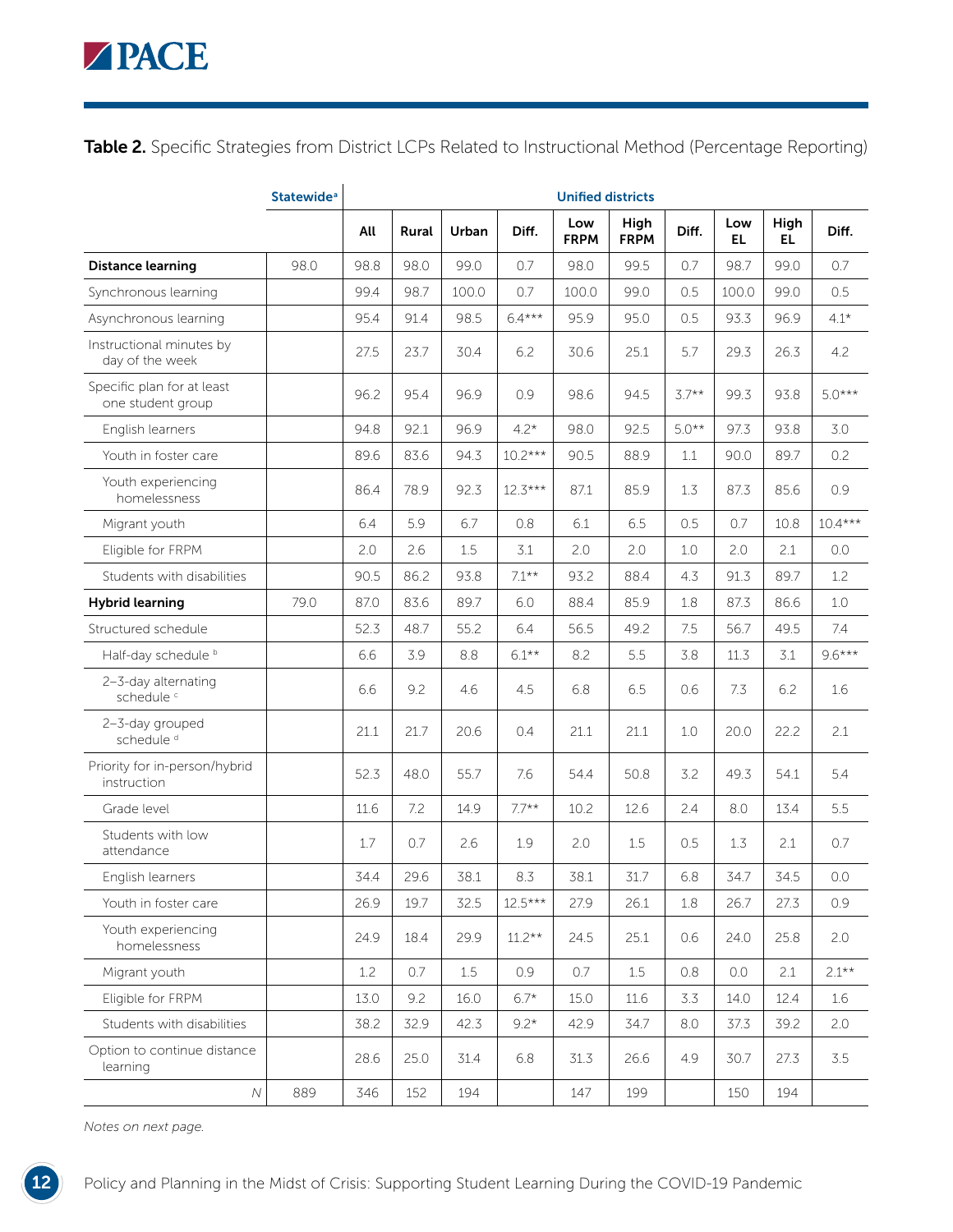

*Note.* EL = English learner; FRPM = free or reduced-priced meals.

**B** Statewide results are based on findings from automated word searches. For exact terms searched, please see the Appendix. **b** In a half-day schedule, one cohort of students is on campus in the morning while the other attends in the afternoon.

<sup>c</sup> In an alternating schedule, specified cohorts of students attend class in person on alternating days of the week (for example, Monday/Wednesday).

d In a grouped schedule, specified cohorts of students are on campus on grouped days of the week (for example, Monday/Tuesday). \*\*\*p < 0.01. \*\*p < 0.05. \*p < 0.1.

Distance learning plans also described the use of both synchronous and asynchronous learning. Results from unified districts reveal that while overall these methods were included at similar rates, synchronous instruction was cited slightly more often than asynchronous learning; however, for districts in urban areas with higher proportions of EL students, asynchronous instruction was more likely to be cited in LCPs. A possible explanation for this may lie in differentiation strategies, particularly for EL students, who could have received additional instructional support during periods when other students were working independently. Nearly all unified districts (96 percent) also included distance learning plans for specific student populations, with ELs at the forefront (95 percent) and more likely to be noted in the plans from urban, higher income districts.

In addition to distance learning, a majority of districts planned to implement hybrid learning models (where in-person instruction is typically alternated between cohorts of students), with unified districts (87 percent) noting these models at higher rates than results statewide (79 percent). Moreover, more than half (52 percent) of all unified districts included structured cohort schedules in their planning, where qualitative analysis revealed deep variation in their design, including schedules that group days for in-person learning,<sup>13</sup> half days,<sup>14</sup> and alternating schedules.15 Twenty-one percent of unified districts noted grouped schedules in their plans compared to half-days (7 percent) and alternating schedules (7 percent), a potential reflection of the realities of maintaining student and staff safety during the pandemic due to the frequent cleaning that in-person instruction would require.

District plans also prioritized student groups in returns to campus for in-person instruction. Fifty-two percent of unified districts proffered priority for at least one student group, including students with disabilities (38 percent), youth in foster care (27 percent), and youth experiencing homelessness (25 percent), as well as FRPM students (13 percent). Grade level was also considered in determining priority for in-person instruction, with closer analysis suggesting that districts often targeted students in elementary grades, likely because routines of schooling are still new and distance education requires intensive parental supervision.

*Technological Resources.* Most districts also prioritized *technological resources* to support engagement with instruction and ensure equitable access to distance education. Findings indicate that a majority of districts across California noted technological devices in their planning (see Table 3); similarly, in nearly every unified district, devices or subsidies were offered—often in conjunction with one-to-one initiatives that would provide devices (such as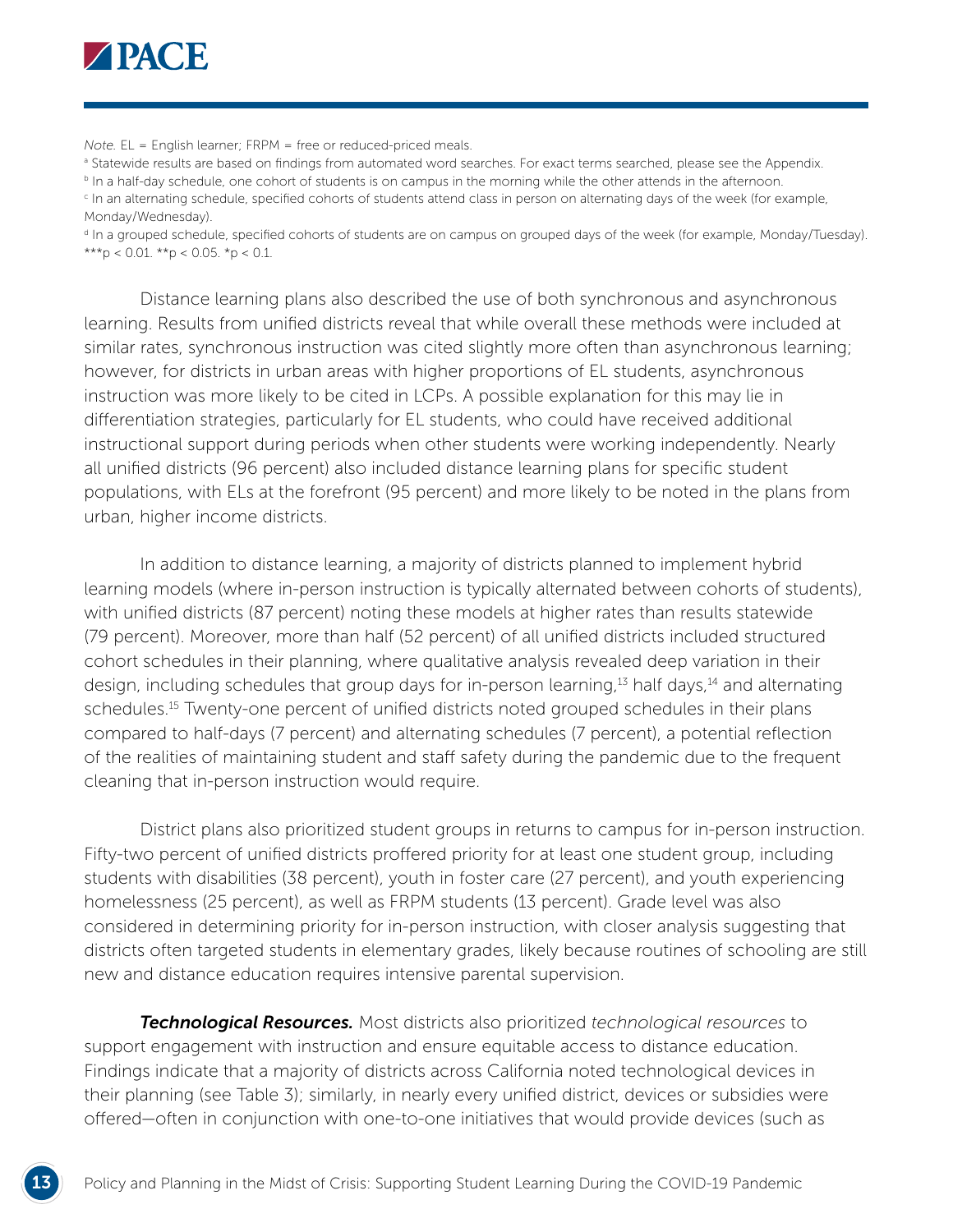

Chromebooks or iPads) to all students. In fact, for districts that had previously implemented such programs, closer analysis suggests these programs likely eased transitions to distance education; for example, the techEQUITY program in Santa Barbara had previously assigned iPads to students in Grades 3–12, allowing the district to later expand this program to earlier grades. Relatedly, as the rapid shift to online learning saw an increase in device orders (Rauf, 2020), LCPs also noted backorders that may have affected one-to-one initiatives, prompting device prioritization. In this case, in many unified districts, particularly those in urban areas, certain student groups were prioritized<sup>16</sup> to receive devices.

Results also reveal the investment districts made to increase connectivity for students, as 98 percent of unified districts intended to offer supports to students for internet services, a rate slightly higher than plans statewide (92 percent). Qualitative analysis indicates that these supports included a range of options, such as hotspots (for example, Verizon Mi-Fi) and Wi-Fi extenders, to improve instructional access. In Gateway, district plans outlined a multipronged approach, highlighting the purchase of iPhones (for use as hotspots), a partnership with internet provider Spectrum, and the deployment of buses equipped with Wi-Fi. Similar to devices, connectivity supports were also prioritized across student groups, often in urban areas, with 74 percent of unified districts offering supports for broadband infrastructure to at least one student group, notably FRPM students and youth in foster care.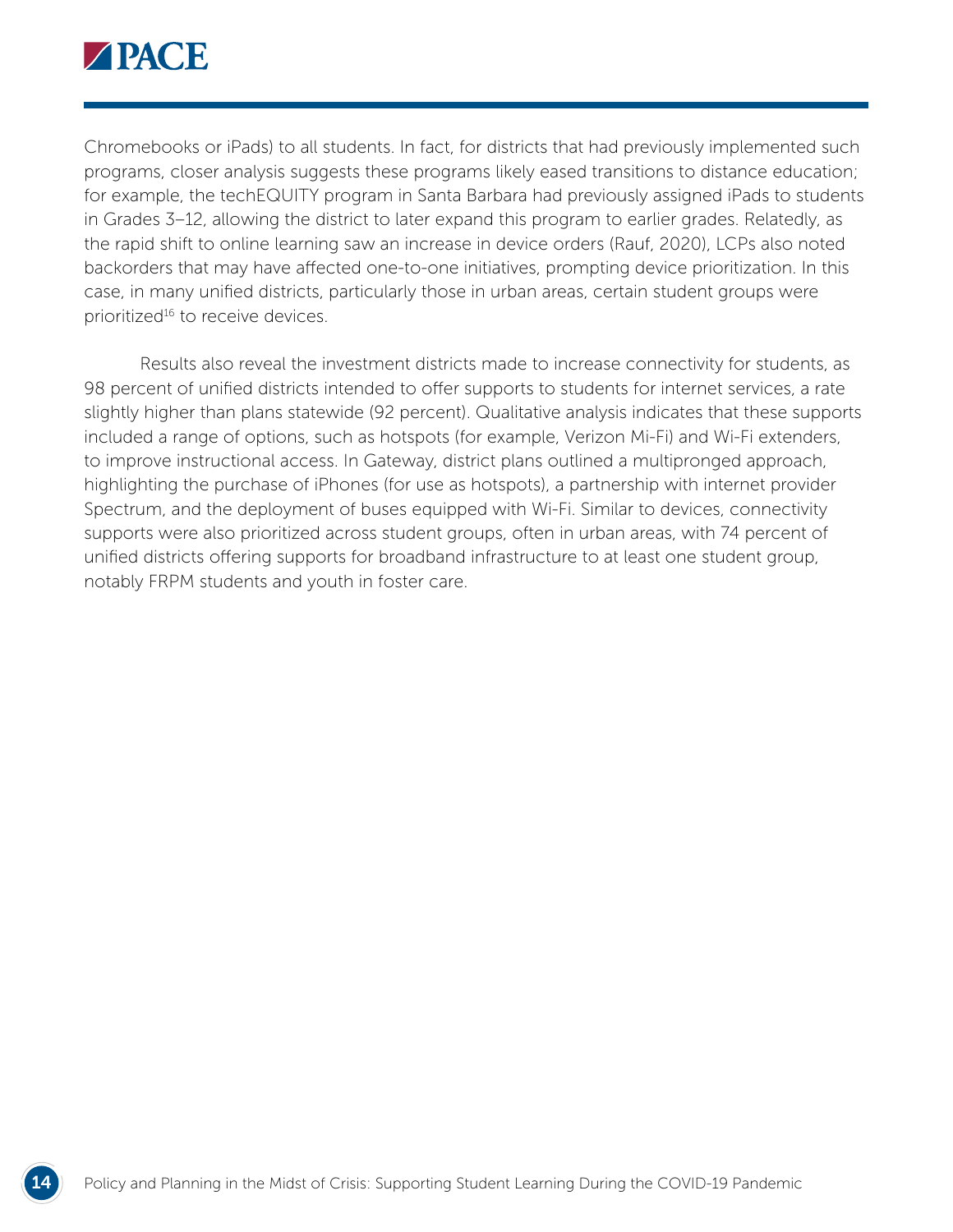Table 3. Specific Strategies from District LCPs Related to Technological Resources (Percentage Reporting)

|                                     | <b>Statewide<sup>a</sup></b> |      |       |       |           | <b>Unified districts</b> |                     |        |            |             |         |
|-------------------------------------|------------------------------|------|-------|-------|-----------|--------------------------|---------------------|--------|------------|-------------|---------|
|                                     |                              | All  | Rural | Urban | Diff.     | Low<br><b>FRPM</b>       | High<br><b>FRPM</b> | Diff.  | Low<br>EL. | High<br>EL. | Diff.   |
| <b>Technological devices</b>        | 93.0                         |      |       |       |           |                          |                     |        |            |             |         |
| Support or subsidy offered          |                              | 99.4 | 99.3  | 99.5  | 0.0       | 100.0                    | 99.0                | 0.0    | 100.0      | 99.0        | 0.0     |
| Any student can receive a<br>device |                              | 96.0 | 95.4  | 96.4  | 0.2       | 96.6                     | 95.5                | 0.8    | 96.7       | 95.4        | 0.2     |
| Priority given in distribution      |                              | 68.0 | 60.5  | 74.2  | $13.6***$ | 67.3                     | 68.8                | 2.0    | 70.0       | 67.0        | 3.4     |
| Grade level                         |                              | 3.5  | 3.9   | 3.1   | 0.9       | 2.0                      | 4.5                 | 2.5    | 2.0        | 4.6         | 2.7     |
| Students with low<br>attendance     |                              | 1.2  | 0.7   | 1.5   | 0.9       | 1.4                      | 1.0                 | 0.4    | 2.0        | 0.5         | 1.5     |
| English learners                    |                              | 49.3 | 45.4  | 52.6  | 7.1       | 44.9                     | 52.8                | 8.3    | 51.3       | 48.5        | 3.2     |
| Youth in foster care                |                              | 61.7 | 52.6  | 69.1  | $16.5***$ | 59.9                     | 63.3                | 3.9    | 61.3       | 62.9        | 1.3     |
| Youth experiencing<br>homelessness  |                              | 39.5 | 33.6  | 44.3  | $10.8**$  | 41.5                     | 38.2                | 3.1    | 40.7       | 38.7        | 2.2     |
| Migrant youth                       |                              | 9.2  | 9.9   | 8.8   | 1.2       | 9.5                      | 9.0                 | 0.4    | 10.0       | 8.8         | 1.3     |
| Eligible for FRPM                   |                              | 59.9 | 54.6  | 64.4  | $9.7*$    | 60.5                     | 59.8                | 0.4    | 66.0       | 56.2        | $10.3*$ |
| Students with disabilities          |                              | 6.9  | 3.3   | 9.8   | $6.6***$  | 8.2                      | 6.0                 | 2.1    | 6.0        | 7.7         | 1.7     |
| Internet connectivity               | 92.0                         |      |       |       |           |                          |                     |        |            |             |         |
| Support or subsidy offered          |                              | 98.3 | 97.4  | 99.0  | 1.3       | 99.3                     | 97.5                | 1.0    | 99.3       | 97.4        | 1.0     |
| Priority given in distribution      |                              | 73.8 | 68.4  | 78.4  | $9.8**$   | 74.1                     | 73.9                | 0.6    | 77.3       | 71.6        | 6.0     |
| Grade level                         |                              | 0.9  | 1.3   | 0.5   | 0.8       | 1.4                      | 0.5                 | 0.9    | 1.3        | 0.5         | 0.8     |
| Students with low<br>attendance     |                              | 0.9  | 0.7   | 1.0   | 0.4       | 0.0                      | 1.5                 | $1.5*$ | 1.3        | 0.5         | 0.8     |
| English learners                    |                              | 50.4 | 50.0  | 51.0  | 1.2       | 46.9                     | 53.3                | 5.9    | 50.0       | 51.5        | 1.1     |
| Youth in foster care                |                              | 63.7 | 57.2  | 69.1  | $12.2**$  | 62.6                     | 64.8                | 1.6    | 62.0       | 66.0        | 3.4     |
| Youth experiencing<br>homelessness  |                              | 8.1  | 8.6   | 7.7   | 0.8       | 7.5                      | 8.5                 | 1.0    | 7.3        | 8.8         | 1.4     |
| Migrant youth                       |                              | 44.4 | 40.8  | 47.4  | 6.8       | 44.2                     | 44.7                | 0.0    | 44.0       | 44.8        | 0.4     |
| Eligible for FRPM                   |                              | 63.1 | 57.9  | 67.5  | $9.6*$    | 63.3                     | 63.3                | 0.2    | 68.0       | 60.3        | 8.0     |
| Students with disabilities          |                              | 6.3  | 6.6   | 6.2   | 0.4       | 5.4                      | 7.0                 | 1.6    | 5.3        | 7.2         | 1.8     |
| $\mathcal N$                        | 889                          | 346  | 152   | 194   |           | 147                      | 199                 |        | 150        | 194         |         |

*Note.* EL = English learner; FRPM = free or reduced-priced meals.

**B** Statewide results are based on findings from automated word searches. For exact terms searched, please see the Appendix. \*\*\*p < 0.01. \*\*p < 0.05. \*p < 0.1.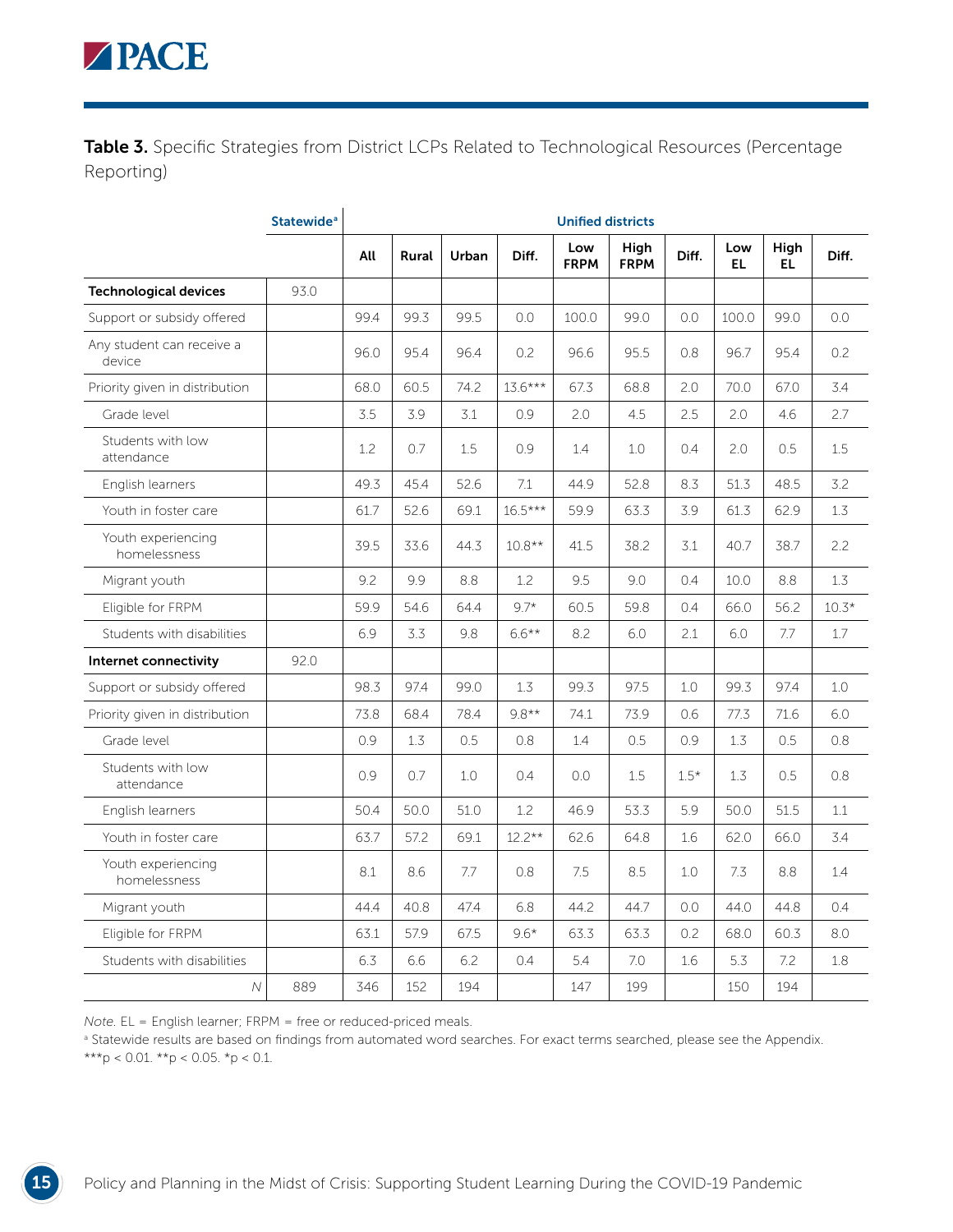Table 4. Specific Strategies from District LCPs Related to Attendance and Engagement (Percentage Reporting)

|                                            | <b>Statewide<sup>a</sup></b> |      | <b>Unified districts</b> |       |           |                    |                     |         |            |             |          |  |  |
|--------------------------------------------|------------------------------|------|--------------------------|-------|-----------|--------------------|---------------------|---------|------------|-------------|----------|--|--|
|                                            |                              | All  | Rural                    | Urban | Diff.     | Low<br><b>FRPM</b> | High<br><b>FRPM</b> | Diff.   | Low<br>EL. | High<br>EL. | Diff.    |  |  |
| <b>Monitor attendance</b>                  | 44.0                         | 98.8 | 98.0                     | 99.5  | 0.7       | 98.6               | 99.0                | 0.5     | 99.3       | 98.5        | 0.5      |  |  |
| Synchronous instruction                    |                              | 92.2 | 90.8                     | 93.3  | 1.7       | 91.8               | 92.5                | 0.3     | 91.3       | 93.3        | 1.1      |  |  |
| Asynchronous work                          |                              | 74.1 | 69.1                     | 77.8  | $8.6*$    | 73.5               | 74.4                | 0.6     | 70.0       | 77.3        | 7.2      |  |  |
| <b>Engagement strategies</b>               |                              |      |                          |       |           |                    |                     |         |            |             |          |  |  |
| Tiered levels of engagement<br>described   |                              | 88.8 | 84.9                     | 92.3  | $6.3*$    | 91.2               | 87.4                | 2.8     | 89.3       | 88.7        | 0.8      |  |  |
| Tier 1                                     |                              | 86.7 | 83.6                     | 89.7  | 4.5       | 88.4               | 85.9                | 2.2     | 88.7       | 85.6        | 3.9      |  |  |
| Tier <sub>2</sub>                          |                              | 81.3 | 76.3                     | 85.6  | $7.6*$    | 83.0               | 80.4                | 3.5     | 82.0       | 80.9        | 2.9      |  |  |
| Tier 3                                     |                              | 68.6 | 63.2                     | 73.2  | $8.7*$    | 70.1               | 67.8                | 3.0     | 70.0       | 68.0        | 3.5      |  |  |
| Intensive reengagement<br>strategies       | 59.0                         |      |                          |       |           |                    |                     |         |            |             |          |  |  |
| Procedures in the event of<br>absence      |                              | 95.7 | 94.7                     | 96.9  | 1.4       | 96.6               | 95.5                | 0.8     | 97.3       | 94.8        | 2.2      |  |  |
| Automated phone call                       |                              | 25.1 | 17.8                     | 30.9  | $12.6***$ | 25.2               | 25.1                | 0.0     | 18.7       | 29.9        | $11.2**$ |  |  |
| Email from teacher                         |                              | 58.2 | 55.3                     | 60.8  | 4.1       | 64.6               | 53.8                | $10.5*$ | 61.3       | 56.2        | 5.4      |  |  |
| Personal phone call from<br>teacher        |                              | 66.3 | 64.5                     | 68.0  | 1.4       | 70.1               | 63.8                | 6.2     | 68.0       | 65.5        | 3.2      |  |  |
| Personal phone call from<br>district staff |                              | 82.1 | 79.6                     | 84.5  | 2.8       | 81.6               | 82.9                | 2.0     | 84.0       | 81.4        | 2.8      |  |  |
| Virtual conference with<br>teacher/staff   |                              | 41.5 | 36.8                     | 45.4  | 7.5       | 40.8               | 42.2                | 1.2     | 36.7       | 45.4        | 8.2      |  |  |
| Home visit from district<br>staff          |                              | 56.2 | 53.9                     | 58.2  | 3.1       | 51.0               | 60.3                | $9.5*$  | 52.0       | 59.8        | 6.6      |  |  |
| $\cal N$                                   | 889                          | 346  | 152                      | 194   |           | 147                | 199                 |         | 150        | 194         |          |  |  |

*Note.* EL = English learner; FRPM = free or reduced-priced meals.

**<sup>a</sup> Statewide results are based on findings from automated word searches. For exact terms searched, please see the Appendix.** \*\*\*p < 0.01. \*\*p < 0.05. \*p < 0.1.

*Attendance and Engagement.* Beyond the resources students need to access instruction, the frequency of this access was also noted in LCPs, which described *diverse monitoring plans* for attendance that included students' presence and participation as evidence. Table 4 presents results in terms of attendance and engagement. Across all school districts, 44 percent specifically noted attendance monitoring in their planning, most of which were unified districts. Moreover, while nearly all unified districts intended to track attendance during synchronous instruction, a majority (74 percent) also noted asynchronous work would be used, underscoring the prevalence of both methods and the flexibility that was incorporated into planning.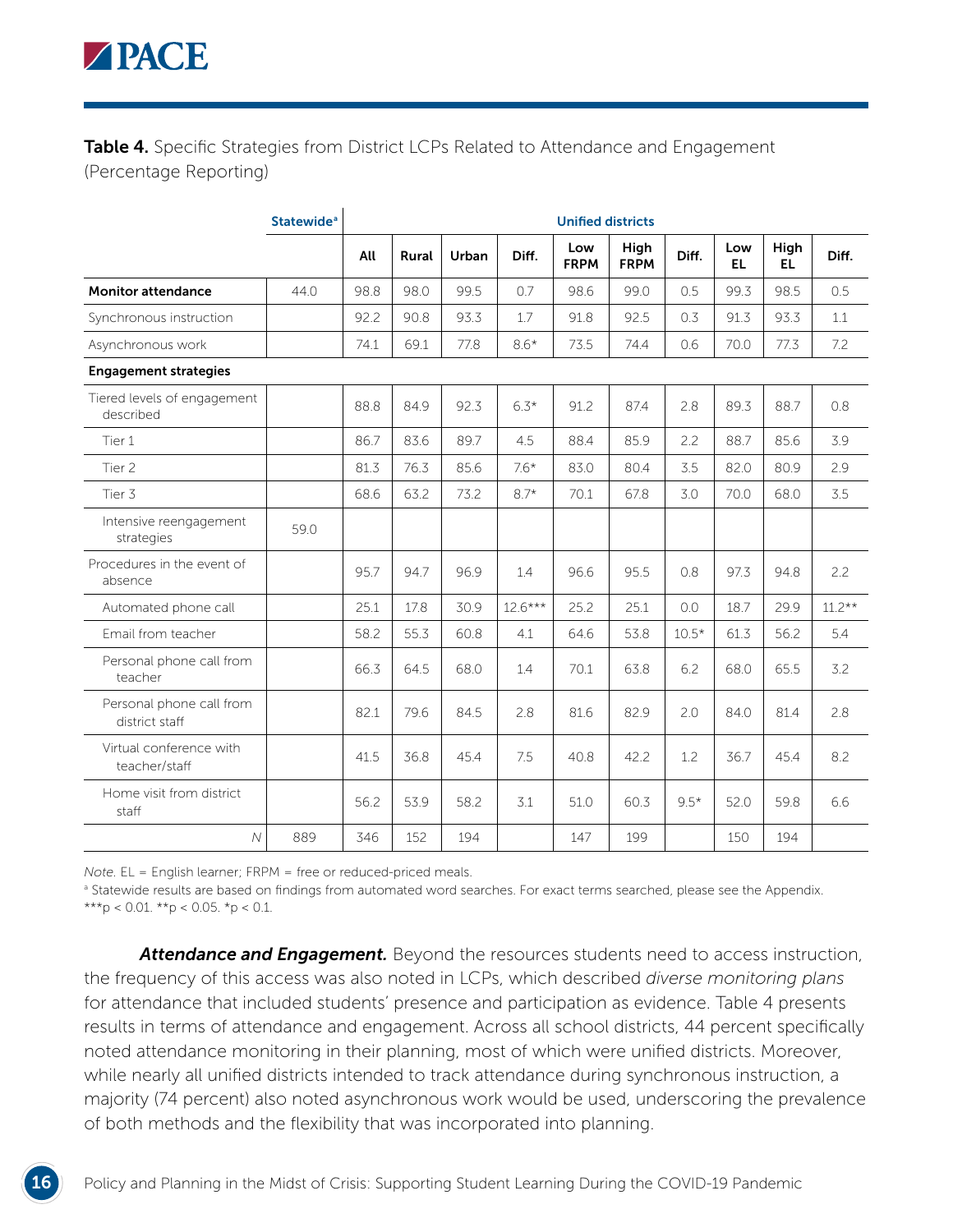

In addition to monitoring attendance, SB-98 mandated districts to develop tiered strategies for reengagement if a student's absence extended beyond three school days. Although statewide, 56 percent of LCPs described more intensive reengagement strategies, which include referrals to attendance review boards, these strategies were typically relegated to Tier 3—the highest tier level—to support students with chronic absenteeism. Additionally, results from unified districts indicate that Tier 1 (87 percent) and Tier 2 (81%) were described at marginally higher rates than Tier 3 (69 percent),<sup>17</sup> suggesting that districts prioritized early intervention strategies and intended to understand potential barriers to instruction students might experience prior to reaching Tier 3.

**Evaluate and Support Student Progress.** LCPs also noted the use of data from multiple assessments to evaluate students' progress. While plans outlined clear roles for these data, such as identifying students' strengths, adjusting instruction, and informing stakeholders, at the forefront of these plans was the use of assessments to measure students' academic development, underscoring the importance of where students are in their learning, where they may still need to go, and the strategies to best support this progress.

*Academic Progress.* In their planning, districts indicated a *narrowed academic focus*, prioritizing essential learning standards and subjects to capture the "most important subject matter during distance learning" (McFarland Unified School District, 2020, p. 9). This focus centered on mathematics and English—mirroring the core subjects highlighted in SB-98. Table 5 presents statewide and unified district results in terms of academic content. Findings from unified districts reveal that math instruction and the administration of math assessments were cited at similar rates, while English assessments were also widely mandated (91 percent). Further, math and ELA assessments were more likely to be noted in districts with higher proportions of EL students, suggesting that these districts may have placed additional attention on testing to determine EL students' progress given disruptions to testing the prior spring (Gewertz, 2020).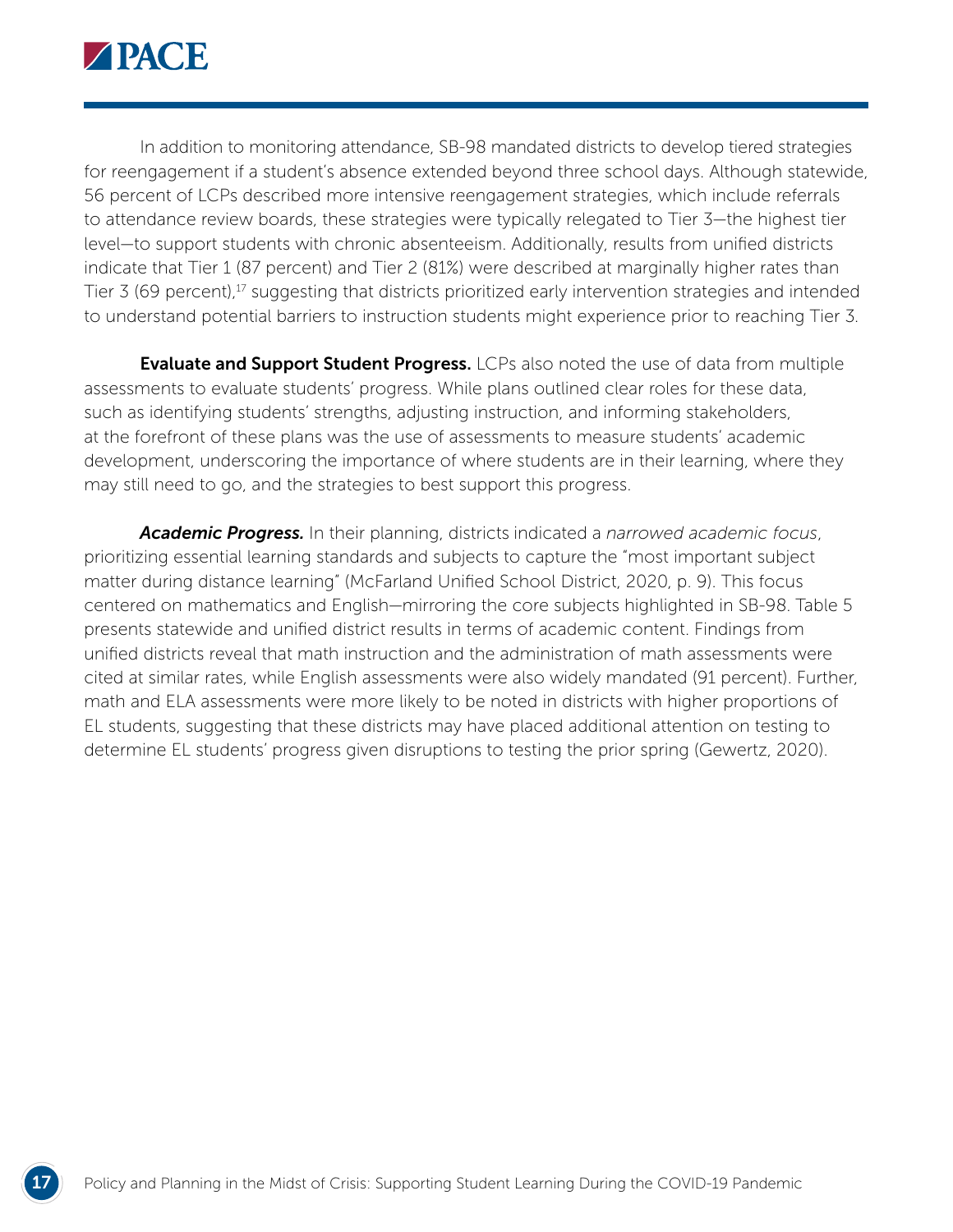**Table 5.** Specific Strategies from District LCPs Related to Academic Content (Percentage Reporting)

|                             | <b>Statewide</b> <sup>a</sup> |      | <b>Unified districts</b> |       |           |                    |                     |         |           |            |         |  |  |
|-----------------------------|-------------------------------|------|--------------------------|-------|-----------|--------------------|---------------------|---------|-----------|------------|---------|--|--|
|                             |                               | All  | Rural                    | Urban | Diff.     | Low<br><b>FRPM</b> | High<br><b>FRPM</b> | Diff.   | Low<br>EL | High<br>EL | Diff.   |  |  |
| <b>Mathematics</b>          |                               |      |                          |       |           |                    |                     |         |           |            |         |  |  |
| Instruction addressed       |                               | 92.5 | 87.5                     | 96.4  | $9.3***$  | 92.5               | 92.5                | 0.3     | 92.0      | 92.8       | 0.0     |  |  |
| Mandated assessments        |                               | 89.6 | 86.2                     | 92.3  | $5.0*$    | 91.2               | 88.4                | 2.3     | 85.3      | 92.8       | $5.2**$ |  |  |
| English language arts (ELA) |                               |      |                          |       |           |                    |                     |         |           |            |         |  |  |
| Mandated assessments        |                               | 91.3 | 88.2                     | 93.8  | $5.4**$   | 93.2               | 89.9                | 3.0     | 88.0      | 93.8       | $4.4*$  |  |  |
| <b>Science</b>              | 70.0                          |      |                          |       |           |                    |                     |         |           |            |         |  |  |
| Instruction addressed       |                               | 53.5 | 44.1                     | 60.8  | $19.7***$ | 58.5               | 49.7                | $10.6*$ | 49.3      | 56.7       | 6.9     |  |  |
| Mandated assessments        |                               | 6.1  | 5.3                      | 6.7   | 1.6       | 6.1                | 6.0                 | 0.0     | 4.7       | 7.2        | 2.7     |  |  |
| $\overline{N}$              | 889                           | 346  | 152                      | 194   |           | 147                | 199                 |         | 150       | 194        |         |  |  |

*Note.* EL = English learner; FRPM = free or reduced-priced meals.

**B** Statewide results are based on findings from automated word searches. For exact terms searched, please see the Appendix. \*\*\*p < 0.01. \*\*p < 0.05. \*p < 0.1.

Although not identified in SB-98, science was also emphasized in LCPs. Statewide, 70 percent of districts noted science in their planning, while over half of all unified districts, primarily those in urban areas, cited science instruction. Closer analysis indicates that the science curricula described by unified districts were varied. For example, while Mystery Science (a K–5 science curriculum) and Amplify Science (a K-8 science curriculum) were frequently highlighted, districts also planned to offer virtual labs and other localized programs, such as Ukiah's Redwood Valley Outdoor Education Project (RVOEP).18 However, science assessments were cited less frequently and typically noted tangentially in addition to math and ELA.

*Assessment Administration.* LCPs also described *holistic assessment plans* that incorporated multiple measures to assess students' academic progress, including (a) diagnostic (to determine prior knowledge and skills), (b) formative (to monitor learning as it occurs), and (c) summative assessments (to evaluate what has been learned). Statewide evidence indicates that most school districts across California highlighted formative (87 percent) and diagnostic (64 percent) assessments in their planning (see Table 6). Moreover, these assessments received more detail in LCPs, perhaps in response to grading changes at the end of the prior academic year that potentially concealed students' academic growth; in this case, knowledge of student progress was of even greater importance for 2020–21, cementing the use of assessments to diagnose and understand students' standards-level development. As a little under half of public school districts (46 percent) referenced summative assessments, this may indicate a shift away from comprehensive exams due to the uncertainties introduced by COVID-19.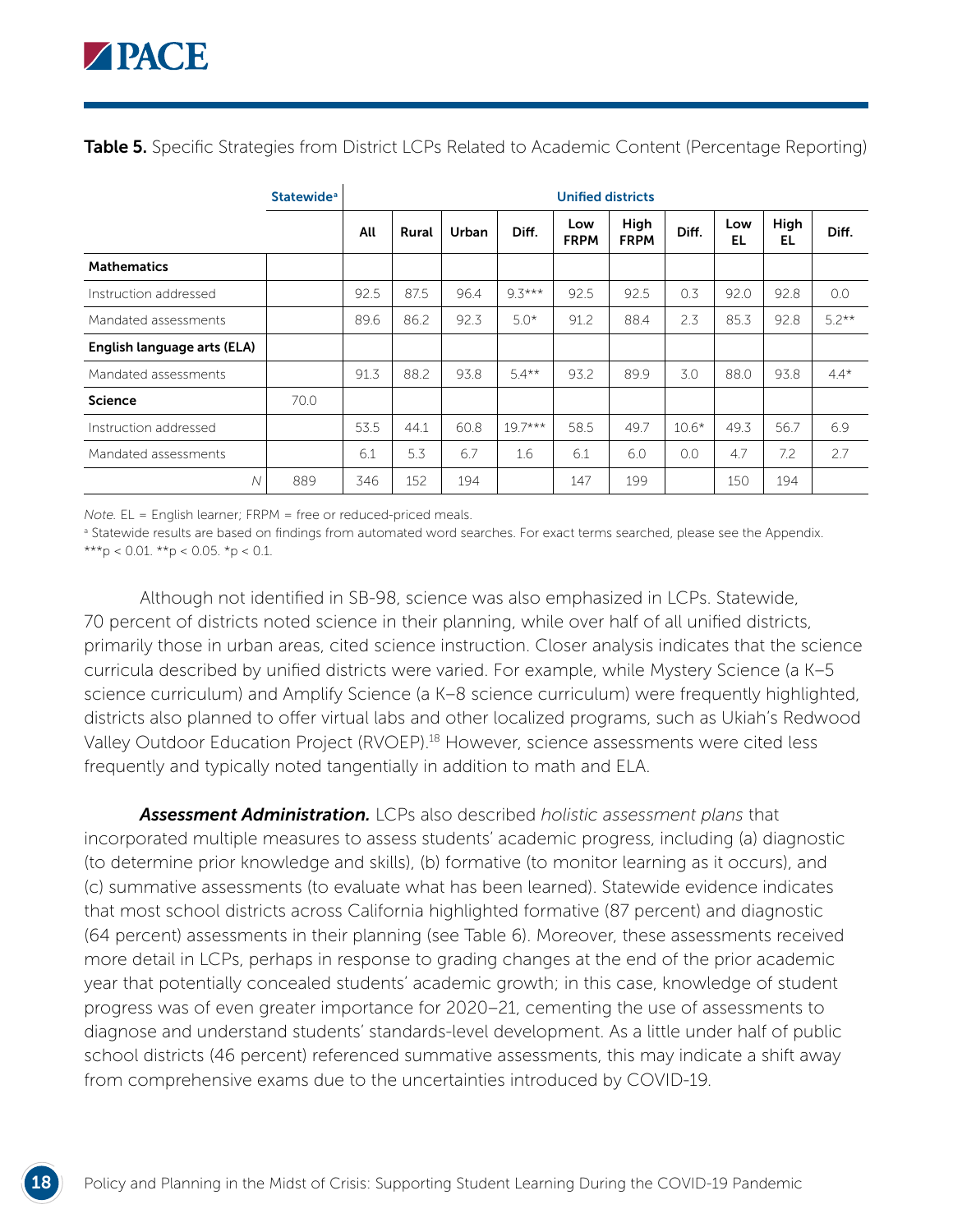Table 6. Specific Strategies from District LCPs Related to Assessment (Percentage Reporting)

|                                         | <b>Statewide</b> <sup>a</sup> |      | <b>Unified districts</b> |       |           |                    |                     |        |                  |             |           |  |
|-----------------------------------------|-------------------------------|------|--------------------------|-------|-----------|--------------------|---------------------|--------|------------------|-------------|-----------|--|
|                                         |                               | All  | Rural                    | Urban | Diff.     | Low<br><b>FRPM</b> | High<br><b>FRPM</b> | Diff.  | Low<br><b>EL</b> | High<br>EL. | Diff.     |  |
| Assessment administration               |                               |      |                          |       |           |                    |                     |        |                  |             |           |  |
| Assessments mandated by<br>the district |                               | 97.1 | 97.4                     | 96.9  | 0.1       | 98.6               | 96.0                | $2.4*$ | 95.3             | 98.5        | $3.5***$  |  |
| Plan outlined                           |                               | 87.9 | 84.2                     | 90.7  | $8.7***$  | 88.4               | 87.4                | 0.3    | 87.3             | 88.1        | 1.7       |  |
| Assessment calendar<br>referenced       | 19.0                          | 30.9 | 23.0                     | 37.1  | $14.9***$ | 31.3               | 30.7                | 0.8    | 29.3             | 32.0        | 2.5       |  |
| Assessments listed                      |                               | 93.9 | 94.1                     | 93.8  | 2.0       | 91.2               | 96.0                | 1.2    | 90.7             | 96.4        | $4.6***$  |  |
| Grade level                             |                               | 51.4 | 40.1                     | 60.3  | $24.1***$ | 53.7               | 49.7                | 8.7    | 48.0             | 54.6        | 3.9       |  |
| English learners <sup>b</sup>           |                               | 81.8 | 73.0                     | 88.7  | $13.0***$ | 83.7               | 80.4                | 2.5    | 74.0             | 88.7        | $13.0***$ |  |
| Youth in foster care                    |                               | 59.2 | 53.9                     | 63.4  | $9.7*$    | 57.1               | 60.8                | 2.9    | 54.7             | 62.9        | 7.7       |  |
| Youth experiencing<br>homelessness      |                               | 45.4 | 40.8                     | 49.0  | 7.6       | 44.9               | 45.7                | 0.6    | 43.3             | 46.9        | 3.4       |  |
| Migrant youth                           |                               | 2.0  | 0.7                      | 3.1   | $2.4*$    | 3.4                | 1.0                 | 2.4    | 2.0              | 2.1         | 0.1       |  |
| Eligible for FRPM                       |                               | 59.0 | 57.2                     | 60.3  | 3.1       | 58.5               | 59.3                | 0.8    | 55.3             | 61.3        | 6.0       |  |
| Students with disabilities              |                               | 53.2 | 39.5                     | 63.9  | $24.4***$ | 54.4               | 52.3                | 2.2    | 51.3             | 54.1        | 2.8       |  |
| <b>Types of assessment</b>              |                               |      |                          |       |           |                    |                     |        |                  |             |           |  |
| Diagnostic                              | 64.0                          |      |                          |       |           |                    |                     |        |                  |             |           |  |
| Formative                               | 87.0                          |      |                          |       |           |                    |                     |        |                  |             |           |  |
| Summative                               | 46.0                          |      |                          |       |           |                    |                     |        |                  |             |           |  |
| $\overline{N}$                          | 889                           | 346  | 152                      | 194   |           | 147                | 199                 |        | 150              | 194         |           |  |

*Note.* EL = English learner; FRPM = free or reduced-priced meals.

**B** Statewide results are based on findings from automated word searches. For exact terms searched, please see the Appendix. b Assessments for EL students do not include the state-mandated English Language Proficiency Assessments for California (ELPAC). \*\*\*p < 0.01. \*\*p < 0.05. \*p < 0.1.

Assessment plans were also differentiated across student groups, particularly for ELs. Eighty-two percent of unified districts highlighted how ELs' academic progress would be determined, with urban districts and, unsurprisingly, those with higher proportions of EL students about 13 percentage points more likely to list the assessments that would be administered. In fact, beyond assessments mandated by the state,<sup>19</sup> districts planned to draw on a range of strategies to evaluate EL students, including embedded assessments from the curricula of major publishers, such as Wonders (McGraw-Hill); student writing samples; and tools to assess oral language skills (for example, the Student Oral Language Observation Matrix).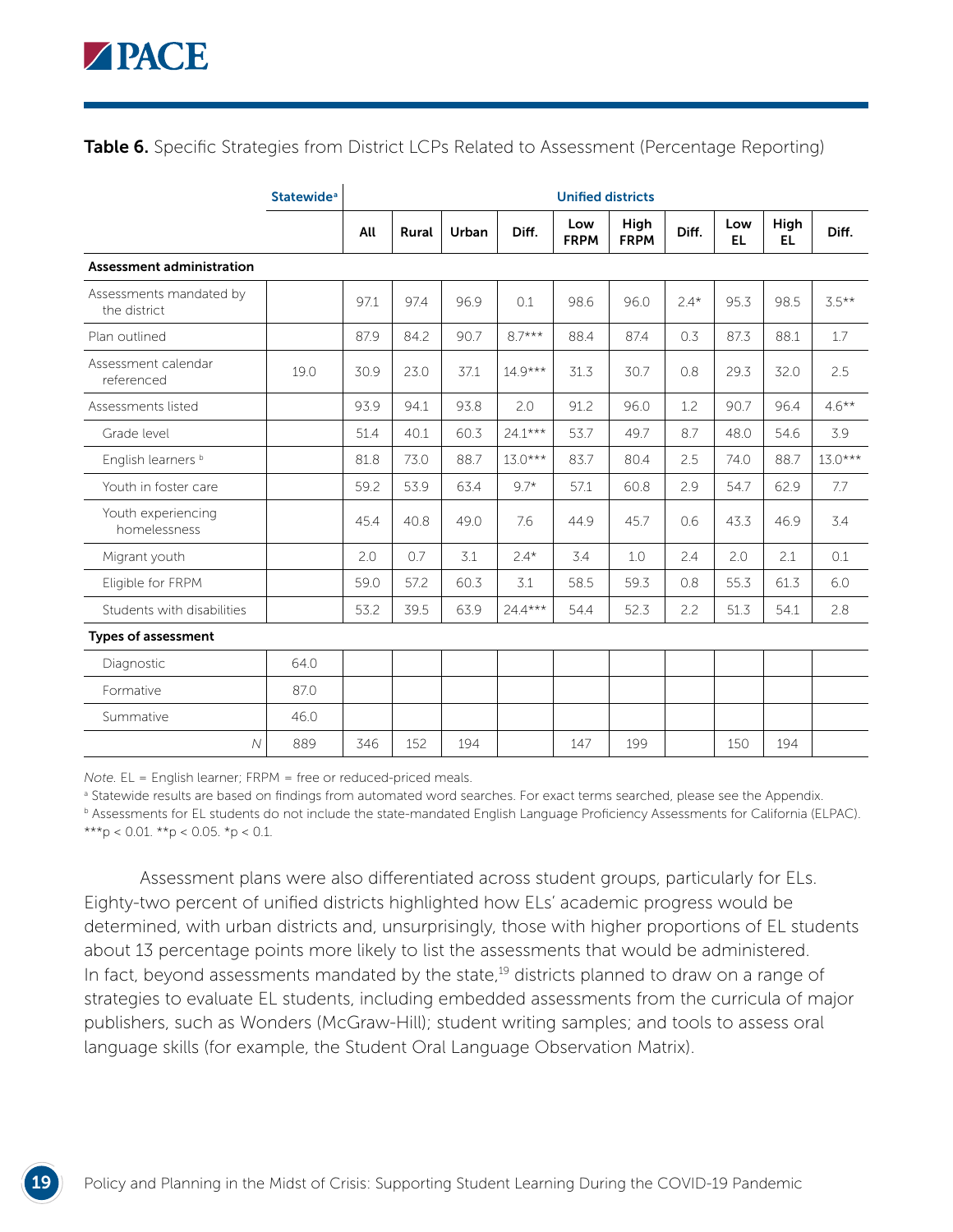

Address the Tensions Placed on Student Learning. Beyond instructional continuity and the evaluation of students' academic progress, LCPs considered how the COVID-19 crisis affected students beyond academics. Districts noted the challenges students experienced during the prior spring, such as feelings of social isolation and concerns about contracting the virus, which placed additional strains on learning. Planning therefore considered the continued impact of the pandemic on students' well-being, as districts intended to establish supportive schooling environments and offer holistic supports.

**Establish Supportive Schooling Environments.** One of the primary ways districts attended to the challenges and stressors of distance learning during the pandemic was with an explicit intent to *establish supportive schooling environments.* Statewide findings indicate that 27 percent of districts specifically referenced school climate or school culture in their plans (see Table 7), suggesting that, for some districts, focalized attention was given to the quality and character of schools in general and not just procedurally. This included the application of positive behavior interventions and supports (PBIS),<sup>20</sup> cited at slightly higher rates statewide (37 percent). Thirty-five percent of districts also intended to establish ways for students (and families) to connect with staff, presenting opportunities to do so in the form of office hours or the use of communication apps such as Remind or ClassDojo). Notably, 65 percent of unified districts planned to reach out to families beyond attendance, suggesting communication outside of traditional outreach was anticipated in many districts.

|                                           | <b>Statewide</b> <sup>a</sup> |      | <b>Unified districts</b> |       |           |                    |                     |       |           |            |       |  |
|-------------------------------------------|-------------------------------|------|--------------------------|-------|-----------|--------------------|---------------------|-------|-----------|------------|-------|--|
|                                           |                               | All  | Rural                    | Urban | Diff.     | Low<br><b>FRPM</b> | High<br><b>FRPM</b> | Diff. | Low<br>EL | High<br>EL | Diff. |  |
| Strengthen student-staff<br>relationships |                               |      |                          |       |           |                    |                     |       |           |            |       |  |
| Connect outside class                     |                               | 35.4 | 33.6                     | 37.1  | 3.3       | 36.7               | 34.7                | 2.0   | 33.3      | 37.1       | 3.9   |  |
| Outreach beyond<br>attendance             |                               | 64.6 | 55.3                     | 72.2  | $15.4***$ | 66.7               | 63.3                | 2.1   | 64.0      | 66.0       | 2.6   |  |
| Schooling environment                     | 27.0                          |      |                          |       |           |                    |                     |       |           |            |       |  |
| Behavior supports                         | 37.0                          |      |                          |       |           |                    |                     |       |           |            |       |  |
| $\overline{\mathcal{N}}$                  | 889                           | 346  | 152                      | 194   |           | 147                | 199                 |       | 150       | 194        |       |  |

Table 7. Specific Strategies from District LCPs Related to School Climate (Percentage Reporting)

*Note.* EL = English learner; FRPM = free or reduced-priced meals.

**B** Statewide results are based on findings from automated word searches. For exact terms searched, please see the Appendix. \*\*\*p < 0.01. \*\*p < 0.05. \*p < 0.1.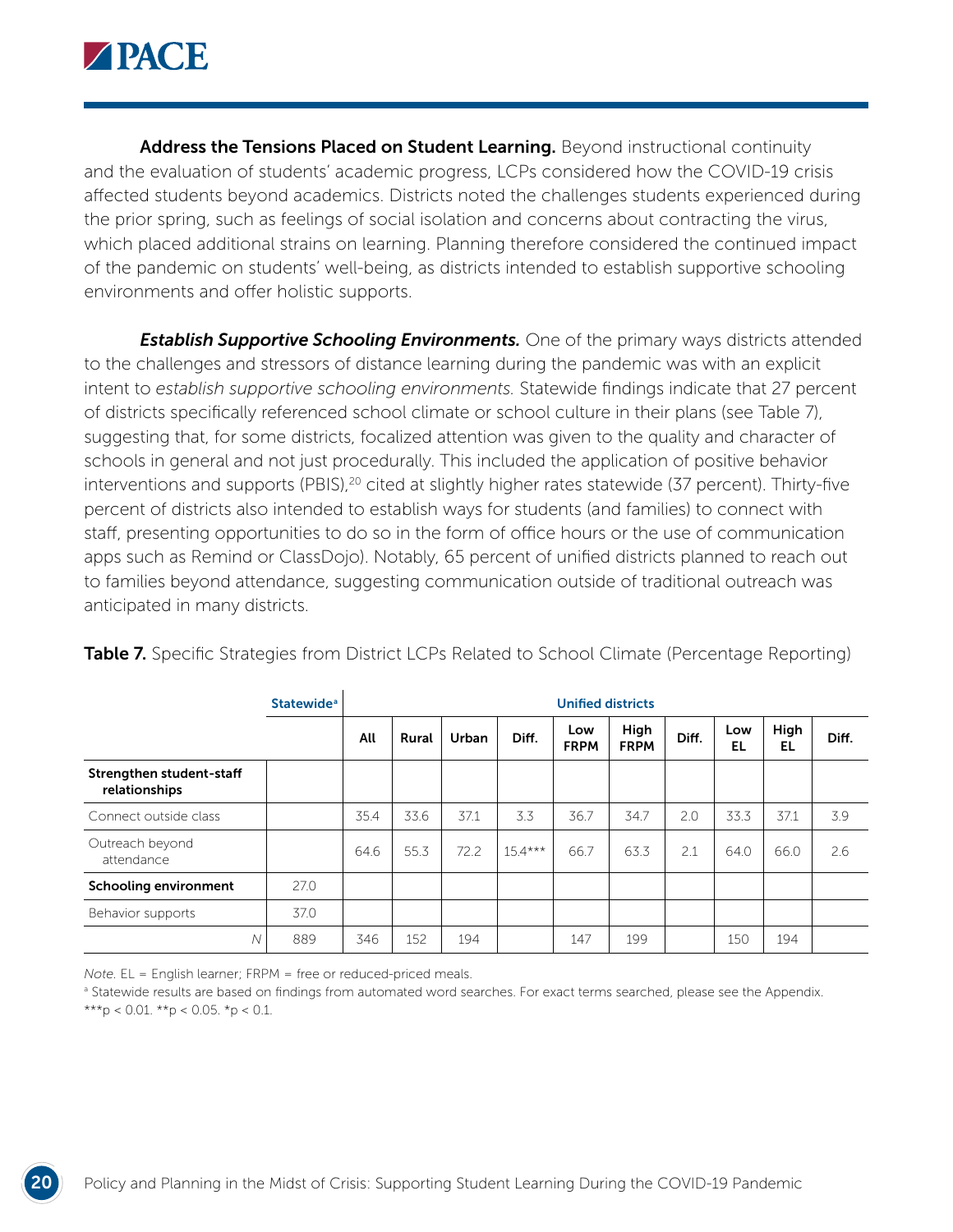

*Mental Health Supports.* LCPs also described resources and programs through which students' well-being would be supported. Table 8 presents statewide and unified district results in terms of *mental health supports*. Evidence indicates that, across California, school districts overwhelmingly cited mental health services in LCPs, including nearly all unified districts. These services included, in part, mindfulness practices as well as days dedicated to student wellness noted by 42 percent of districts in the state. Moreover, while 77 percent of unified districts' plans indicated that students would have individual access to school counselors, these supports were more likely to be present in urban, higher income areas. Districts outlined a range of supports for students in addition to mental health, including check-ins around potential academic, technological, social-emotional, and physical needs, along with the creation of new programs, such as the Virtual Tutoring and Wellness Center outlined by Natomas.

|                               | <b>Statewide<sup>a</sup></b> |      | <b>Unified districts</b> |           |       |                    |                     |       |           |            |       |  |  |
|-------------------------------|------------------------------|------|--------------------------|-----------|-------|--------------------|---------------------|-------|-----------|------------|-------|--|--|
|                               |                              | All  | Rural                    | Urban     | Diff. | Low<br><b>FRPM</b> | High<br><b>FRPM</b> | Diff. | Low<br>EL | High<br>EL | Diff. |  |  |
| <b>Mental health services</b> | 90.0                         | 95.1 | 92.1                     | 97.4      | 3.5   | 96.6               | 94.0                | 1.2   | 94.7      | 95.4       | 1.1   |  |  |
| Access to school counselors   | 76.7                         | 70.4 | 81.4                     | $10.1***$ | 82.3  | 72.4               | $9.4**$             | 77.3  | 76.3      | 1.3        | 3.9   |  |  |
| Mindfulness practices         | 42.0                         |      |                          |           |       |                    |                     |       |           |            |       |  |  |
| Social-emotional learning     | 82.0                         |      |                          |           |       |                    |                     |       |           |            |       |  |  |
| Instructional time            | 82.4                         | 77   | 86.6                     | $8.4***$  | 84.4  | 80.9               | 3.0                 | 82.0  | 82.5      | 0.1        |       |  |  |
| Monitor wellness              | 28.0                         |      |                          |           |       |                    |                     |       |           |            |       |  |  |
| N                             | 889                          | 346  | 152                      | 194       |       | 147                | 199                 |       | 150       | 194        |       |  |  |

**Table 8.** Specific Strategies from District LCPs Related to Student Well-Being (Percentage Reporting)

*Note.* EL = English learner; FRPM = free or reduced-priced meals.

**B** Statewide results are based on findings from automated word searches. For exact terms searched, please see the Appendix. \*\*\*p < 0.01. \*\*p < 0.05. \*p < 0.1.

*Social-Emotional Learning.* Enfolded within districts' plans to support well-being was a *focus on social-emotional learning* (SEL). Statewide, 82 percent of districts noted SEL in their LCPs; however, less than one third (28 percent) cited plans to monitor wellness through surveys or universal SEL screeners, such as CoVitality (see Table 8). Districts also planned to determine social-emotional support needs in other ways, including online referral systems as well as device (for example, GoGuardian) and social media monitoring tools (for example, NewDawn) that alert staff if students are exploring content related to mental health or suicide ideation. Moreover, SEL supports were often blended within instruction, as 82 percent of unified districts outlined distance learning schedules that devoted instructional time specifically to SEL, usually organized around a certain curriculum (for example, CharacterStrong or Healthy Living Lessons) that may differ by grade level.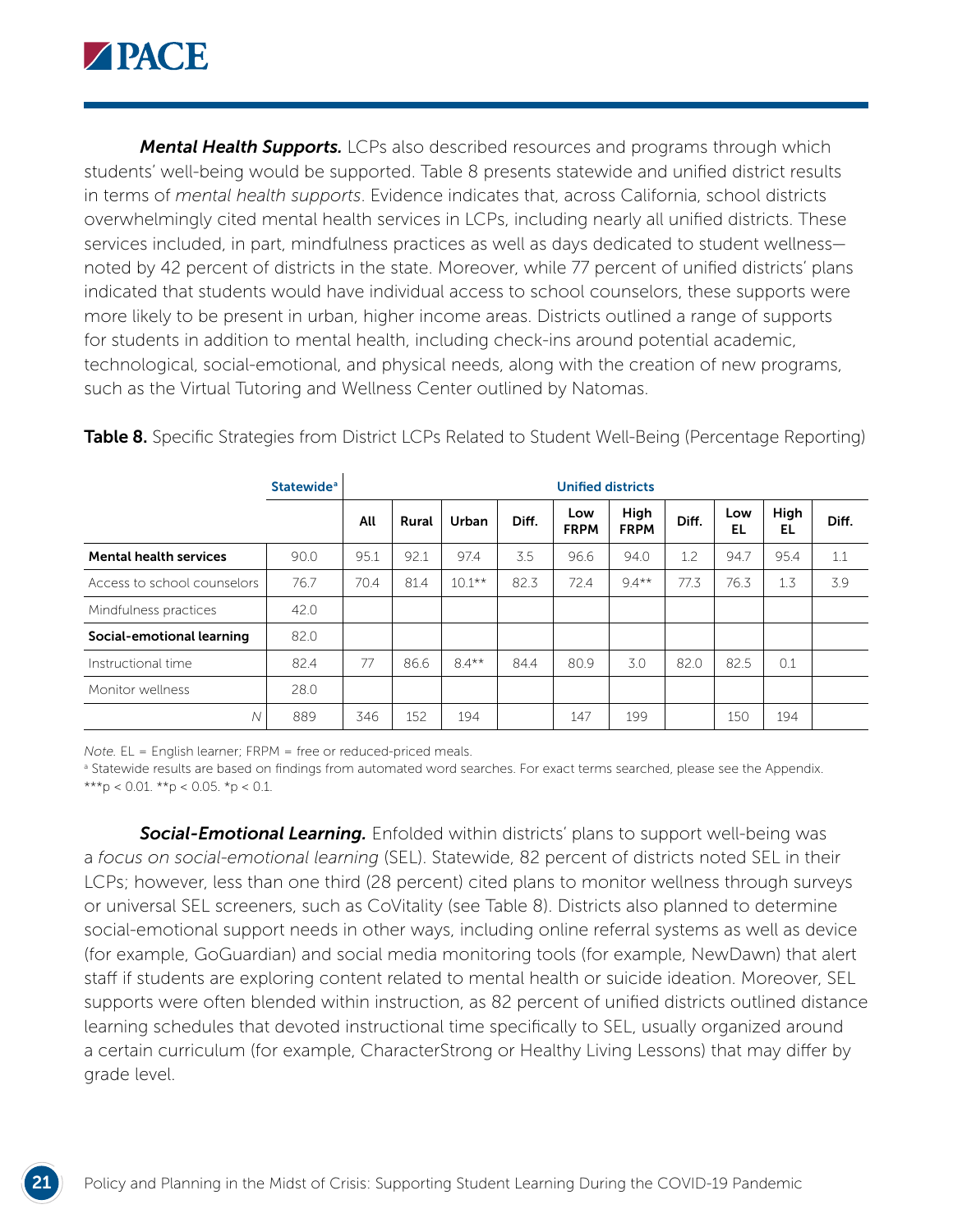

## Discussion and Conclusion

This work proffers the first comprehensive review of LCPs in California during the COVID-19 crisis, highlighting the guidance that state-level policy presented and the extent that districts drew on this guidance to support educational continuity. Analysis indicates that SB-98 reflected a holistic view of student learning, including the challenges presented by the pandemic. Moreover, district LCPs echoed policy as well as the needs of students, outlining educational contingency plans that were both "proactive and reactive" (McFarland Unified School District, 2020, p. 16)—demonstrating the recursive, interpretative sensemaking demanded of education leaders during this time. These results suggest that, during a crisis, equity is centered in policy and planning, particularly in terms of accessibility to both academic and social-emotional supports.

Given that educational continuity was a particular focus within SB-98, district LCPs described a range of resources attending to how students would access quality learning opportunities during distance education. Access to instruction and related supports inherently hinged on the availability of and access to technological tools. While results indicate that districts statewide intended to expand access to these critical resources for students, backorders due to the global increase in demand more than likely led to device prioritization; however, results from unified districts indicate that those most often prioritized to receive laptop or internet connectivity supports were those with the greatest need, including FRPM students and youth in foster care. Evidence suggests that districts serving the majority of the state's K–12 students habitually focused planning efforts on student groups for whom device access may have been a hardship, underscoring the focus on equity threaded throughout LCPs and district planning more generally. Moreover, these results echo prior research noting challenges in the access and availability of technology during a crisis (Cullinan et al., 2021; Thompson & Copeland, 2020), emphasizing the need to consider these challenges in early planning and preparation efforts for extended school closures.

As SB-98 also mandated districts to evaluate potential gaps in student learning, LCPs placed considerable focus on diagnostic and formative assessments, suggesting that educators planned to pay careful attention to how students were both commencing and progressing throughout a nontraditional school year given the unknowns that surrounded student progress during the prior spring. Moreover, at the time of publication, the state's annual testing program had been suspended for two years.<sup>21</sup> Given that assessment results are a key input in various federal and state-level accountability measures, along with the uncertain future of widespread, reliable testing data in a pandemic context to support the efficacy of these systems, accountability efforts both statewide and nationally could consider alternative or supplementary outcomes to examine how districts and schools are meeting student needs over the long term instead of the continuance of transient flexibility options.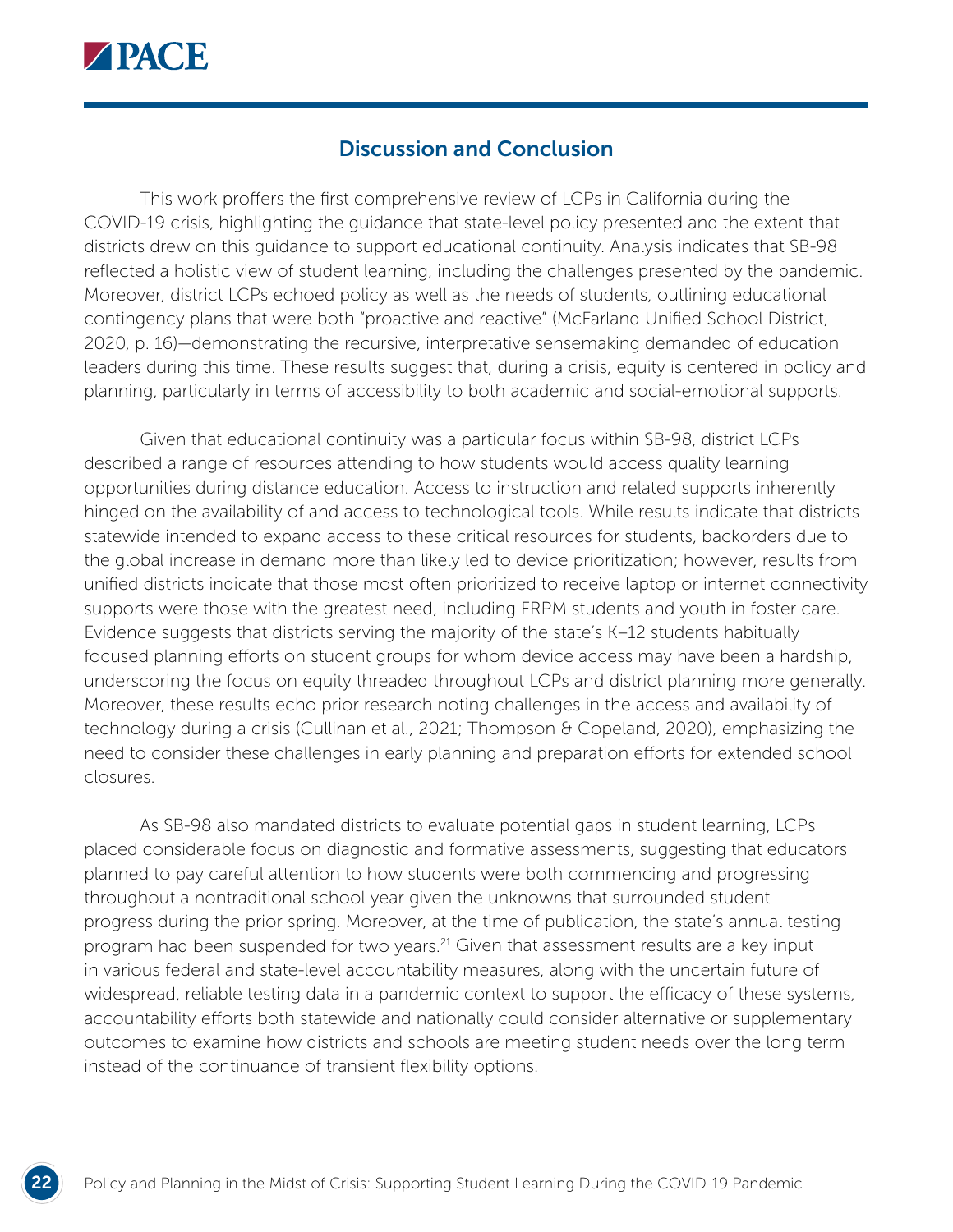

Findings also reveal a distinct contrast between urban and rural districts across nearly all areas of analysis, including science instruction, assessment plans, family outreach, and access to counselors, with urban areas indicating these in their plans at significantly higher rates. These differences may be a result of inequities that existed prior to the pandemic, as rural districts often face staffing challenges (Goldhaber et al., 2020; McVey & Trinidad, 2019; Nguyen, 2020) due to a variety of factors, such as added licensure requirements, lower relative pay, and location itself. In fact, recent scholarship indicates that in California, rural districts contend with significantly higher vacancy rates and employ more emergency-credentialed teachers compared to urban districts (Goldhaber et al., 2020), presenting evidence that distance education in 2020–21 may have placed greater strains on rural staff in addition to those already presented by the pandemic. Staffing capacity may have limited the strategies and actions rural districts were able to take, which is particularly important to consider given the effects that staff, such as teachers and school counselors, can have on students' academic and social-emotional well-being (Graham et al., 2016; Littlecott et al., 2018). However, differences in local planning by urbanicity may also reflect the district-level policies in place, as more localized plans at the school- or classroom-level could have been excluded from LCPs to spotlight districtwide actions instead.

As policy proffers guidelines for practice, it is important to examine policy documents that directly induce action (Cardno, 2018), particularly during a crisis, which alters the sensemaking and, subsequently, the decisions—that can affect long-term recovery (Kennedy-Paine et al., 2013). Therefore, this analysis explores the details of district plans in California during the first full academic year of schooling of the COVID-19 pandemic. Results reveal that, in the midst of crisis, educational policy centers on the persistence of academic progress and the means by which that progress is assessed, and it confronts the ever-changing context wrought by crisis in its potential to affect student learning. Additionally, districts positioned flexibility at the forefront of their planning efforts, highlighted in their instructional offerings, plans to assess academic growth, and resources to support students' well-being, spotlighting the possibilities that districts were able to carve out to support students despite constraints and evolving unknowns.

While this analysis thus proffers a layered examination of local planning during crisis, potential limitations may affect these results. First, quantitative analysis may mask the complexities that underpinned districts' strategies and considerations, particularly for those managing competing crises due to wildfires (Lambert & Harrington, 2020). Additionally, although the richness of these plans was attended to in qualitative analysis, this contextual detail relied on a small sample of LCPs. District differences based on locale may also be a reflection of slight overrepresentation of suburban districts in the unified sample compared to those statewide; regardless, these results suggest greater attention must be placed on rural districts in future examinations of pandemic operations, particularly given that they traditionally operate under unique circumstances that may have been exacerbated by COVID-19. Further, while not a limitation in design, this analysis—which relies entirely on district planning documents (that is, LCPs)—must be considered in conjunction with district actions and investments, all of which ultimately shaped the learning context for students during the 2020–21 academic year.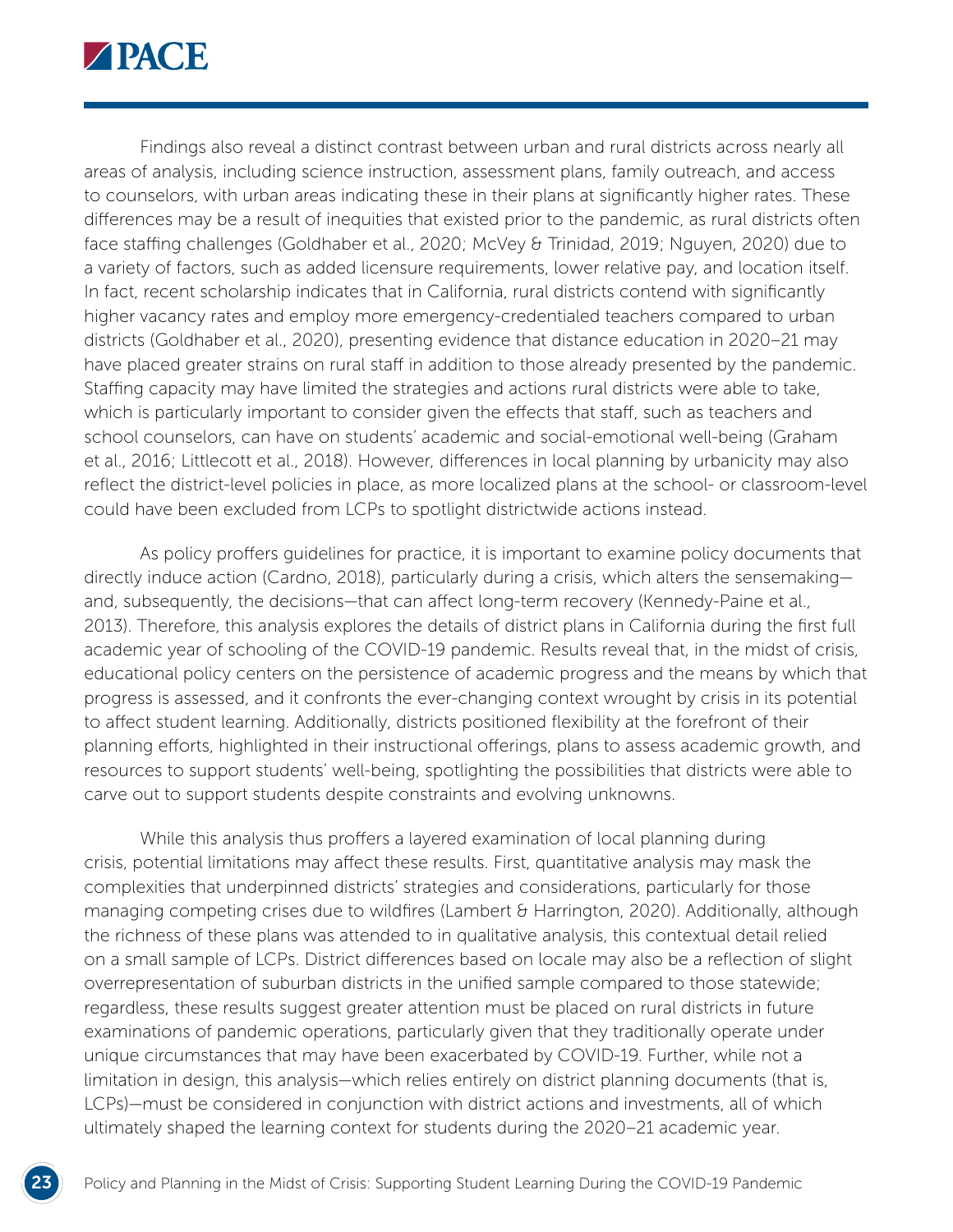

Despite the challenges and strains that the COVID-19 crisis placed on the educational system, it can be argued that its emergence is also a rare opportunity to accelerate wide-scale education reform and innovation, since demonstrated by increases in access and capacity to use technological resources effectively as well as greater investments in expanded learning supports, among others (Myung et al., 2021). Crisis can thus bear both undesirable and desirable outcomes (Charland et al., 2021), orchestrating a turning point during which opportunities can emerge to transform a system, such as education, to expand existing resources and improve the accessibility of those traditionally unavailable. Education leaders should thus, where feasible, amplify changes in resources and routines that implementation has revealed best support students and school communities at large, seizing upon opportunities to rebuild a more equitable system.

While the pandemic continues to shape decision-making in education, it is critical to highlight the strategies, resources, and programs that may be applicable to future contexts. This study is therefore positioned to extend scholarship surrounding education planning in crisis, as it interrogates the plans outlined by public school districts, encapsulating a broad overview of not just what districts centered operations on but what these operations entailed during a year that upended traditional schooling. As this study illuminates the possibilities in planning, future work should investigate the implementation of these efforts to examine the extent to which these plans were enacted to extend understanding of the crisis responses of schools and districts and their long-term impacts on student learning.

#### **Endnotes**

- <sup>1</sup> Districts were required to submit LCPs to local school boards for adoption by September 30, 2020 ([https://www.cde.ca.gov/re/lc/](https://www.cde.ca.gov/re/lc/learningcontattendplan.asp) [learningcontattendplan.asp](https://www.cde.ca.gov/re/lc/learningcontattendplan.asp)).
- 2 LCP retrieval was aided by a team of 15 undergraduate research assistants in October 2020. As some districts may have uploaded LCPs at a later date following county office of education reviews, among other reasons, LCPs absent during initial data collection were sought again in February 2021. At the time of primary data collection, LCPs were still housed across individual district websites. Most LCPs are now linked to the California Department of Education website: [https://www.cde.ca.gov/re/lc/](https://www.cde.ca.gov/re/lc/calcplinks2021.asp) [calcplinks2021.asp](https://www.cde.ca.gov/re/lc/calcplinks2021.asp).
- <sup>3</sup> Of the LCPs located, 77 percent were board-approved final versions. The remaining 23 percent were identified as drafts; therefore, while draft LCPs may not reflect changes potentially made at a later date, they offer preliminary evidence of the school operations framework that districts intended to implement during the 2020–21 school year.
- 4 Automated word counts were conducted across five themes: instruction, technology, attendance, assessment, and well-being. Although some searched terms also appear in template headings and/or directions, results do not include these mentions.
- <sup>5</sup> During the coding process, intensive training and weekly meetings safeguarded consistency within groups and ensured consensus. Additionally, coding was organized across the themes previously identified, including instruction, assessment, technology, attendance, and well-being.
- 6 The locale of a district is defined by the National Center for Education Statistics at the Institute of Education Sciences, US Department of Education, and is a measure of location based on data from the US Census Bureau and determined by population size and distance from an urban center.
- <sup>7</sup>The NSLP uses family income levels to determine eligibility for students to receive free or reduced-price lunch. For this analysis, districts in which more than 55 percent of the student population are eligible for free or reduced-price lunch are considered low-income districts.
- <sup>8</sup> For the purposes of this analysis, low EL districts are those in which fewer than 13.21 percent of students are ELs, a cutoff based on the median proportion of English-learning students included in the sample.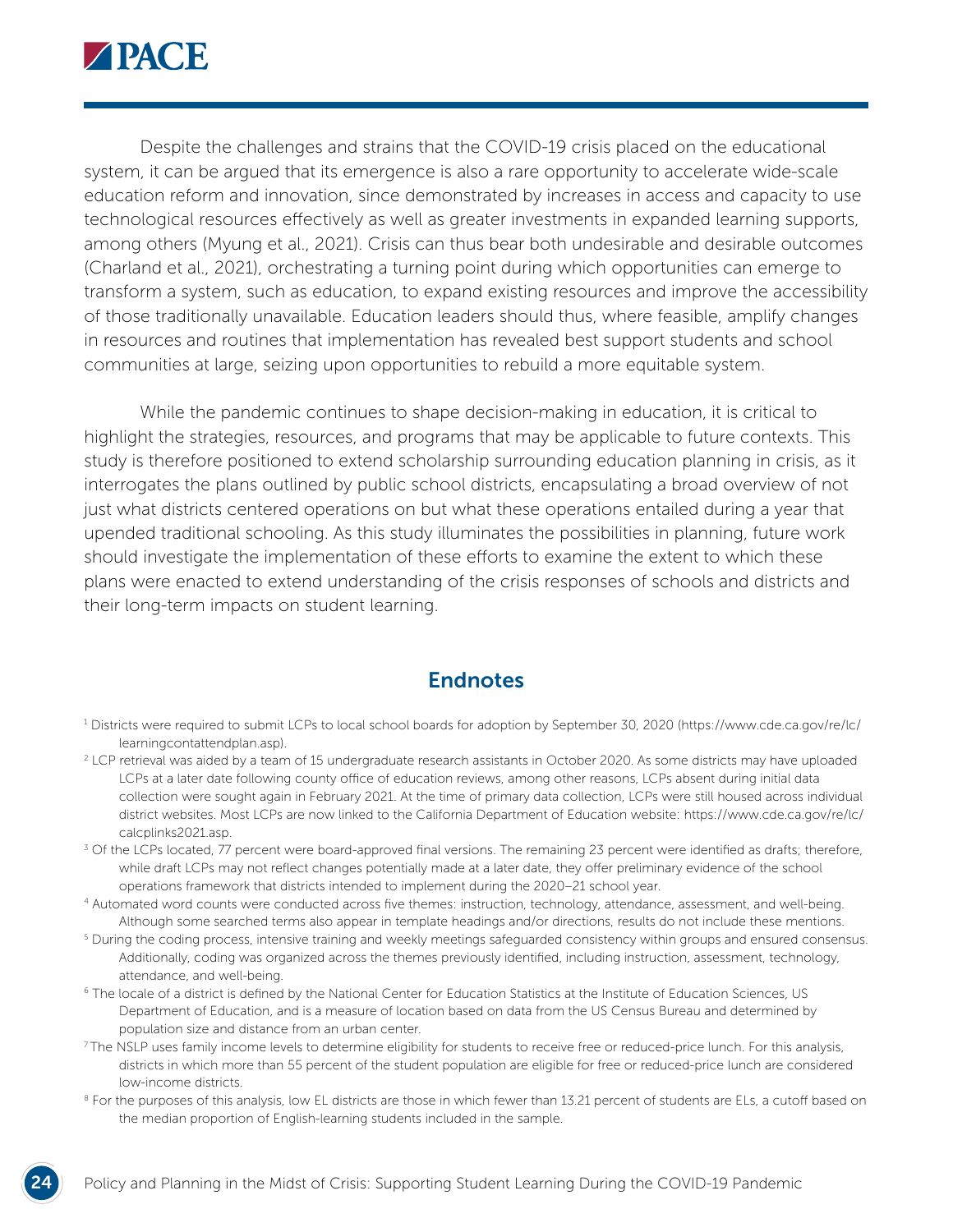

- 9 For this and subsequent references, see the cited section of the Cal. Education Code at [https://leginfo.legislature.ca.gov/faces/](https://leginfo.legislature.ca.gov/faces/codesTOCSelected.xhtml?tocCode=EDC&tocTitle=+Education+Code+-+EDC) [codesTOCSelected.xhtml?tocCode=EDC&tocTitle=+Education+Code+-+EDC](https://leginfo.legislature.ca.gov/faces/codesTOCSelected.xhtml?tocCode=EDC&tocTitle=+Education+Code+-+EDC).
- <sup>10</sup> The California Digital Learning Integration and Standards Guidance was adopted by the SBE on May 12-13, 2021. To view the prepublication version, see <https://www.cde.ca.gov/ci/cr/dl/documents/cadlisguidance.docx>.
- 11 For this and subsequent references, see Education finance: Education omnibus budget trailer bill, S.B. 98 (2019–2020), Chapter 24 (Cal. Stat. 2020). [https://leginfo.legislature.ca.gov/faces/billTextClient.xhtml?bill\\_id=201920200SB98.](https://leginfo.legislature.ca.gov/faces/billTextClient.xhtml?bill_id=201920200SB98)
- 12 To view the template, see <https://www.cde.ca.gov/re/lc/documents/lrngcntntyatndncpln-template.docx>.
- <sup>13</sup> For example, Cohort A might be on campus on Mondays and Tuesdays and Cohort B on Wednesdays and Thursdays, with Fridays dedicated to asynchronous instruction.
- <sup>14</sup> In a half-day schedule, one cohort of students attends in the morning while the other attends in the afternoon.
- 15 In an alternating schedule, specified cohorts of students attend class in person on alternating days of the week (for example, Monday/Wednesday), while Friday schedules may include a rotation between in-person and distance learning.
- <sup>16</sup> In this analysis, "prioritization" is defined as a district's intent to provide a student group with preliminary or preferential access to resources.
- <sup>17</sup> Although plans varied, Tier 1 often involved initial teacher and/or staff attempts to contact students' families, with Tier 2 strategies including outreach by site attendance teams, weekly or daily check-ins, matching students with a mentor, or home visits, among other actions.
- 18 For more information on RVOEP, see [https://rvoep.org.](https://rvoep.org/)
- 19 California presently mandates the English Language Proficiency Assessments for California (ELPAC) in Grades K–12 for students whose primary language is a language other than English. The ELPAC consists of two exams: one that initially identifies students as ELs and an annual summative assessment to measure students' progress.
- 20 For more information about PBIS, see <https://www.pbis.org>.
- <sup>21</sup> In spring 2020, standardized testing (for example, the California Assessment of Student Performance and Progress), primarily measuring students' academic progress in math and ELA in Grades 3–8 and 11, was cancelled in California. In spring 2021, districts were given the option to forego administering standardized tests if a similar substitute was available and administered uniformly across a grade, school, or district, with 18 of the state's 25 largest school districts opting to offer alternative tests (Johnson, 2021).

#### References

- Allensworth, E. M., Farrington, C. A., Gordon, M. F., Johnson, D. W., Klein, K., McDaniel, B., & Nagaoka, J. (2018). *Supporting social, emotional, & academic development: Research implications for educators.* University of Chicago Consortium on School Research.<https://files.eric.ed.gov/fulltext/ED593604.pdf>
- Archambault, L., Kennedy, K., Shelton, C., Dalal, M., McAllister, L. & Huyett, S. (2016). Incremental progress: Re-examining field experiences in K–12 online learning contexts in the United States. *Journal of Online Learning Research, 2*(3), 303–326. <https://www.learntechlib.org/primary/p/174116>
- Balfanz, R., & Byrnes, V. (2012). *The importance of being there: A report on absenteeism in the nation's public schools.* Johns Hopkins University Center for Social Organization of Schools. [https://www.attendanceworks.org/wp-content/](https://www.attendanceworks.org/wp-content/uploads/2017/06/FINALChronicAbsenteeismReport_May16.pdf) [uploads/2017/06/FINALChronicAbsenteeismReport\\_May16.pdf](https://www.attendanceworks.org/wp-content/uploads/2017/06/FINALChronicAbsenteeismReport_May16.pdf)
- Bawane, J., & Spector, J. M. (2009). Prioritization of online teacher roles: Implications for competency-based teacher education programs. *Distance Education, 30*(3), 383–397.<https://doi.org/10.1080/01587910903236536>
- Beaudoin, M. (1990). The instructor's changing role in distance education. *American Journal of Distance Education*, *4*(2), 21–29. <https://doi.org/10.1080/08923649009526701>
- Bergdahl, N., & Nouri, J. (2021). COVID-19 and crisis-prompted distance education in Sweden. *Technology, Knowledge and Learning 26*, 1–17. <https://doi.org/10.1007/s10758-020-09470-6>
- Bishop, W. E., Fifolt, M., Peters, G. B., Gurley, K., & Collins, L. (2015). Perceptions and experiences of K–12 educational leaders in response to the 27 April 2011 tornadoes. *School Leadership & Management*, *35*(2), 215–234. [https://doi.org/10.1080/](https://doi.org/10.1080/13632434.2015.1041487) [13632434.2015.1041487](https://doi.org/10.1080/13632434.2015.1041487)
- Blume, H., & Agrawal, N. (2020, April 13). No L.A. Unified student will get an 'F' on spring report card. *Los Angeles Times*. <https://www.latimes.com/california/story/2020-04-13/no-fail-school-grades-during-coronavirus>
- Boling, E. C., Hough, M., Krinsky, H., Saleem, H., & Stevens, M. (2012). Cutting the distance in distance education: Perspectives on what promotes positive, online learning experiences. *The Internet and Higher Education*, *15*(2), 118–126. [https://doi.org/](https://doi.org/10.1016/j.iheduc.2011.11.006) [10.1016/j.iheduc.2011.11.006](https://doi.org/10.1016/j.iheduc.2011.11.006)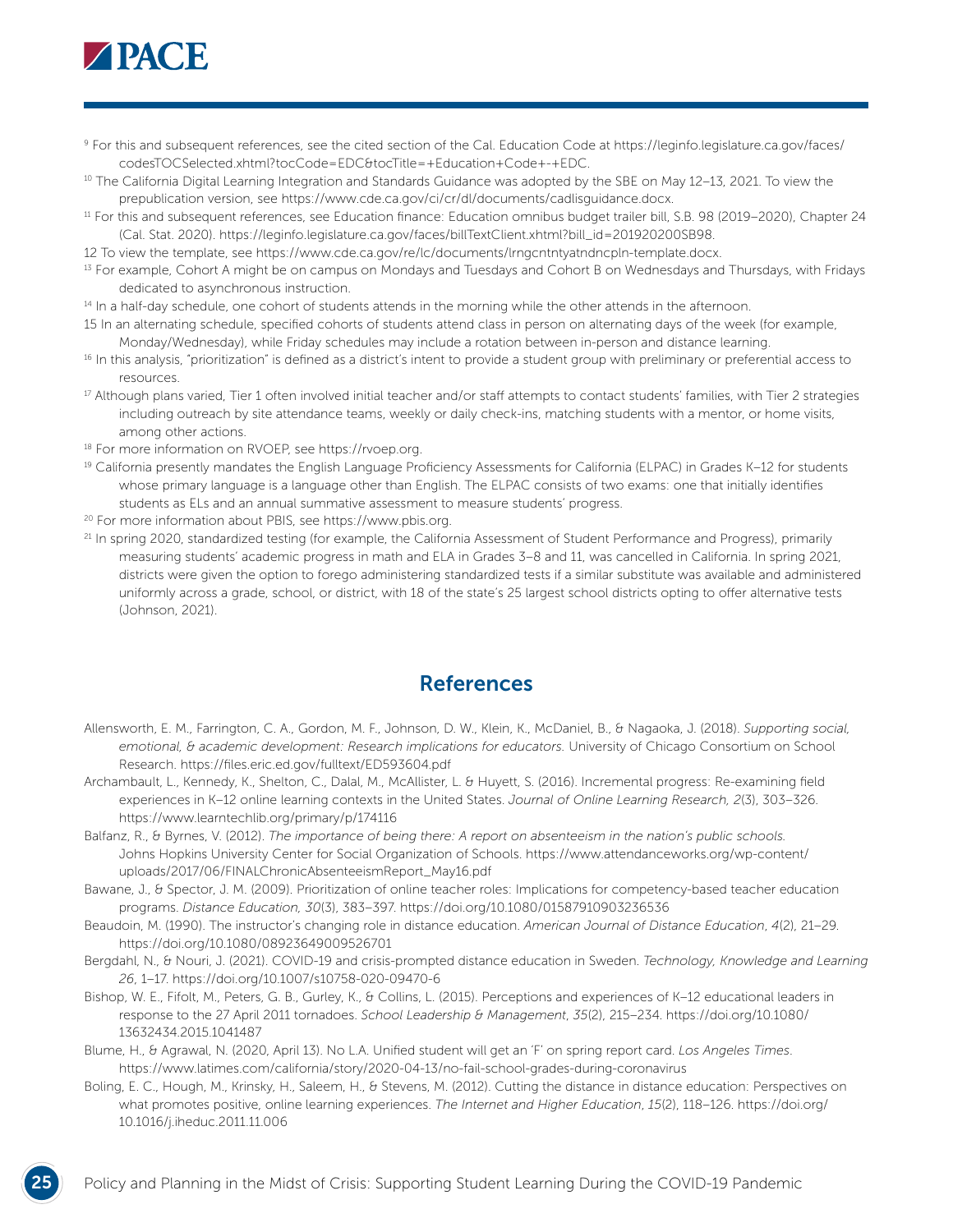

- Borup, J., Jensen, M., Archambault, L., Short, C. R., & Graham, C.R. (2020). Supporting students during COVID-19: Developing and leveraging academic communities of engagement in a time of crisis. *Journal of Technology and Teacher Education, 28*(2), 161–169. <https://www.learntechlib.org/primary/p/216288>
- Boser, U., Chingos, M., & Straus, C. (2015, October). *The hidden value of curriculum reform: Do states and districts receive the most bang for their curriculum buck?* Center for American Progress. [https://cdn.americanprogress.org/wp-content/](https://cdn.americanprogress.org/wp-content/uploads/2015/10/06111518/CurriculumMatters-report.pdf) [uploads/2015/10/06111518/CurriculumMatters-report.pdf](https://cdn.americanprogress.org/wp-content/uploads/2015/10/06111518/CurriculumMatters-report.pdf)
- Bowen, G. (2009). Document analysis as a qualitative research method. *Qualitative Research Journal, 9*, 27–40. [https://doi.org/](https://doi.org/10.3316/QRJ0902027) [10.3316/QRJ0902027](https://doi.org/10.3316/QRJ0902027)
- Bowen, W. G., Chingos, M. M., Lack, K. A., & Nygren, T. I. (2014). Interactive learning online at public universities: Evidence from a six-campus randomized trial. *Journal of Policy Analysis and Management*, *33*(1), 94–111.<https://doi.org/10.1002/pam.21728>
- Bozkurt, A., Jung, I., Xiao, J., Vladimirschi, V., Schuwer, R., Egorov, G., Lambert, S., Al-Freih, M., Pete, J., Olcott, D., Jr., Rodes, V., Aranciaga, I., Bali, M., Alvarez, A. V., Jr., Roberts, J., Pazurek, A., Raffaghelli, J., Panagiotou, N., de Coëtlogon, P., … Paskevicius, M. (2020). A global outlook to the interruption of education due to COVID-19 pandemic: Navigating in a time of uncertainty and crisis. *Asian Journal of Distance Education*, *15*(1), 1–126.<https://doi.org/10.5281/zenodo.3878572>
- Brinks, V., & Ibert, O. (2020). From corona virus to corona crisis: The value of an analytical and geographical understanding of crisis. *Tijdschrift voor economische en sociale geografie*, *111*(3), 275–287.<https://doi.org/10.1111/tesg.12428>
- Bruno, P. (2018). *Getting down to facts II: District dollars 2: California school district finances, 2004*–*5 through 2016*–*17* [Technical report]*.* Policy Analysis for California Education. [https://gettingdowntofacts.com/publications/district-dollars-2-california](https://gettingdowntofacts.com/publications/district-dollars-2-california-school-district-finances-2004-5-through-2016-17)[school-district-finances-2004-5-through-2016-17](https://gettingdowntofacts.com/publications/district-dollars-2-california-school-district-finances-2004-5-through-2016-17)
- Burde, D., Guven, O., Kelcey, J., Lahmann, H., & Al-Abbadi, K. (2015). *What works to promote children's educational access, quality of learning, and wellbeing in crisis-affected contexts.* Department for International Development. [https://assets.publishing.](https://assets.publishing.service.gov.uk/media/57a0897ee5274a31e00000e0/61127-Education-in-Emergencies-Rigorous-Review_FINAL_2015_10_26.pdf) [service.gov.uk/media/57a0897ee5274a31e00000e0/61127-Education-in-Emergencies-Rigorous-Review\\_FINAL\\_2015\\_10\\_26.pdf](https://assets.publishing.service.gov.uk/media/57a0897ee5274a31e00000e0/61127-Education-in-Emergencies-Rigorous-Review_FINAL_2015_10_26.pdf)
- Buzalka, M. (2020, March 12). *The Elk Grove Unified School District in California offers drive-through service to provide meals to students locked out of school due to the coronavirus.* Food Management. [https://www.food-management.com/k-12](https://www.food-management.com/k-12-schools/elk-grove-unified-school-district-california-offers-drive-through-service-provide-meals) [schools/elk-grove-unified-school-district-california-offers-drive-through-service-provide-meals](https://www.food-management.com/k-12-schools/elk-grove-unified-school-district-california-offers-drive-through-service-provide-meals)
- Campbell, A. M. (2020). An increasing risk of family violence during the Covid-19 pandemic: Strengthening community collaborations to save lives. *Forensic Science International: Reports*, *2*, 100089.<https://doi.org/10.1016/j.fsir.2020.100089>
- Cano, R., & Wiener, J. (2020, March 13). *Schools shut down in massive numbers across California amid coronavirus fears.* CalMatters. <https://calmatters.org/projects/schools-shut-down-in-massive-numbers-across-california-amid-coronavirus-fears>
- Cardno, C. (2018). Policy document analysis: A practical educational leadership tool and a qualitative research method. *Educational Administration: Theory & Practice*, *24*(4), 623–640. <https://hdl.handle.net/10652/4576>
- Cauchemez, S., Ferguson, N. M., Wachtel, C., Tegnell, A., Saour, G., Duncan, B., & Nicoll, A. (2009). Closure of schools during an influenza pandemic. *The Lancet Infectious Diseases*, *9*(8), 473–481. [https://doi.org/10.1016/S1473-3099\(09\)70176-8](https://doi.org/10.1016/S1473-3099(09)70176-8)
- Cavanaugh, C., Gillan, K. J., Kromrey, J., Hess, M., & Blomeyer, R. (2004). *The effects of distance education on K–12 student outcomes: A meta-analysis.* Learning Point Associates/North Central Regional Educational Laboratory (NCREL). <https://files.eric.ed.gov/fulltext/ED489533.pdf>
- Cavanaugh, C. S., Barbour, M. K., & Clark, T. (2009). Research and practice in K–12 online learning: A review of open access literature. *The International Review of Research in Open and Distributed Learning*, *10*(1). <https://doi.org/10.19173/irrodl.v10i1.607>
- Chaney, B. H., Eddy, J. M., Dorman, S. M., Glessner, L. L., Green, B. L., & Lara-Alecio, R. (2009). A primer on quality indicators of distance education. *Health Promotion Practice*, *10*(2), 222–231.<https://doi.org/10.1177/1524839906298498>
- Charland, P., Martineau, M. D., Gadais, T., Arvisais, O., Turgeon, N., Vinuesa, V., & Cyr, S. (2021). Curriculum response to the crisis. *Prospects*, 1–18.<https://doi.org/10.1007/s11125-020-09526-6>
- Christensen, R., & Alexander, C. (2020). Preparing K–12 Schools for a pandemic before it occurs. *Journal of Technology and Teacher Education*, *28*(2), 261–272. <https://www.learntechlib.org/primary/p/216257>
- Crawford-Ferre, H. G., & Wiest, L. R. (2012). Effective online instruction in higher education. *Quarterly Review of Distance Education*, *13*(1), 11.
- Cullinan, J., Flannery, D., Harold, J., Lyons, S., & Palcic, D. (2021). The disconnected: COVID-19 and disparities in access to quality broadband for higher education students. *International Journal of Educational Technology in Higher Education*, *18*(1), 1–21. <https://doi.org/10.1186/s41239-021-00262-1>
- Darling, J. (1994). Crisis management in international business: Keys to effective decision making. *Leadership and Organization Development Journal, 15*(8), 3–8. <https://doi.org/10.1108/01437739410073047>
- Davis, A., Solberg, V. S., de Baca, C., & Gore, T. H. (2014). Use of social emotional learning skills to predict future academic success and progress toward graduation. *Journal of Education for Students Placed at Risk (JESPAR), 19*, 169–182. [https://doi.org/](https://doi.org/10.1080/10824669.2014.972506) [10.1080/10824669.2014.972506](https://doi.org/10.1080/10824669.2014.972506)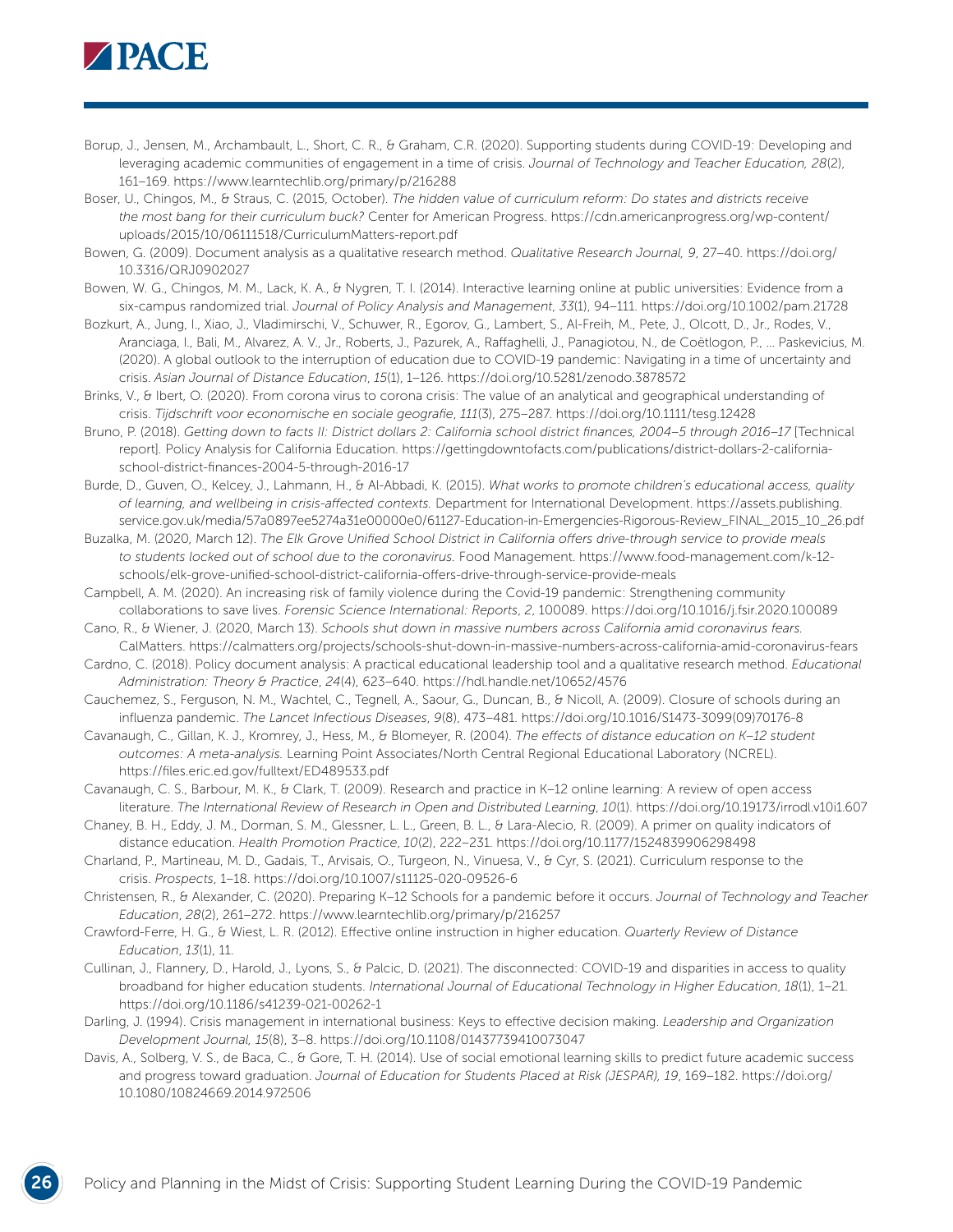

- Davis, N., Roblyer, M. D., Charania, A., Ferdig, R., Harms, C., Compton, L. K. L., & Cho, M. O. (2007). Illustrating the "virtual" in virtual schooling: Challenges and strategies for creating real tools to prepare virtual teachers. *The Internet and Higher Education, 10*(1), 27–39. <https://doi.org/10.1016/j.iheduc.2006.11.001>
- Denham, S. A., & Brown, C. (2010). "Plays nice with others": Social-emotional learning and academic success. *Early Education and Development*, *21*(5), 652–680.<https://doi.org/10.1080/10409289.2010.497450>

Donohue, J. M., & Miller, E. (2020). COVID-19 and school closures. *JAMA*, *324*(9), 845–847. <https://doi.org/10.1001/jama.2020.13092>

- Durlak, J. A., Weissberg, R. P., Dymnicki, A. B., Taylor, R. D., & Schellinger, K. B. (2011). The impact of enhancing students' social and emotional learning: A meta-analysis of school-based universal interventions. *Child Development, 82*(1), 405–432. [https://doi.](https://doi.org/10.1111/j.1467-8624.2010.01564.x) [org/10.1111/j.1467-8624.2010.01564.x](https://doi.org/10.1111/j.1467-8624.2010.01564.x)
- Esfijani, A. (2018). Measuring quality in online education: A meta-synthesis. *American Journal of Distance Education*, *32*(1), 57–73. <https://doi.org/10.1080/08923647.2018.1417658>
- Freeman, K. (2007). Crossing the waters: Katrina and other great migration—lessons for African American K–12 students' education. In S.P. Robinson & M. C. Brown, II (Eds.), *The children Hurricane Katrina left behind: Schooling context, professional preparation, and community politics* (pp. 3–13). Peter Lang.
- Fujita, N. (2020). Transforming online teaching and learning: Towards learning design informed by information science and learning sciences. *Information and Learning Science*, *121*(7), 503–511. <https://doi.org/10.1108/ILS-04-2020-0124>
- Gao, N., Hill, L., & LaFortune, J. (2021, April). *Distance learning strategies in California schools.* Public Policy Institute of California. <https://www.ppic.org/wp-content/uploads/distance-learning-strategies-in-california-schools-april-2021.pdf>
- Gewertz, C. (2020, April 1). *See which states have cancelled spring tests because of Coronavirus*. Education Week. <https://www.edweek.org/teaching-learning/see-which-states-have-cancelled-spring-tests-because-of-coronavirus/2020/03>
- Gibbs, L., Nursey, J., Cook, J., Ireton, G., Alkemade, N., Roberts, M., Gallagher, H. C., Bryant, R., Block, K., Molyneaux, R., & Forbes, D. (2019). Delayed disaster impacts on academic performance of primary school children. *Child Development*, *90*(4), 1402–1412. <https://doi.org/10.1111/cdev.13200>
- Goldhaber, D., Strunk, K. O., Brown, N., Naito, N., & Wolff, M. (2020). Teacher staffing challenges in California: Examining the uniqueness of rural school districts. *AERA Open*, *6*(3), 1–16. <https://doi.org/10.1177/2332858420951833>
- Gordon, R., Kane, T. J., & Staiger, D. O. (2006). *Identifying effective teachers using performance on the job* (The Hamilton Project Discussion Paper No. 2006-01). Brookings Institution. [https://www.brookings.edu/wp-content/uploads/2016/06/](https://www.brookings.edu/wp-content/uploads/2016/06/200604hamilton_1.pdf) [200604hamilton\\_1.pdf](https://www.brookings.edu/wp-content/uploads/2016/06/200604hamilton_1.pdf)
- Graham, A., Powell, M. A., & Truscott, J. (2016). Facilitating student well-being: Relationships do matter. *Educational Research*, *58*(4), 366–383. <https://doi.org/10.1080/00131881.2016.1228841>
- Grissom, J. A., & Condon, L. (2021). Leading schools and districts in times of crisis. *Educational Researcher*, *50*(5), 315–324. <https://doi.org/10.3102/0013189X211023112>
- Grooms, A. A., & Childs, J. (2021). "We need to do better by kids": Changing routines in US schools in response to COVID-19 school closures. *Journal of Education for Students Placed at Risk (JESPAR)*, 1–22.<https://doi.org/10.1080/10824669.2021.1906251>
- Gudmundsdottir, G. B., & Hathaway, D. M. (2020). "We always make it work": Teachers' agency in the time of crisis. *Journal of Technology and Teacher Education*, *28*(2), 239–250.<https://www.learntechlib.org/primary/p/216242>
- Gulati, S. (2008, February). Technology-enhanced learning in developing nations: A review. *The International Review of Research in Open and Distributed Learning*, *9*(1).<http://www.irrodl.org/index.php/irrodl/article/view/477/1011>
- Hairrell, A., Rupley, W. H., Edmonds, M., Larsen, R., Simmons, D., Willson, V., Byrns, G., & Vaughn, S. (2011). Examining the impact of teacher quality on fourth-grade students' comprehension and content-area achievement. *Reading & Writing Quarterly*, *27*(3), 239–260. <https://doi.org/10.1080/10573569.2011.560486>
- Hodges, C., Moore, S., Lockee, B., Trust, T., & Bond, A. (2020). The difference between emergency remote teaching and online learning. *Educause Review*, *27*, 1–12. [https://er.educause.edu/articles/2020/3/the-difference-between-emergency-remote](https://er.educause.edu/articles/2020/3/the-difference-between-emergency-remote-teaching-and-online-learning)[teaching-and-online-learning](https://er.educause.edu/articles/2020/3/the-difference-between-emergency-remote-teaching-and-online-learning)
- Hurtt, A., Cohen, K., & Reed, S. (2021, March). *Early pandemic response in California: Identifying the structural and instructional changes in K–12* [Report]. Policy Analysis for California Education. [https://edpolicyinca.org/publications/early-pandemic](https://edpolicyinca.org/publications/early-pandemic-response-california)[response-california](https://edpolicyinca.org/publications/early-pandemic-response-california)
- Johnson, S. (2021, May 4). *Hundreds of thousands of California students won't take statewide standardized tests this spring*. EdSource. [https://edsource.org/2021/hundreds-of-thousands-of-california-students-wont-take-statewide-standardized](https://edsource.org/2021/hundreds-of-thousands-of-california-students-wont-take-statewide-standardized-teststhis-spring/654123)[teststhis-spring/654123](https://edsource.org/2021/hundreds-of-thousands-of-california-students-wont-take-statewide-standardized-teststhis-spring/654123)
- Kataoka, S., Langley, A. K., Wong, M., Baweja, S., & Stein, B. D. (2012). Responding to students with posttraumatic stress disorder in schools. *Child and Adolescent Psychiatric Clinics*, *21*(1), 119–133.<https://doi.org/10.1016/j.chc.2011.08.009>
- Kay, R. (2018, July). Developing a metric to assess the quality of virtual learning. In *Edulearn 18* [Conference proceedings, pp. 2065–2068]*.*10th International Conference on Education and New Learning Technology, Palma, Spain. [https://www.doi.org/](https://www.doi.org/10.21125/edulearn.2018.0576) [10.21125/edulearn.2018.0576](https://www.doi.org/10.21125/edulearn.2018.0576)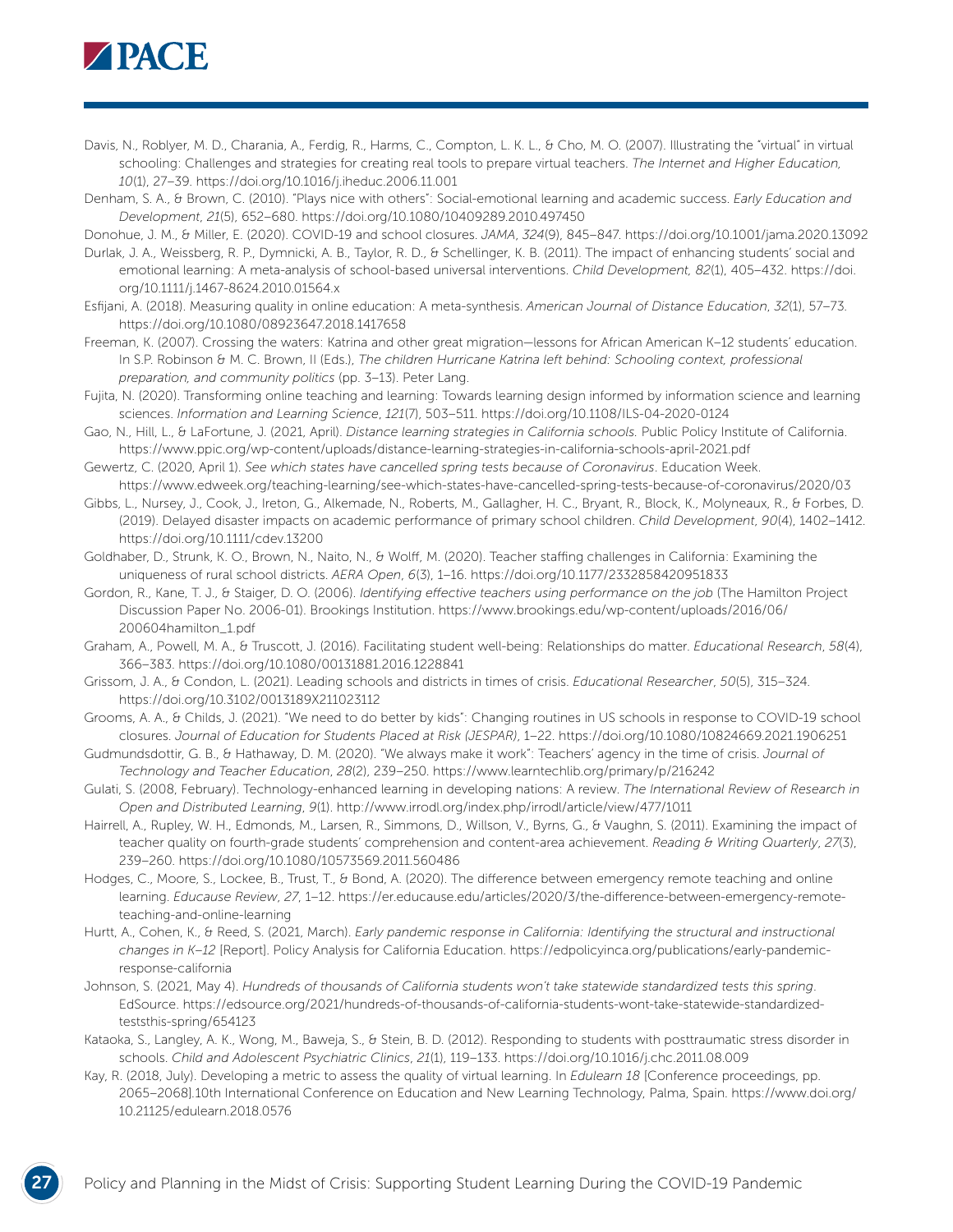

Kennedy-Paine, C., Reeves, M. A., & Brock, S. E. (2013). How schools heal after a tragedy. *Phi Delta Kappan*, *95*(4), 38–43. <https://doi.org/10.1177/003172171309500409>

Kiuru, N., Wang, M. T., Salmela-Aro, K., Kannas, L., Ahonen, T., & Hirvonen, R. (2020). Associations between adolescents' interpersonal relationships, school well-being, and academic achievement during educational transitions. *Journal of Youth and Adolescence*, *49*(5), 1057–1072.<https://doi.org/10.1007/s10964-019-01184-y>

Koehler, M. J., & Mishra, P. (2009). What is technological pedagogical content knowledge (TPACK)? *Contemporary Issues in Technology and Teacher Education, 9*(1), 60–70.<https://www.learntechlib.org/primary/p/29544>

- Komba, W. (2009). Increasing education access through open and distance learning in Tanzania: A critical review of approaches and practices. *International Journal of Education and Development using ICT, 5*(5), 8–21. <https://www.learntechlib.org/p/42193>
- Koppich, J. E., & Humphrey, D. C. (2018). *Getting down to facts II: The local control funding formula (LCFF): What have we learned after four years of implementation?* [Technical report]. Policy Analysis for California Education. [https://gettingdowntofacts.com](https://gettingdowntofacts.com/publications/local-control-funding-formula-lcff-what-have-we-learned-after-four-years) [publications/local-control-funding-formula-lcff-what-have-we-learned-after-four-years](https://gettingdowntofacts.com/publications/local-control-funding-formula-lcff-what-have-we-learned-after-four-years)

Lacity, M. C., & Janson, M. A. (1994). Understanding qualitative data: A framework of text analysis methods. *Journal of Management Information Systems*, *11*(2), 137–155. <https://doi.org/10.1080/07421222.1994.11518043>

- Lambert, D., & Harrington, T. (2020, August 25). *California wildfires add angst to distance learning*. EdSource. [https://edsource.org/](https://edsource.org/2020/california-wildfires-add-angst-to-distance-learning/638935) [2020/california-wildfires-add-angst-to-distance-learning/638935](https://edsource.org/2020/california-wildfires-add-angst-to-distance-learning/638935)
- Le Brocque, R., De Young, A., Montague, G., Pocock, S., March, S., Triggell, N., Rabaa, C., & Kenardy, J. (2017). Schools and natural disaster recovery: The unique and vital role that teachers and education professionals play in ensuring the mental health of students following natural disasters. *Journal of Psychologists and Counsellors in Schools*, *27*(1), 1–23. [http://doi.org/10.1017/](http://doi.org/10.1017/jgc.2016.17) [jgc.2016.17](http://doi.org/10.1017/jgc.2016.17)
- Littlecott, H. J., Moore, G. F., & Murphy, S. M. (2018). Student health and well-being in secondary schools: The role of school support staff alongside teaching staff. *Pastoral Care in Education*, *36*(4), 297–312.<https://doi.org/10.1080/02643944.2018.1528624>
- Lorenzo, G. (2008). The Sloan semester. *Journal of Asynchronous Learning Networks*, *12*(2), 5–40. [https://files.eric.ed.gov/fulltext/](https://files.eric.ed.gov/fulltext/EJ837474.pdf) [EJ837474.pdf](https://files.eric.ed.gov/fulltext/EJ837474.pdf)
- Lowenthal, P. R., & Hodges, C. B. (2015). In search of quality: Using quality matters to analyze the quality of massive, open, online courses (MOOCs). *International Review of Research in Open and Distributed Learning*, *16*(5), 83–101. [https://doi.org/10.19173/](https://doi.org/10.19173/irrodl.v16i5.2348) [irrodl.v16i5.2348](https://doi.org/10.19173/irrodl.v16i5.2348)

McFarland Unified School District. (2020). *Learning continuity and attendance plan, 2020–21.* [https://mcfarlandusd.com/files/](https://mcfarlandusd.com/files/user/1/file/2020_Learning_Continuity_and_Attendance_Plan_McFarland_Unified_School_District_20201019(1).pdf) [user/1/file/2020\\_Learning\\_Continuity\\_and\\_Attendance\\_Plan\\_McFarland\\_Unified\\_School\\_District\\_20201019\(1\).pdf](https://mcfarlandusd.com/files/user/1/file/2020_Learning_Continuity_and_Attendance_Plan_McFarland_Unified_School_District_20201019(1).pdf)

- McKown, C., Russo-Ponsaran, N. M., Allen, A., Johnson, J. K., & Warren-Khot, H. K. (2016). Social-emotional factors and academic outcomes among elementary-aged children. *Infant and Child Development, 25*(2), 119–136.<https://doi.org/10.1002/icd.1926>
- McVey, K. P., & Trinidad, J. (2019). *Nuance in the noise: The complex reality of teacher shortages*. Bellwether Education Partners. [https://bellwethereducation.org/sites/default/files/Nuance%20In%20The%20Noise\\_Bellwether.pdf](https://bellwethereducation.org/sites/default/files/Nuance%20In%20The%20Noise_Bellwether.pdf)
- Means, B., Toyama, Y., Murphy, R., & Baki, M. (2013). The effectiveness of online and blended learning: A meta-analysis of the empirical literature. *Teachers College Record*, *115*(3), 1–47.<http://www.tcrecord.org/library/content.asp?contentid=16882>
- Miller, K. E., Riley, J., & Slay, L. (2021). School belonging matters now more than ever: Preparing teachers to foster a technologymediated culture of care. *What Teacher Educators Should Have Learned from 2020*, 21.
- Moore-Adams, B. L., Jones, W. M., & Cohen, J. (2016). Learning to teach online: A systematic review of the literature on K–12 teacher preparation for teaching online. *Distance Education*, *37*(3), 333–348. <https://doi.org/10.1080/01587919.2016.1232158>
- Muilenburg, L. Y., & Berge, Z. L. (2015). Revisiting teacher preparation: Responding to technology transience in the educational setting. *The Quarterly Review of Distance Education*, *16*(2), 93–105.
- Murphy, J. M., Guzmán, J., McCarthy, A. E., Squicciarini, A. M., George, M., Canenguez, K. M., Dunn, E. C., Baer, L., Simonsohn, A., Smoller, J. W., & Jellinek, M. S. (2015). Mental health predicts better academic outcomes: A longitudinal study of elementary school students in Chile. *Child Psychiatry & Human Development*, *46*(2), 245–256. <https://doi.org/10.1007/s10578-014-0464-4>
- Myung, J., Kimner, H., Cottingham, B. W., Diaz Luna, S., Shiels, S., & Hough, H. J. (2021, May). *Restorative restart: The path towards reimagining and rebuilding schools* [Report]. Policy Analysis for California Education. [https://edpolicyinca.org/publications/](https://edpolicyinca.org/publications/restorative-restart) [restorative-restart](https://edpolicyinca.org/publications/restorative-restart)
- Namey, E., Guest, G., Thairu, L., & Johnson, L. (2008). Data reduction techniques for large qualitative data sets. In G. Guest & K. M. MacQueen (Eds.), *Handbook for team-based qualitative research* (pp. 137–162). Rowman & Littlefield.
- Nguyen, T. D. (2020). Examining the teacher labor market in different rural contexts: Variations by urbanicity and rural states. *AERA Open*, *6*(4), 1–24. <https://doi.org/10.1177/2332858420966336>
- O'Cathain, A., Murphy, E., & Nicholl, J. (2010). Three techniques for integrating data in mixed methods studies. *BMJ*, *341*, c4587. <https://doi.org/10.1136/bmj.c4587>
- Olsson, C. A., McGee, R., Nada-Raja, S., & Williams, S. M. (2013). A 32-year longitudinal study of child and adolescent pathways to well-being in adulthood. *Journal of Happiness Studies*, *14*(3), 1069–1083.<https://doi.org/10.1007/s10902-012-9369-8>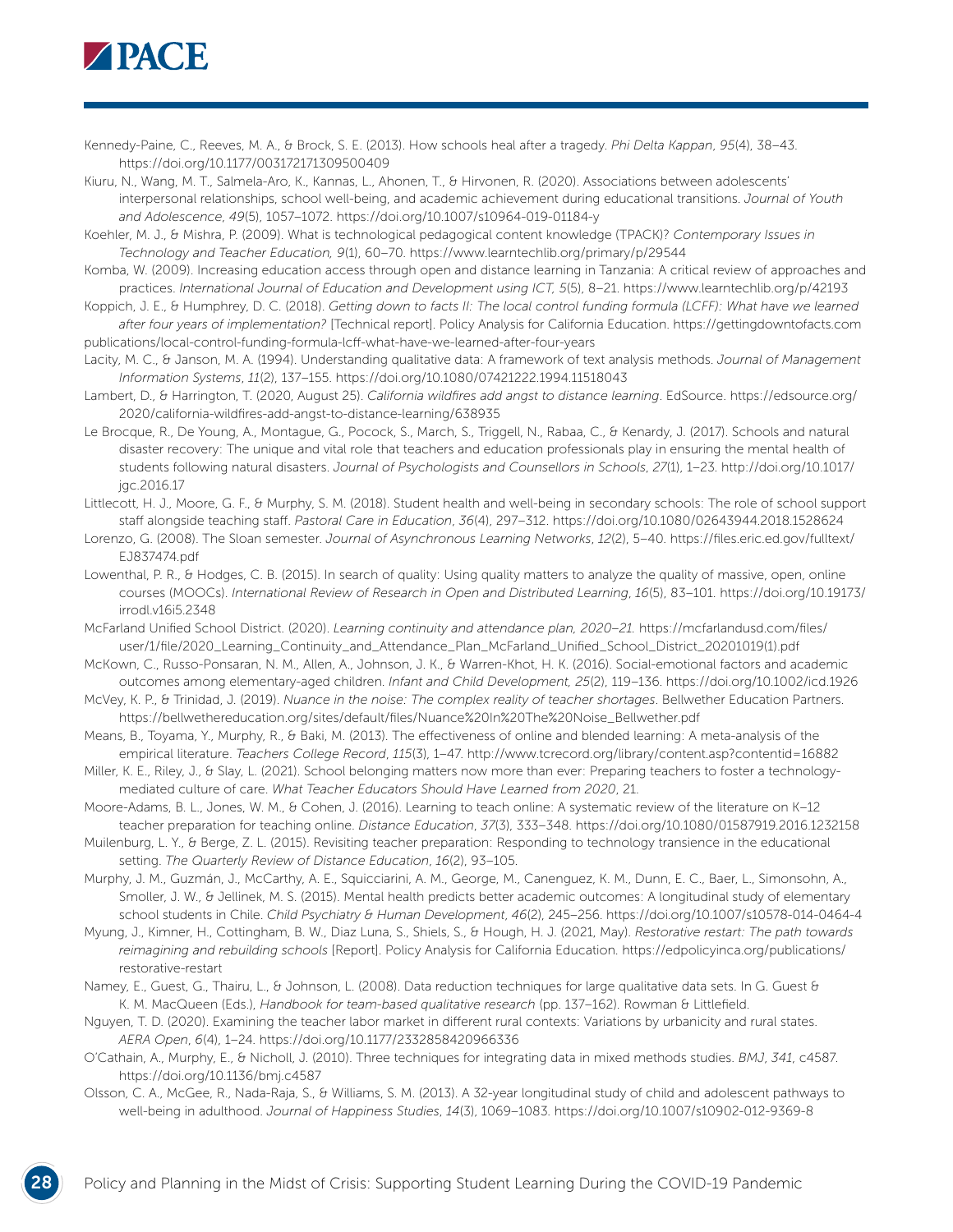

- Partelow, L., & Shapiro, S. (2018). *Curriculum reform in the nation's largest school districts.* Center for American Progress. [https://www.americanprogress.org/issues/education-k12/reports/2018/08/29/454705/curriculum-reform-nations-largest](https://www.americanprogress.org/issues/education-k12/reports/2018/08/29/454705/curriculum-reform-nations-largest-school-districts)[school-districts](https://www.americanprogress.org/issues/education-k12/reports/2018/08/29/454705/curriculum-reform-nations-largest-school-districts)
- Pham, L., Williamson, S., & Berry, R. (2018). Student perceptions of e-learning service quality, e-satisfaction, and e-loyalty. *International Journal of Enterprise Information Systems (IJEIS), 14*(3), 19–40.
- Picou, J. S., & Marshall, B. K. (2007). Social impacts of Hurricane Katrina on displaced K–12 students and educational institutions in coastal Alabama counties: Some preliminary observations. *Sociological Spectrum, 27*(6), 767–780. [https://doi.org/10.1080/](https://doi.org/10.1080/02732170701534267) [02732170701534267](https://doi.org/10.1080/02732170701534267)
- Pulham, E., & Graham, C. R. (2018). Comparing K–12 online and blended teaching competencies: A literature review. *Distance Education, 39*(3), 411–432.<https://doi.org/10.1080/01587919.2018.1476840>
- Rapanta, C., Botturi, L., Goodyear, P., Guàrdia, L., & Koole, M. (2020). Online university teaching during and after the COVID-19 crisis: Refocusing teacher presence and learning activity. *Postdigital Science and Education, 2*(3), 923–945. [https://doi.org/10.1007/](https://doi.org/10.1007/s42438-020-00155-y) [s42438-020-00155-y](https://doi.org/10.1007/s42438-020-00155-y)
- Rauf, D. (2020, April 16). *Coronavirus squeezes supply of Chromebooks, iPads, and other digital learning devices*. Education Week. [https://www.edweek.org/education-industry/coronavirus-squeezes-supply-of-chromebooks-ipads-and-other-digital-learning](https://www.edweek.org/education-industry/coronavirus-squeezes-supply-of-chromebooks-ipads-and-other-digital-learning-devices/2020/04)[devices/2020/04](https://www.edweek.org/education-industry/coronavirus-squeezes-supply-of-chromebooks-ipads-and-other-digital-learning-devices/2020/04)
- Reardon, S. F., Doss, C., Gagné, J., Gleit, R., Johnson, A., & Sosina, V. (2018). *Getting down to facts II: A portrait of educational outcomes in California* [Technical report]. Policy Analysis for California Education. [https://gettingdowntofacts.com/](https://gettingdowntofacts.com/publications/portrait-educational-outcomes-california) [publications/portrait-educational-outcomes-california](https://gettingdowntofacts.com/publications/portrait-educational-outcomes-california)
- Rehn, N., Maor, D., & McConney, A. (2018). The specific skills required of teachers who deliver K–12 distance education courses by synchronous videoconference: Implications for training and professional development. *Technology, Pedagogy and Education*, *27*(4), 417–429.<https://doi.org/10.1080/1475939X.2018.1483265>
- Reimers, F. M., & Schleicher, A. (2020). *A framework to guide an education response to the COVID-19 pandemic of 2020*. OECD. [https://globaled.gse.harvard.edu/files/geii/files/framework\\_guide\\_v2.pdf](https://globaled.gse.harvard.edu/files/geii/files/framework_guide_v2.pdf)
- Rice, K. L. (2006). A comprehensive look at distance education in the K–12 context. *Journal of Research on Technology in Education, 38*(4), 425–448. <https://doi.org/10.1080/15391523.2006.10782468>
- Rice, M., & Carter, R. A., Jr. (2015). With new eyes: Online teachers' sacred stories of students with disabilities. In M. Rice (Ed.), *Exploring pedagogies for diverse learners online* (pp. 205–226). Emerald Group Publishing.
- Rittel, H. W., & Webber, M. M. (1973). Dilemmas in a general theory of planning. *Policy Sciences*, *4*(2), 155–169. [https://doi.org/](https://doi.org/10.1007/BF01405730) [10.1007/BF01405730](https://doi.org/10.1007/BF01405730)
- Romero, K. (2021). *Rising to the challenge: Districts innovating to address equity across Los Angeles County*. The Greater LA Education Foundation. [https://www.greaterlaedfund.org/wp-content/uploads/2021/03/GLA-rising-to-the-challenge-031921-](https://www.greaterlaedfund.org/wp-content/uploads/2021/03/GLA-rising-to-the-challenge-031921-Single.pdf) [Single.pdf](https://www.greaterlaedfund.org/wp-content/uploads/2021/03/GLA-rising-to-the-challenge-031921-Single.pdf)
- Rowe, F., Stewart, D. & Patterson, C. (2007). Promoting school connectedness through whole school approaches. *Health Education, 107*(6), 524–542. <https://doi.org/10.1108/09654280710827920>
- Schlosser, L. A., & Simonson, M. (2009). *Distance education: Definition and glossary of terms* (3rd ed.). Information Age.
- SchWeber, C. (2008). Determined to learn: Accessing education despite life-threatening disasters. *Journal of Asynchronous Learning Networks*, *12*(1), 37–43. <https://files.eric.ed.gov/fulltext/EJ837468.pdf>
- Seebruck, R. (2015). Teacher quality and student achievement: A multilevel analysis of teacher credentialization and student test scores in California high schools. *McGill Sociological Review*, *5*, 1–18. [https://www.mcgill.ca/msr/files/msr/seebruck\\_2015.pdf](https://www.mcgill.ca/msr/files/msr/seebruck_2015.pdf)
- Shaikh, Z. A., and Khoja, S. A. (2012). Role of teacher in personal learning environments. *Digital Education Review*, *21*, 23–32. <https://files.eric.ed.gov/fulltext/EJ972714.pdf>
- Showalter, D., Hartman, S. L., Johnson, J., & Klein, B. (2019). *Why rural matters 2018*–*2019: The time is now.* Rural School and Community Trust.<https://files.eric.ed.gov/fulltext/ED604580.pdf>
- Simonson, M., Schlosser, C., & Orellana, A. (2011). Distance education research: A review of the literature. *Journal of Computing in Higher Education*, *23*(2), 124–142. <https://doi.org/10.1007/s12528-011-9045-8>
- Spillane, J. P., Reiser, B. J., & Reimer, T. (2002). Policy implementation and cognition: Reframing and refocusing implementation research. *Review of Educational Research*, *72*(3), 387–431.<https://doi.org/10.3102%2F00346543072003387>
- Steiner, D., Magee, J., Jensen, B., & Button, J. (2018, November). *What we teach matters: How quality curriculum improves student outcomes.* Learning First and Johns Hopkins Institute for Education Policy. [jscholarship.library.jhu.edu/bitstream/](https://jscholarship.library.jhu.edu/bitstream/handle/1774.2/62969/what-we-teach-matters-final-for-publication-15-nov.pdf?sequence=1) [handle/1774.2/62969/what-we-teach-matters-final-for-publication-15-nov.pdf?sequence=1](https://jscholarship.library.jhu.edu/bitstream/handle/1774.2/62969/what-we-teach-matters-final-for-publication-15-nov.pdf?sequence=1)
- Stemler, S. (2001). An overview of content analysis. *Practical Assessment, Research, & Evaluation*, *7*(17). [https://doi.org/10.7275/](https://doi.org/10.7275/z6fm-2e34) [z6fm-2e34](https://doi.org/10.7275/z6fm-2e34)
- Stillman, J. (2009). Taking back the standards: Equity-minded teachers' responses to accountability-related instructional constraints. *The New Educator*, *5*(2), 135–160.<https://doi.org/10.1080/1547688X.2009.10399569>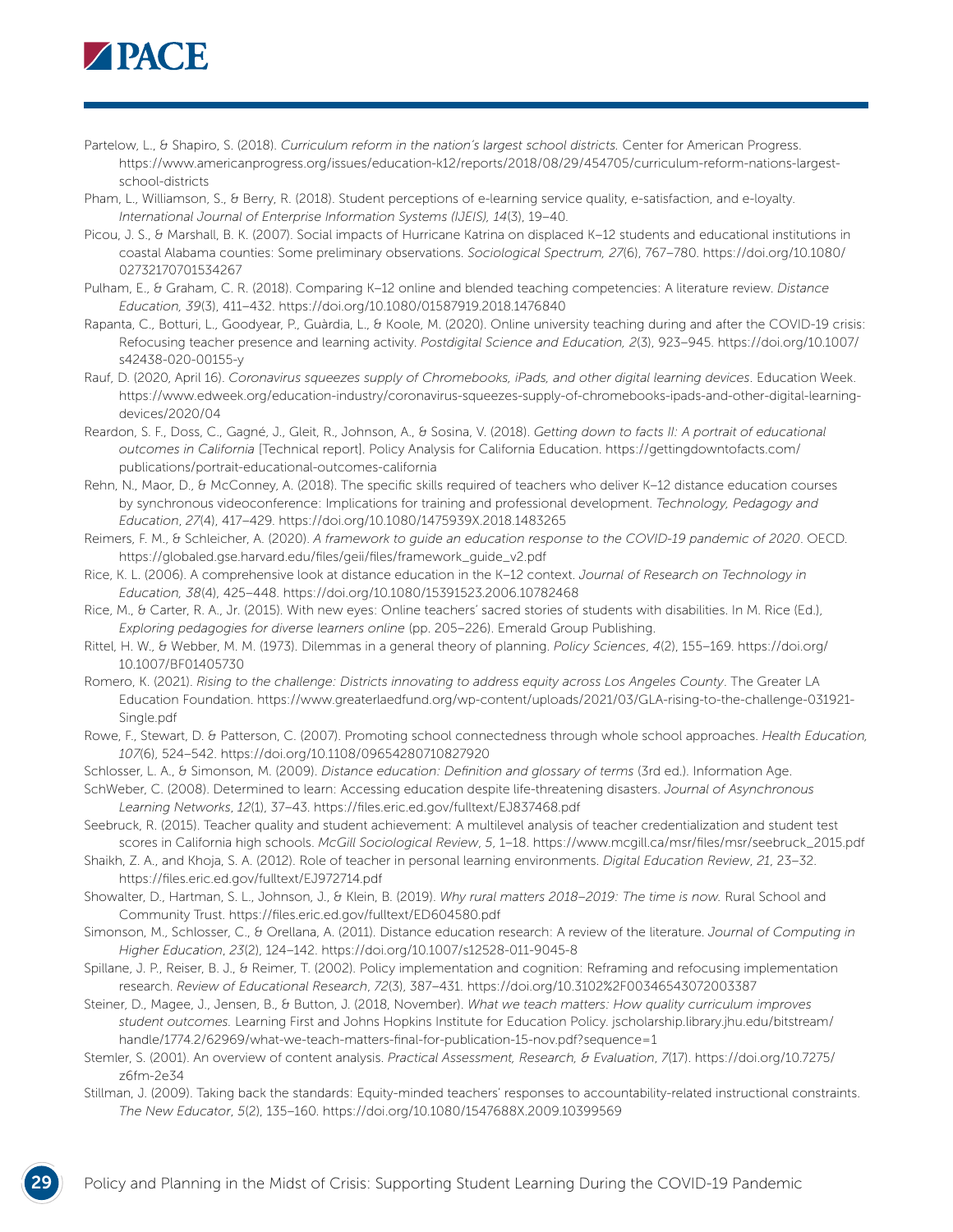

- Stuart, K. L., Patterson, L. G., Johnston, D. M., & Peace, R. (2013). Managing temporary school closure due to environmental hazard: Lessons from New Zealand. *Management in Education, 27*(1), 25–31.<https://doi.org/10.1177/0892020612468928>
- Suldo, S., Thalji, A., & Ferron, J. (2011). Longitudinal academic outcomes predicted by early adolescents' subjective well-being, psychopathology, and mental health status yielded from a dual factor model. *The Journal of Positive Psychology*, *6*(1), 17–30. <https://doi.org/10.1080/17439760.2010.536774>
- Suldo, S. M., Friedrich, A. A., White, T., Farmer, J., Minch, D., & Michalowski, J. (2009). Teacher support and adolescents' subjective well-being: A mixed-methods investigation. *School Psychology Review, 38*(1), 67. [https://doi.org/10.1080/02796015.2009.](https://doi.org/10.1080/02796015.2009.12087850) [12087850](https://doi.org/10.1080/02796015.2009.12087850)
- Tobin, J. L. (2019). *Educational continuity following the 2013 Colorado Front Range Floods: A case study of Lyons elementary and middle/senior high schools* [Unpublished doctoral dissertation]. Colorado State University.
- Thompson, K. M., & Copeland, C. (2020). Inclusive considerations for optimal online learning in times of disasters and crises. *Information and Learning Science, 121*(7), 481–486.<https://doi.org/10.1108/ILS-04-2020-0083>
- Upadyaya, K., & Salmela-Aro, K. (2015). Development of school engagement in association with academic success and well-being in varying social contexts. *European Psychologist, 18*, 136–147. <https://doi.org/10.1027/1016-9040/a000143>
- van Poortvliet, M., Clarke, A., & Gross, J. (2019). *Improving social and emotional learning in primary schools: Guidance report*. Education Endowment Foundation. <https://files.eric.ed.gov/fulltext/ED612290.pdf>
- Weick, K. E. (1995). *Sensemaking in organizations* (Vol. 3). Sage Publications.
- Williams, C. P., & Buenrostro, M. (2021, March). *LCP report—teaching and learning during uncertain times: A review of learning continuity and attendance plans*. Californians Together.<https://www.californianstogether.org/lcpreport>
- Xu, D., & Jaggers, S. S. (2011). The effectiveness of distance education across Virginia's community colleges: Evidence from introductory college-level math and English courses. *Educational Evaluation and Policy Analysis, 33*(3), 360–377. <https://doi.org/10.3102/0162373711413814>
- Yeşil Dağlı, Ü. (2019). Effect of increased instructional time on student achievement. *Educational Review*, *71*(4), 501–517. <https://doi.org/10.1080/00131911.2018.1441808>
- Zhu, X., Chen, B., Avadhanam, R. M., Shui, H., & Zhang, R. Z. (2020). Reading and connecting: Using social annotation in online classes. *Information and Learning Science*, *121*(5), 261–271.<https://doi.org/10.1108/ILS-04-2020-0117>